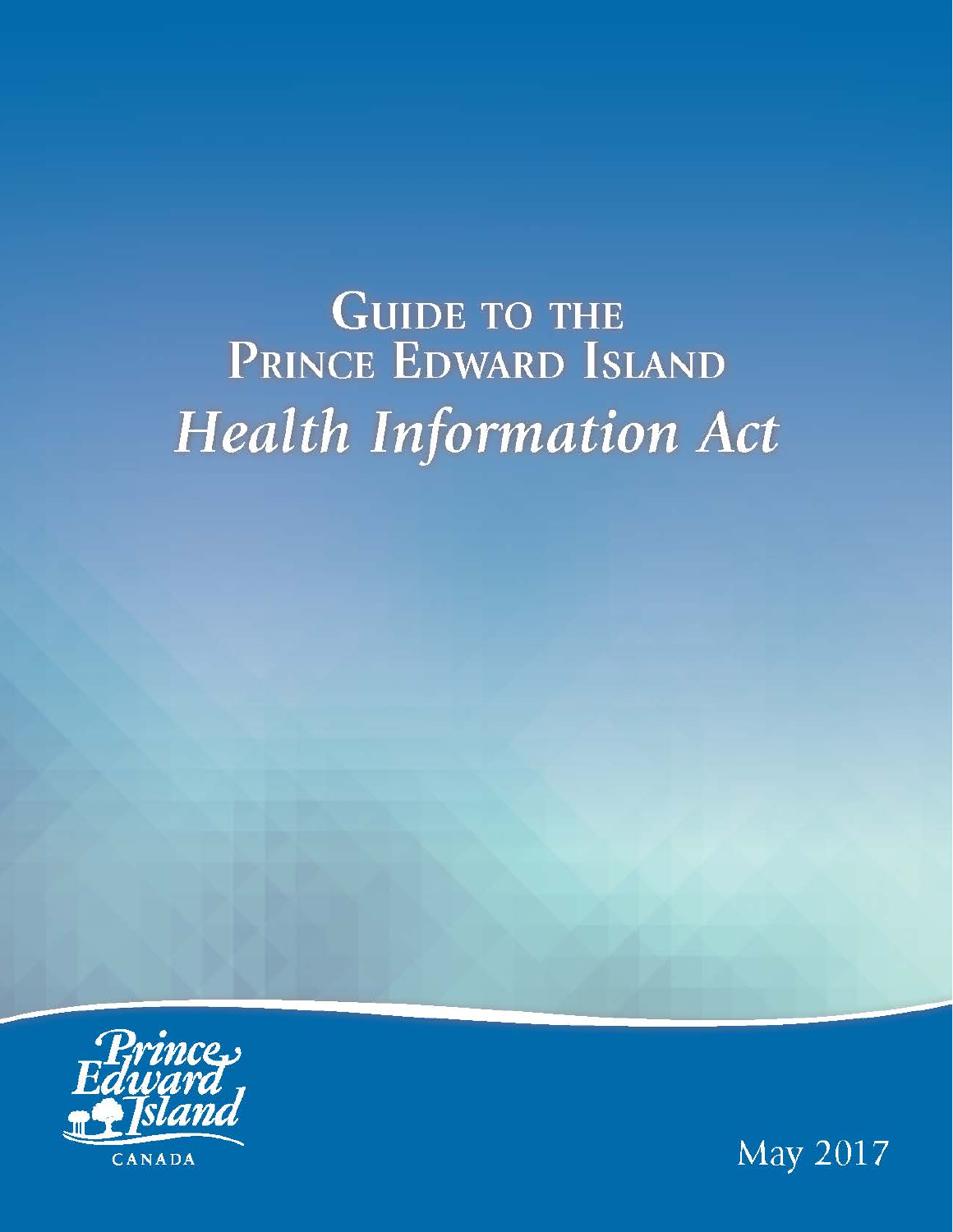# **Warning and Disclaimer**

These materials have been prepared by the Department of Health and Wellness as a general guide to assist residents of Prince Edward Island and custodians of personal health information to understand their rights and meet their obligations under the *Health Information Act*.

These materials are for general information purposes only. They should be adapted to the circumstances of each person using the materials.

These materials are not intended, and should not be construed, as legal or professional advice or opinion.

Persons concerned about the applicability of privacy legislation to their activities are advised to seek legal or professional advice based on their particular circumstances.



CANADA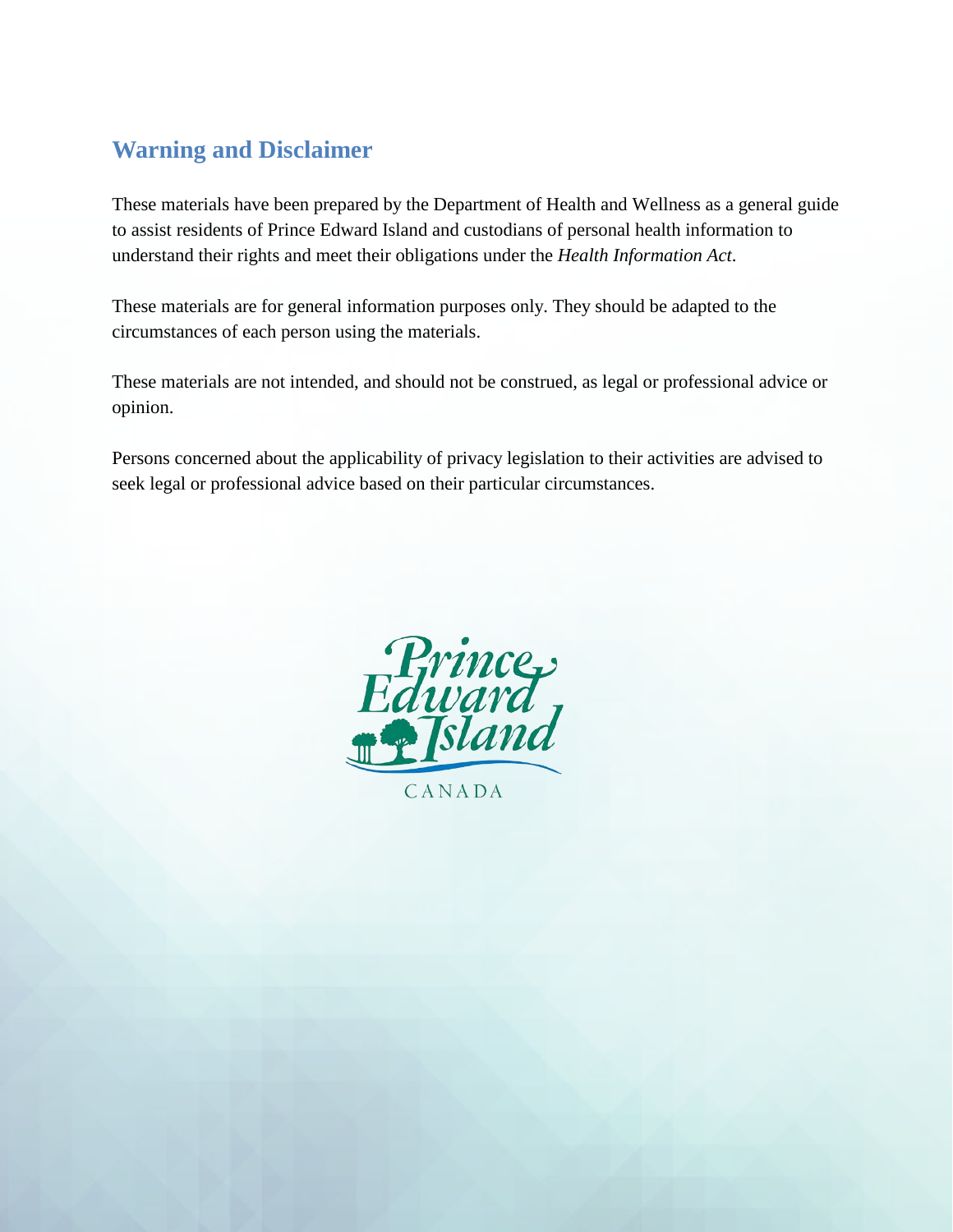# **Acknowledgment**

These materials were prepared by the Department of Health and Wellness with feedback provided by several individuals. In particular, the Department would like to thank Marina Fay, Jeanne MacDougall and the Prince Edward Island Office of the Information and Privacy Commissioner for their input.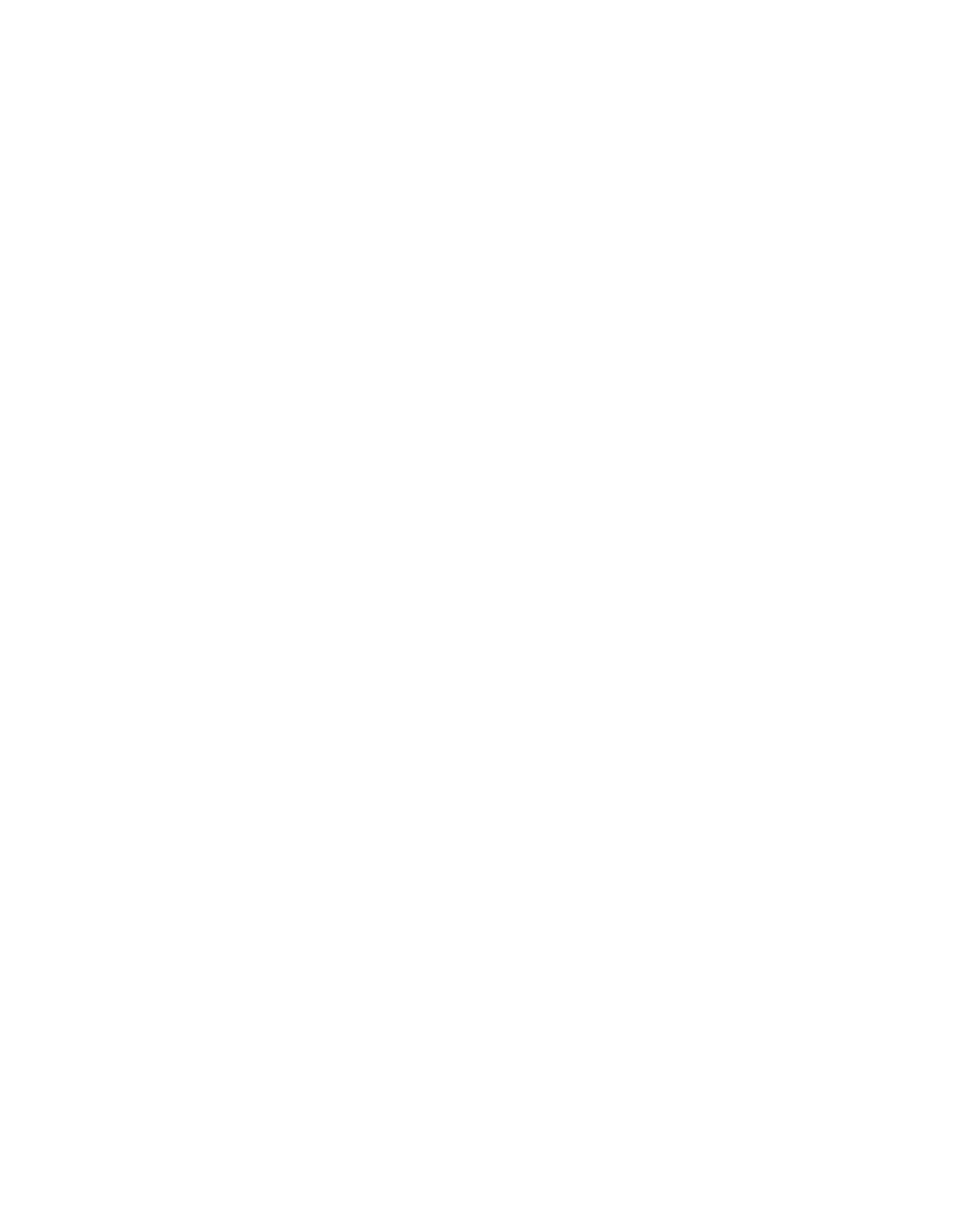# **Table of Contents**

| Rights of the Individual                             |
|------------------------------------------------------|
| Obligations of the Custodian                         |
|                                                      |
| Key Definitions                                      |
| Purposes of the Act                                  |
| Application of the Act                               |
|                                                      |
| Right of Access by the Individual                    |
| Response of the Custodian                            |
| Obligations of the Custodian                         |
| Refusal by the Custodian                             |
| <b>Request to Correct PHI</b>                        |
|                                                      |
| Criteria for Valid Consent                           |
| <b>Implied Consent</b>                               |
| <b>Express Consent</b>                               |
| Withdrawal or Refusal of Consent                     |
| Capability of Individual to Consent                  |
| <b>Substitute Decision Maker</b>                     |
|                                                      |
| Collection of PHI                                    |
| Use of PHI                                           |
| Disclosure of PHI                                    |
| Prohibitions on Disclosure of PHI                    |
| Mandatory Disclosure of PHI                          |
| Optional or Discretionary Authority of PHI           |
| Privacy Impact Assessments and Data Matching         |
| <b>Research Using PHI</b>                            |
| Management of PHI                                    |
| Privacy Breaches                                     |
| <b>Information Practices</b>                         |
| Ceasing to be a Custodian                            |
| 28                                                   |
| Functions of the Commissioner                        |
| Authorization to Disregard a Request                 |
| Powers of the Commissioner                           |
| Prohibition on Disclosure of PHI by the Commissioner |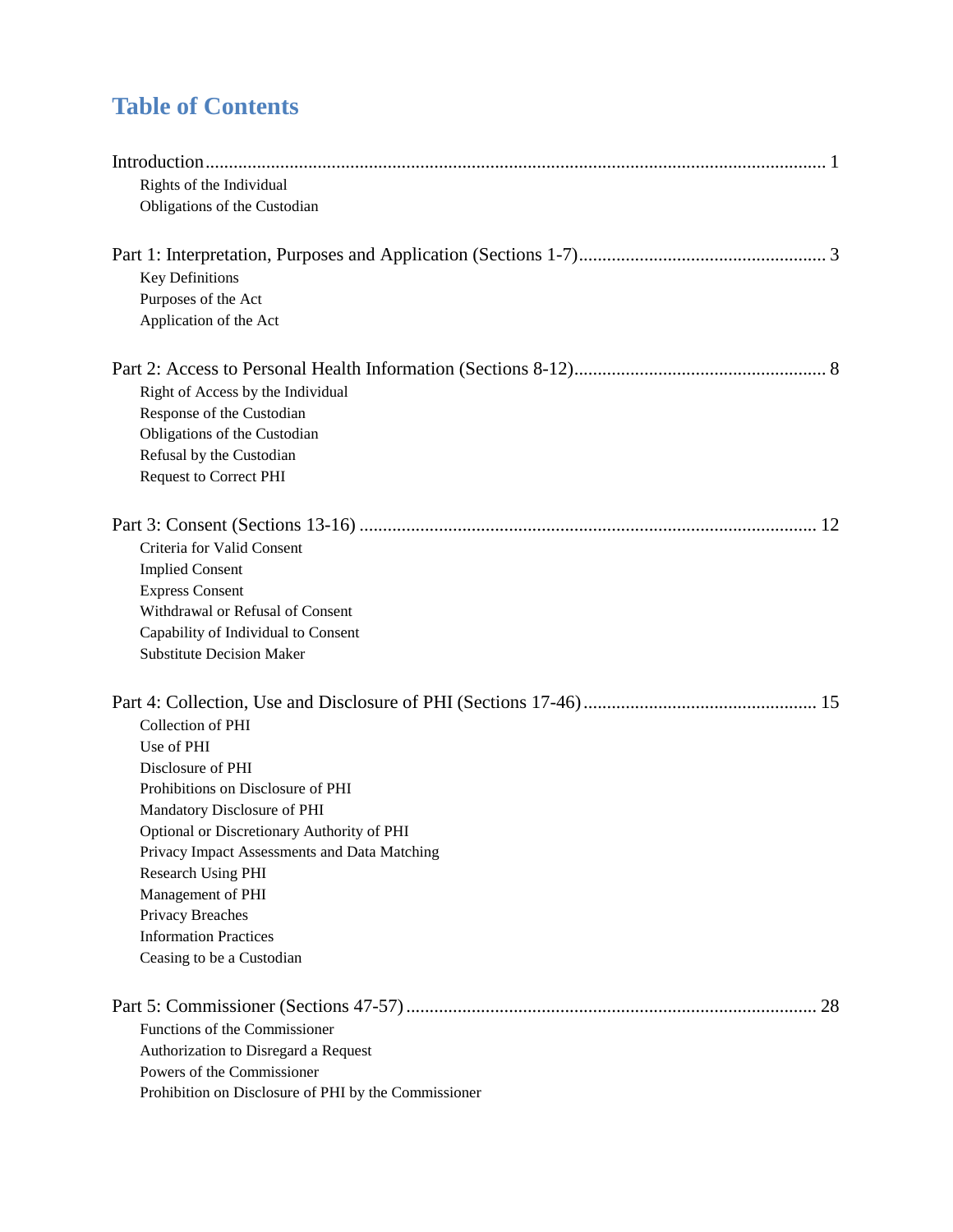| Request for Review by the Commissioner           |
|--------------------------------------------------|
| Inquiry by the Commissioner                      |
| Order Issued by the Commissioner                 |
|                                                  |
|                                                  |
| Purposes of the DIS                              |
| Access to the DIS                                |
| Collection, Use and Disclosure of PHI on the DIS |
| <b>Personalized Passwords</b>                    |
| 39                                               |
| <b>Identity of Employees Protected</b>           |
| <b>Offences</b>                                  |
| Penalties                                        |
| Fees                                             |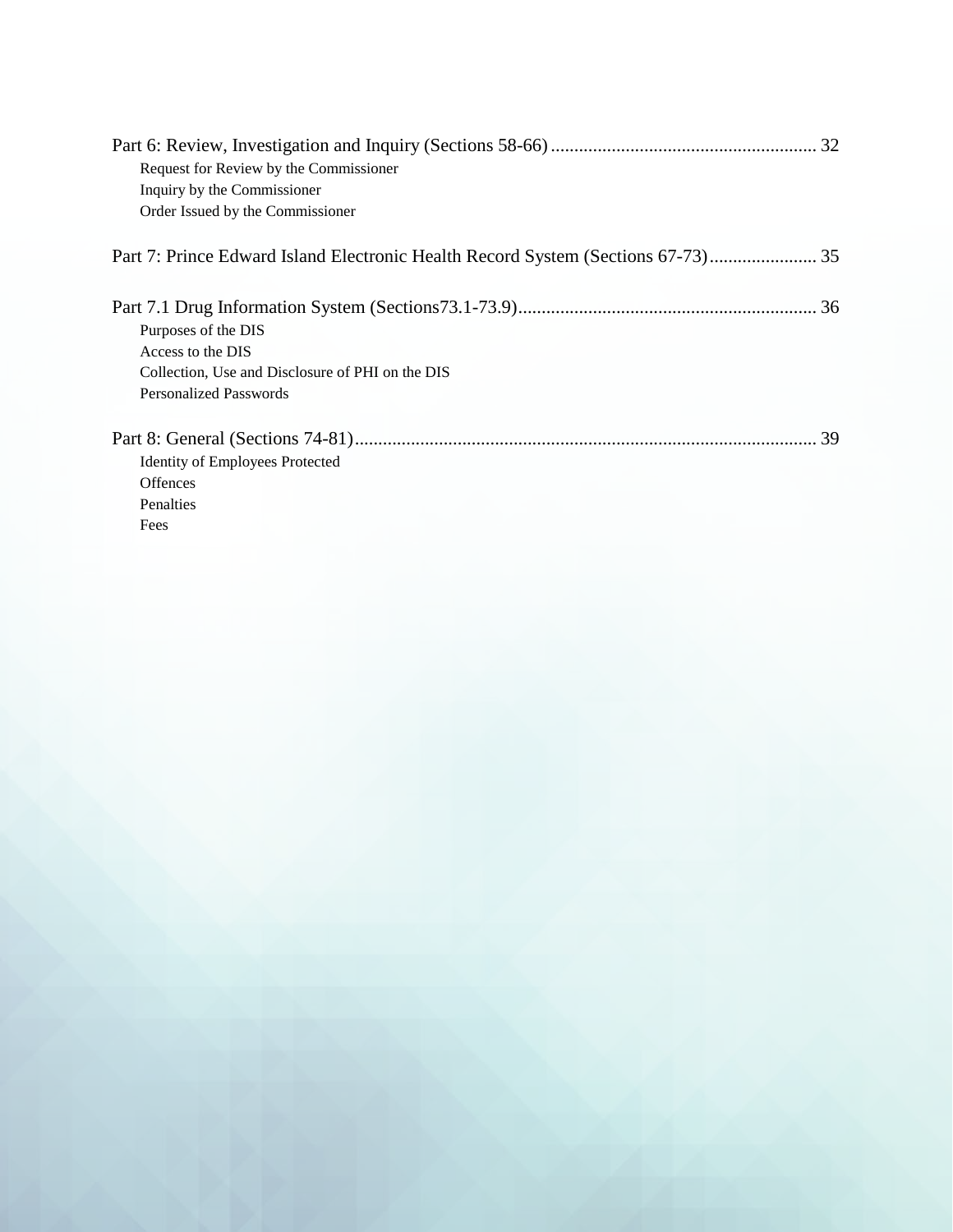# <span id="page-6-0"></span>**Introduction**

There is no information that is more sensitive and in need of protection than personal health information (referred to as "PHI" throughout these materials). This is information about our bodies and our minds. The health sector relies on the flow of PHI between health care providers in order to diagnose, treat, and care for Islanders. Currently, there are inconsistent rules governing the flow of PHI between the public and private sectors.

The *Health Information Act*, the "Act" (also sometimes referred to as "HIA"), is Prince Edward Island's new health-sector specific privacy legislation. The Act, which is expected to come into force on July 1, 2017, provides uniform requirements under which PHI may be collected, used and disclosed across the health care system, in both the public and private sectors. The principles upon which the Act is premised include:

- protecting the privacy of individuals and the confidentiality of their PHI;
- ensuring that PHI is shared appropriately; and
- ensuring that records containing PHI are managed and protected appropriately.

By establishing a level playing field for all health care professionals, the Act builds upon many of the existing high standards and protections represented in the common law, various professional codes, policies and guidelines.

The Act attempts to strike a balance between the personal privacy of Islanders and the need to appropriately share PHI so that Islanders receive the best possible health care. In striking this balance the Act:

- 1) grants certain rights to individuals; and
- 2) imposes certain obligations upon custodians.

#### <span id="page-6-1"></span>**Rights of the Individual**

The Act provides individuals with the right to:

- be informed of the purposes for the collection, use and disclosure of PHI;
- refuse or give consent to the collection, use or disclosure of PHI and in certain circumstances to withdraw consent by providing notice to a custodian;
- request access to their PHI;
- request corrections to their PHI.

The Act establishes a formal process for individuals to access or request correction of their PHI and the right to file a complaint with the Prince Edward Island Office of the Information and Privacy Commissioner when concerns arise relating to their PHI.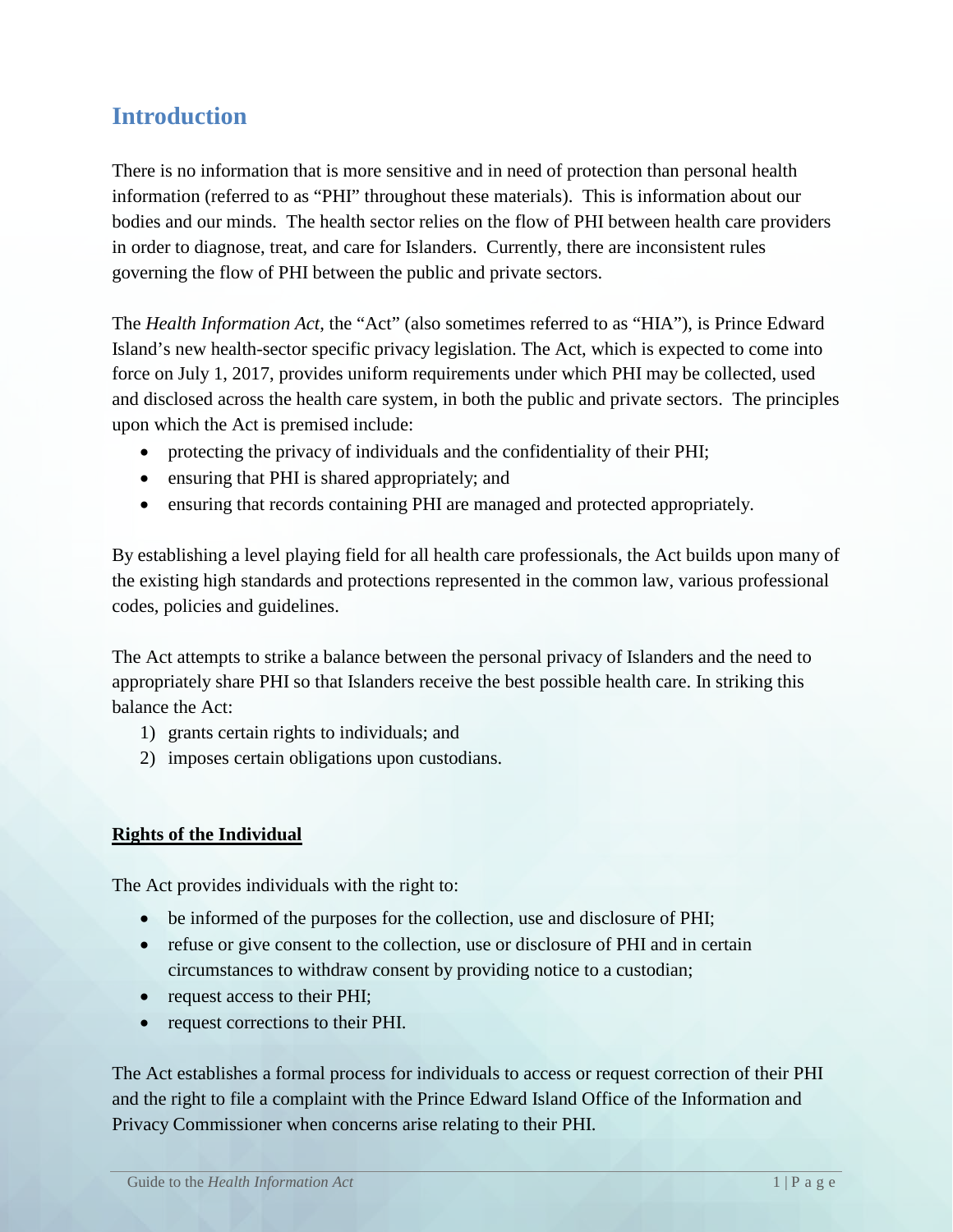#### <span id="page-7-0"></span>**Obligations of the Custodian**

The Act requires custodians of PHI to:

- obtain an individual's consent for the collection, use and disclosure of PHI unless otherwise provided for by the Act;
- collect only the PHI that is necessary to accomplish the purpose for which it is collected;
- take reasonable precautions to safeguard PHI including:
	- o protection against loss or theft;
	- o protection against inappropriate access;
	- o protection against unauthorized use, disclosure, copying, modification or destruction;
	- o in some instances provide notification to an individual at the first reasonable opportunity if their PHI is lost, stolen, inappropriately disclosed or accessed by an authorized person;
- ensure that records are as accurate, up-to-date and complete as necessary for the purposes for which they are used or disclosed;
- ensure that records are stored, transferred and disposed of in a secure manner;
- respond to access requests;
- respond to correction requests; and
- ensure that all parties acting under the authority of the custodian are appropriately informed of their duties and obligations under the Act.

The provisions contained in the Act were designed to give individuals greater control over how their PHI is collected, used and disclosed while concurrently providing health care professionals with a flexible framework to access and use the PHI necessary in order to deliver appropriate and timely health care to Islanders.

These materials are designed as a brief reference tool to help individuals apply and comply with the Act. These materials follow the scheme and order of the Act.

Once proclaimed the Act and the regulations can be found at *https://www.princeedwardisland.ca/en/legislation/health-and-wellness*

*Note: The duties and obligations imposed on custodians under the Act are in addition to any duties and obligations they may have under the Personal Information Protection and Electronic Documents Act (Canada).*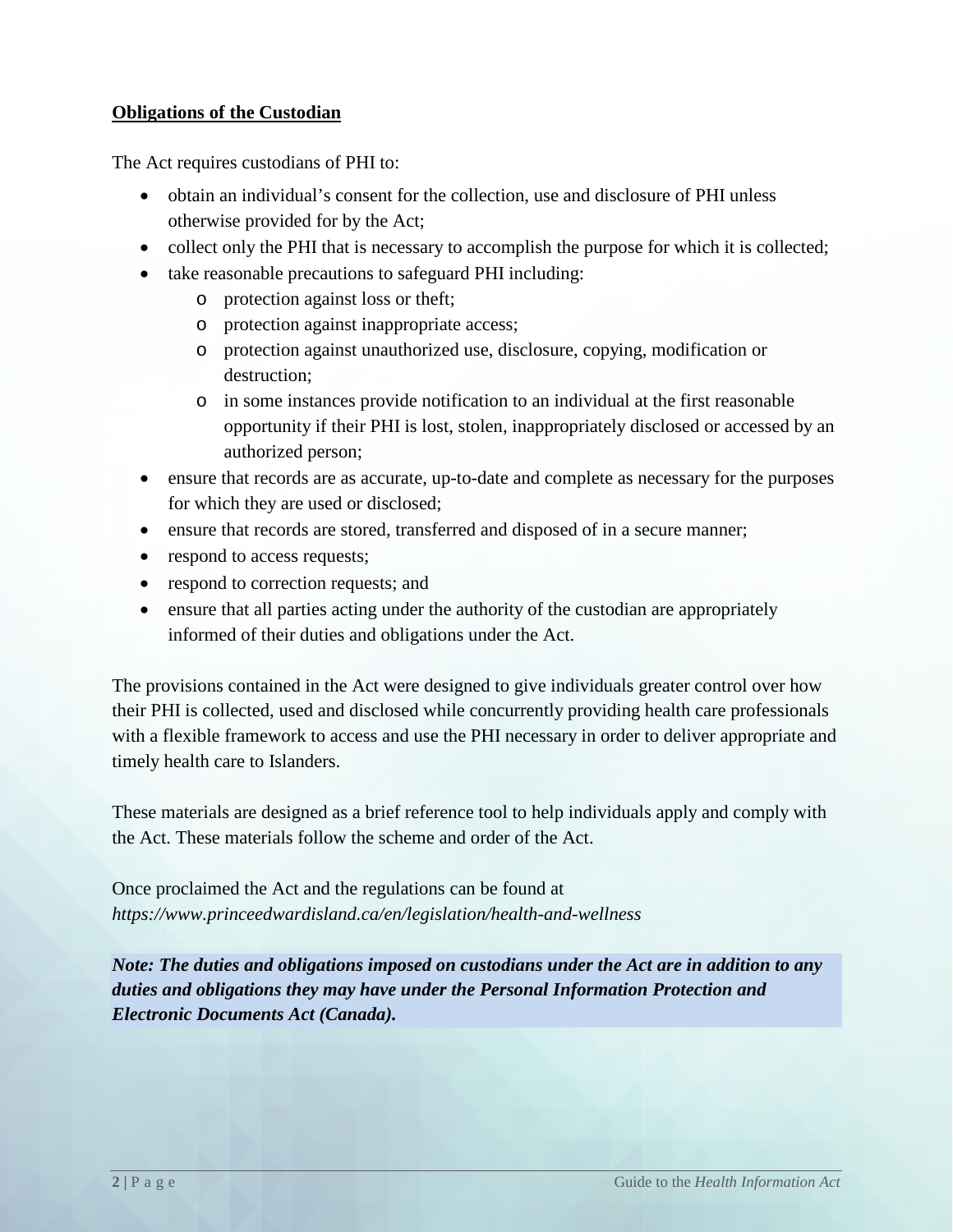# <span id="page-8-0"></span>**Part 1: Interpretation, Purposes and Application (Sections 1-7)**

This Part of the Act sets out the definitions, purposes, application and non-application of the Act.

#### <span id="page-8-1"></span>**Key Definitions (Section 1)**

Section 1 of the Act defines key terms and phrases including "custodian", "health care" and "personal health information".

#### *Custodian*

The Act defines a custodian as "a person or organization that collects, maintains, uses or discloses personal health information for the purpose of providing or assisting in the provision of health care or treatment or the planning and management of the health care system or delivering a government program or service."

Custodians are the trusted gatekeepers of PHI. Custodians must ensure that:

- the amount and type of PHI to be collected, used and disclosed is necessary and appropriate to achieve an authorized purpose under the Act;
- the custodian has the authority to collect, use and disclose the PHI; and
- any express wishes of the individual or other factors are considered before the collection, use or disclosure of PHI.

Examples of custodians include the Minister, Health PEI, Island EMS, health care facilities, nursing homes and independent health care professionals including, but not limited to, pharmacists, medical practitioners, chiropractors and optometrists.

The definition of custodian does not include everyone who may collect or use PHI in the course of their work. Most provincial government departments and agencies and public bodies such as schools, post-secondary institutions and municipalities will not be considered custodians for the purposes of the Act. Likewise, although insurance companies and employers may collect, use and disclose large amounts of PHI, they are not considered custodians for the purposes of the Act.

*Note: Schools and educational institutions may collect PHI on some students, for example, information on food allergies, drug allergies and notable health history. This PHI is collected for the purpose of having a full picture on the needs of the student and to be aware of known risks and what to do should an adverse event occur. The PHI is not collected for the purpose of delivering health care to the student so the schools and educational institutions are not considered to be custodians for the purposes of the Act.*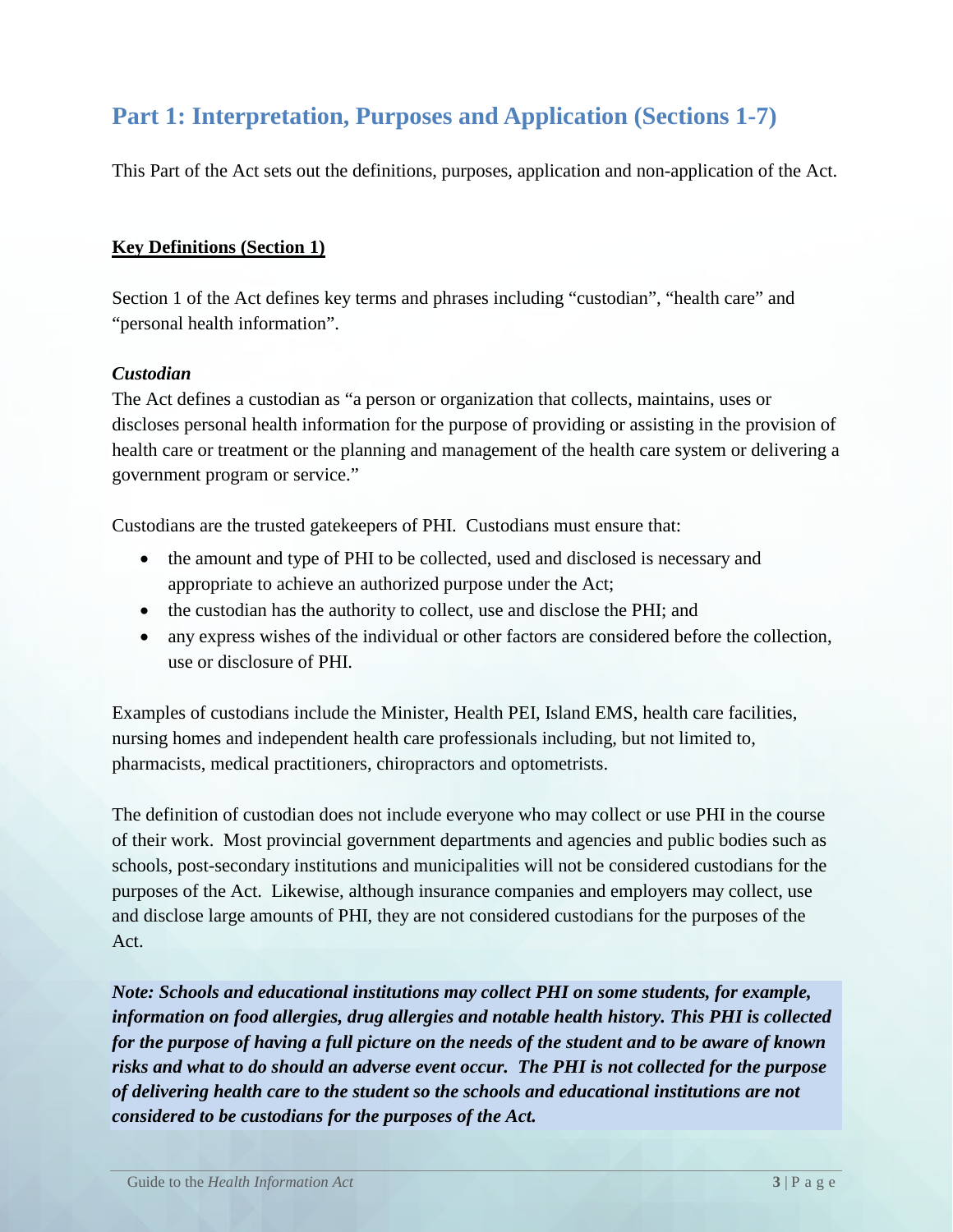## *Health Care*

The Act defines health care as "any observation, examination, assessment, care, service or procedure that is carried out, provided or undertaken for a health-related purpose, including

- (i) the diagnosis, treatment or maintenance of an individual's physical or mental condition,
- (ii) the prevention of disease or injury or promotion of health,
- (iii) rehabilitative or palliative care,
- (iv) the compounding of a drug for the use of an individual pursuant to a prescription,
- (v) the dispensing or selling of a drug, device, equipment or any other item to an individual for use by the individual, pursuant to a prescription,
- (vi) a program or service related to health care prescribed by regulation, and
- (vii) the taking of a donation of blood, blood products, body tissues or organs."

If PHI is collected for purposes other than "health care" then the Act will not apply to that information. Examples of this non-application include information that is collected, used and disclosed by employers and insurance companies.

*Note: Insurance companies collect PHI relating to their clients in order to make decisions on eligibility for benefit coverage. Since they do not use the PHI for the purpose of delivery of health care they are not considered to be custodians for the purposes of the Act.* 

## *Personal Health Information*

PHI is identifying information collected about an individual in oral or recorded form as it:

- (i) relates to the individual's physical or mental health, family health history or health care history, including genetic information about the individual,
- (ii) relates to information about an individual that is collected for the purpose of registering the individual for the provision of health care, including a health number, medical record number and any other identifier assigned to an individual,
- (iii) relates to the provision of health care to the individual,
- (iv) relates to an individual's entitlement to benefits under or participation in a health care program or service,
- (v) is collected in the course of, and is incidental to, the provision of a health care program or service or payment for a health care program or service,
- (vi) relates to a drug, a health care aid, device, product, equipment or other item provided to an individual under a prescription or other authorization issued by a health care provider,
- (vii) relates to information about payments or eligibility for health care in respect of the individual, or eligibility for coverage for health care in respect of the individual,
- (viii) relates to the donation by the individual of any body part or bodily substance of the individual or is derived from the testing or examination of any body part or bodily substance,
- (ix) identifies the individual's substitute decision maker, or
- (x) identifies an individual's health care provider.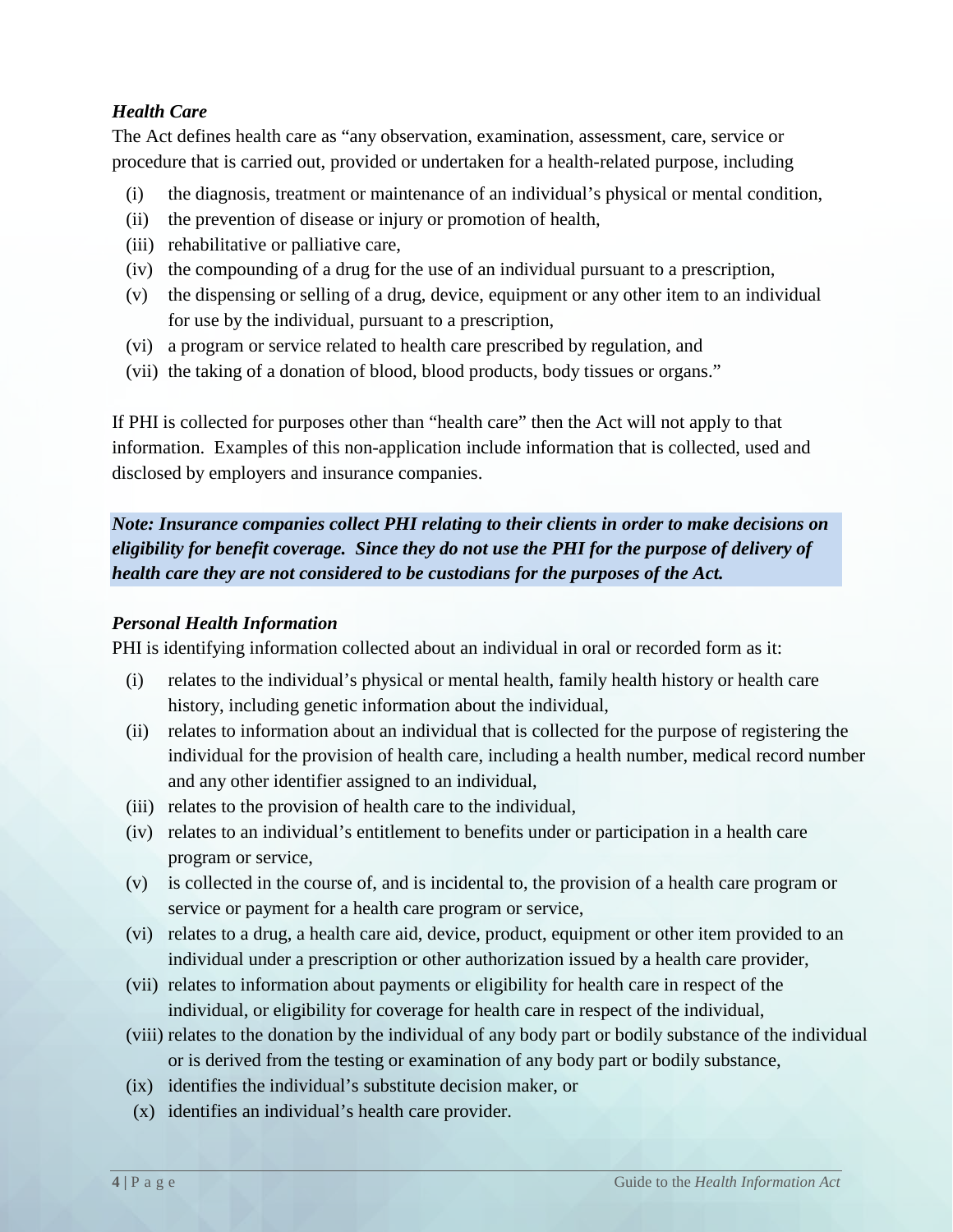Other definitions of note are "agent", "Commissioner", "information manager", and "record."

#### *Agent*

The Act permits an organization to appoint one or more agents to act on behalf of the custodian in respect of PHI. Agents may include employees, volunteers, a custodian's insurer or legal representative. The agent may collect, use, disclose, retain or securely destroy PHI on behalf of a custodian.

#### *Note: Agents may include, but are not limited to:*

- *employees such as a registered nurse, a licensed practical nurse, a resident care worker or a receptionist working in a medical practitioner's office*
- *a volunteer working in a hospital or long term care facility*
- *a lawyer who provides legal services to a custodian*
- *an employee who manages the records of a custodian*

#### *Commissioner*

The Act provides that the Prince Edward Island Information and Privacy Commissioner (the Commissioner) is responsible for overseeing the administration of the Act. The Commissioner, an Officer of the Legislative Assembly and independent from government, is tasked with monitoring compliance by custodians and investigating complaints pursuant to the Act. The functions and powers of the Commissioner are addressed at length in Parts 5 and 6 of the Act.

#### *Information Manager*

The Act defines an "information manager" as "a person or organization that on behalf of a custodian

- (i) possesses, stores, retrieves, archives or disposes of personal health information,
- (ii) de-identifies or otherwise transforms personal health information, or
- (iii) provides information management or information technology services."

Information managers are generally third parties who have entered a contractual relationship with a custodian for the provision of IT support.

*Note: In the public sector the information manager is IT Shared Services. In the private sector the information manager might be a private IT company under contract with a custodian to provide IT support to that custodian.*

#### *Record*

A "record" means a record containing information in any form, including information that is oral, written, photographed, recorded or stored in any manner, on any storage medium or by graphic,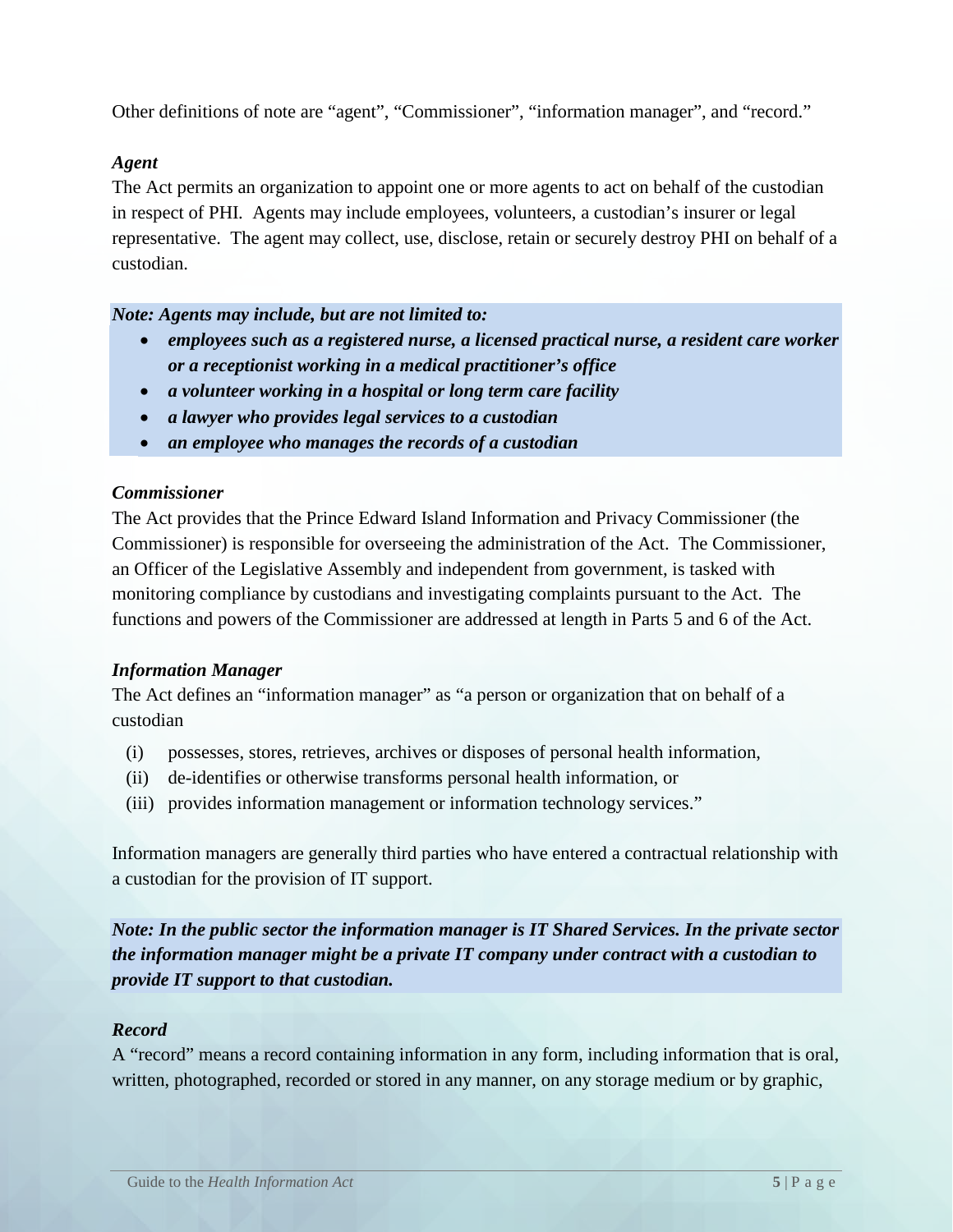electronic, mechanical or any other means, but does not include electronic software or any mechanism that produces records.

#### <span id="page-11-0"></span>**Purposes of the Act (Section 2)**

The purposes of the Act are set out in section 2:

- "(a) to establish a set of rules for custodians regarding the collection, use, disclosure, retention and secure destruction of personal information that protects the confidentiality of personal health information and the privacy of the individual to whom the personal health information relates;
- (b) to enable personal health information to be shared and accessed, where appropriate, for the better provision of health services and the planning and management of the health care system;
- (c) to provide an individual with the right to examine and receive a copy of the individual's personal health information maintained by a custodian, subject to limited and specific exceptions, as set out in this Act;
- (d) to provide an individual with the right to request the correction of or amendment to the individual's personal health information maintained by a custodian, as set out in this Act;
- (e) to establish mechanisms to ensure the accountability of persons having custody or control of personal health information and to safeguard the security and integrity of the personal health information in their custody or control;
- (f) to provide for an independent review of decisions made by custodians and the resolution of complaints made with respect to custodianship of personal health information; and
- (g) to provide effective remedies for contraventions of this Act."

#### <span id="page-11-1"></span>**Application of the Act (Sections 3-7)**

As stated above, the Act applies to PHI that is collected, used or disclosed, or is in the custody or control of a custodian as of the date the Act comes into force. There is no obligation for custodians to retroactively seek consent for PHI collected prior to that date. However, once the Act is in force, custodians who want to use or disclose PHI collected prior to the coming into force of the Act must comply with the Act with respect to the proposed use and disclosure of the PHI.

The Act does not apply to PHI in certain circumstances including:

- anonymous or statistical information that does not permit the individual to be identified;
- PHI about an individual who has been deceased for twenty years; and
- court records.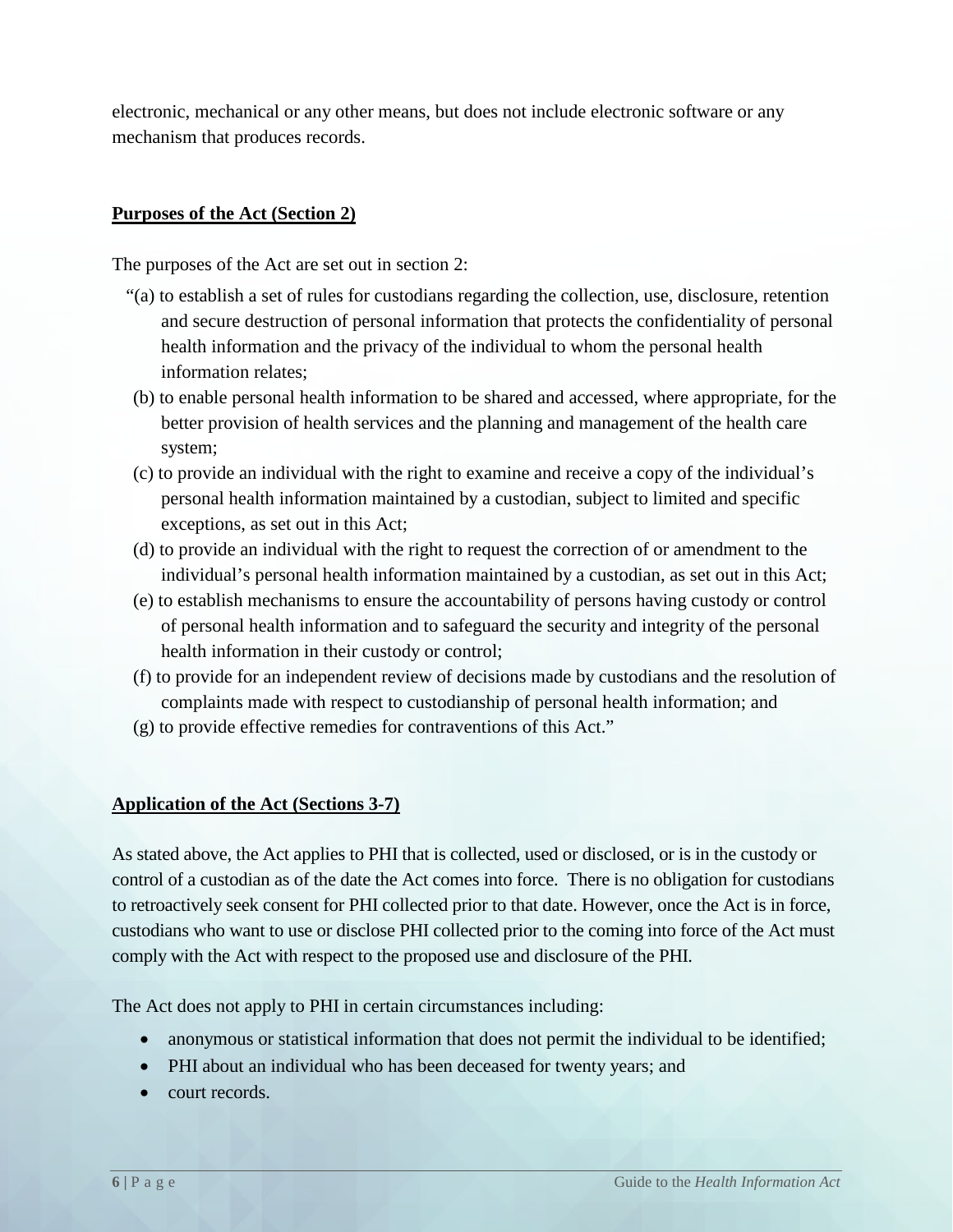In addition, the Act does not apply to a record that is created or information held under specific legislation including, but not limited to, the *Adult Protection Act,* the *Child Protection Act*, the *Narcotics Safety and Awareness Act* and the *Public Health Act*.

The Act does not:

- restrict information available by law to a party to legal proceedings;
- affect the power of a court or tribunal to compel a witness to testify; and
- interfere with the activities of a body with statutory responsibility for the discipline of health care providers.

Section 6 provides that in the event of a conflict or inconsistency between a provision of the Act and a provision in other provincial legislation, respecting PHI, the provision in the Act prevails unless the other legislation expressly provides otherwise. Failing an express provision in the other legislation, the access, collection, use, disclosure, retention and destruction of PHI must be made in accordance with the Act.

Section 7 clarifies the relationship between the Act and the *Freedom of Information and Protection of Privacy Act,* "FOIPP"*,* in that FOIPP will not apply to PHI, but it does apply to other information that may be combined with PHI. A request for access to or correction of PHI made under section 8 or 11 of the Act that relates to that other information is deemed to be a request under FOIPP in respect of that other non-PHI information.

*Example: John Doe attends the Emergency Department at the QEH. While waiting to be seen by a medical practitioner, John becomes involved in an altercation with staff and is injured during the incident. Information relating to John's diagnosis, treatment and care is considered PHI and subject to the Act. The details of the altercation is not PHI and would be subject to FOIPP.*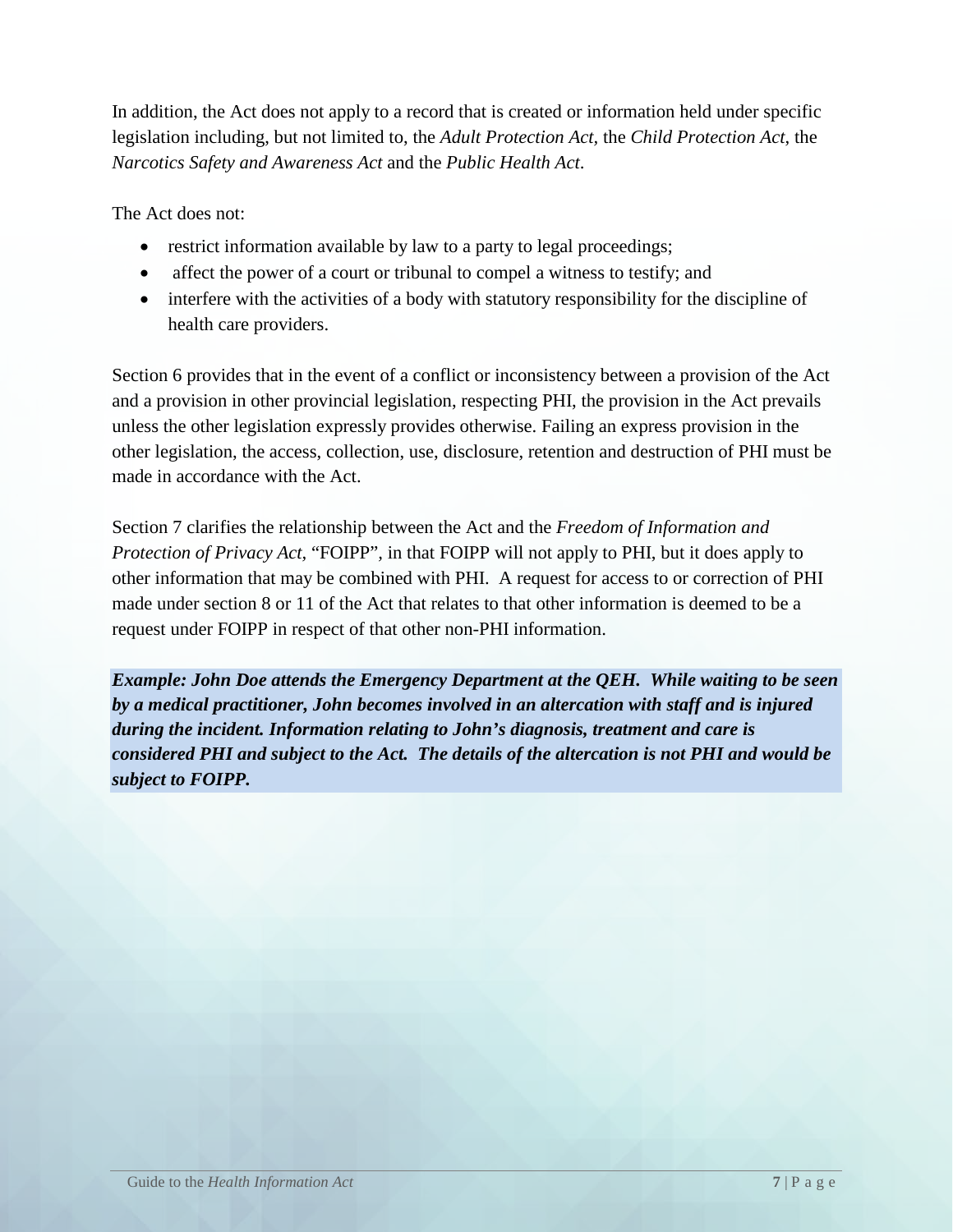# <span id="page-13-0"></span>**Part 2: Access to Personal Health Information (Sections 8-12)**

The general principle under the Act is that an individual has the general right to access their PHI record that is in the custody or under the control of a custodian, subject to limited and specific exceptions. This presumption is consistent with the long-standing principle stated by the Supreme Court of Canada that a patient is entitled, upon request, to examine and request a copy of all or part of their PHI record. The individual is not entitled to the records themselves as the tangible records belong to the custodian.

#### <span id="page-13-1"></span>**Right of Access by the Individual**

Section 8 establishes the rules relating to requests for access to PHI and to the duties of custodians in dealing with such requests.

Individuals should request PHI from the custodian believed to have custody and control of the PHI. A request should contain sufficient detail as to permit the custodian to identify the PHI that is being requested. In instances where a request contains insufficient details, custodians are required to assist the individual in reformulating the request to assist the custodian in identifying the PHI being requested.

Custodians have the discretion to determine whether a request to access PHI should be in oral or written form.

*Note: Custodians may consider creating an "Access to Personal Health Information" form for the purpose of assisting individuals with access requests. The form may include the following information:*

- *name*
- *date of birth*
- *Provincial Health Number (PHN)*
- *mailing address*
- *phone number (for the purpose of contacting the person if there are questions and to notify the person when the information is ready)*
- *space to describe what information is being requested (eg. a copy of the report of a CT scan from January 6, 2016 or a copy of my entire medical record held by Dr. X)*
- *a note to indicate that it is preferable that the individual pick up the requested information when it is ready and they will be required to present a photo ID when doing so*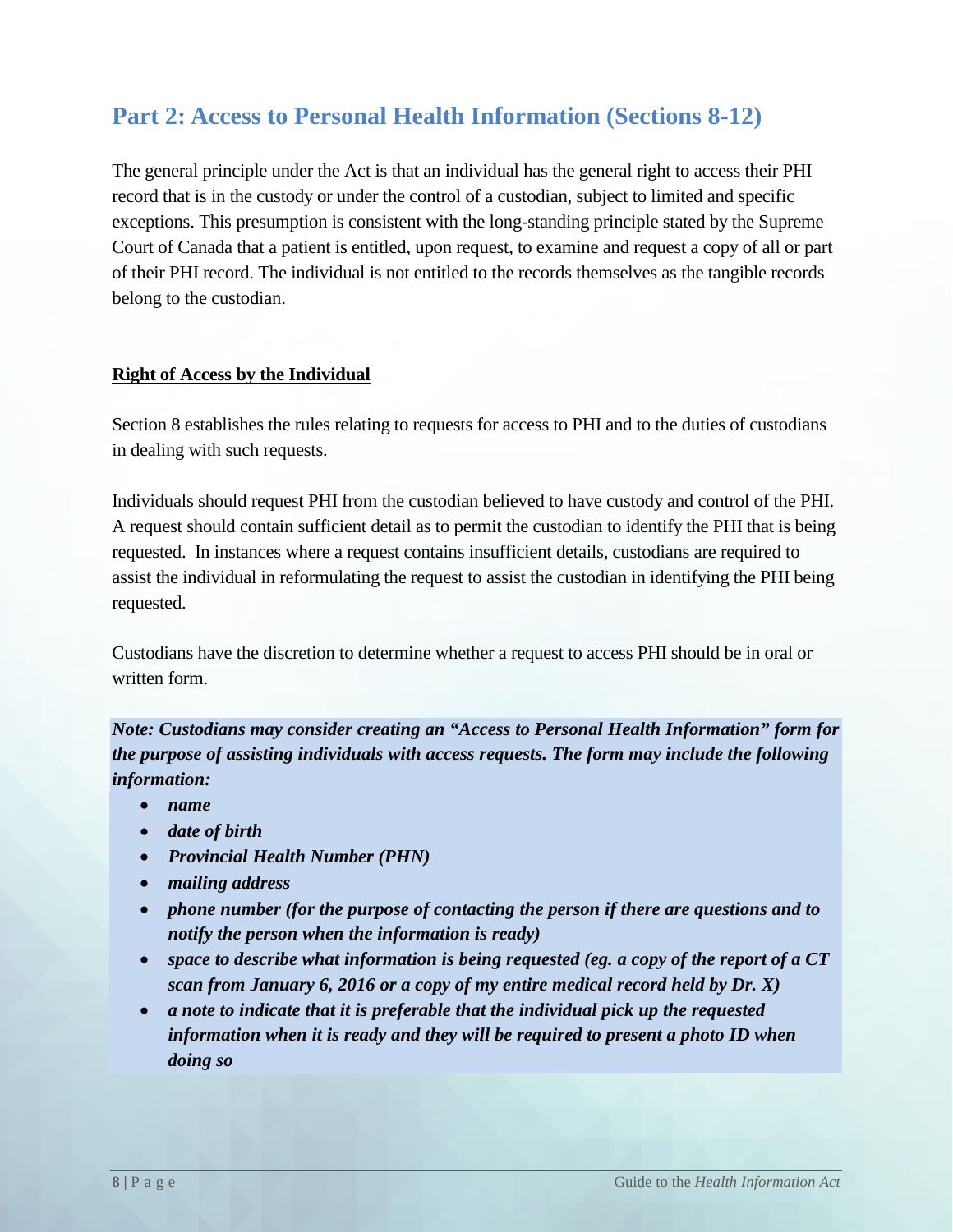## <span id="page-14-0"></span>**Response of the Custodian**

Subsection 8(6) requires custodians to respond to a request for access "openly, accurately and completely" and within 30 days of receiving the request. Subsection 8(11) provides exceptions to the 30 day response period which may allow a custodian up to an additional 30 day response period. They include:

- where there is insufficient detail provided by the individual;
- where there is a large volume of records to be searched
- if the time period would interfere unreasonably with the operations of the custodian;
- if the individual does not respond to a request for clarification by the custodian.

The 30 days are calendar days so weekends and holidays are counted. If the custodian is not available for a period of time, for example, on medical leave or vacation, an alternate arrangement should be pre-arranged to respond to a request for access to PHI.

Subsection 8(12) provides that a custodian may, with the prior approval of the Commissioner, further extend the response period beyond the additional 30 days.

In the event of an extension under subsection  $8(11)$  or  $(12)$  the custodian is required to advise the individual in writing the reason for the extension and when a response can be expected.

Within 15 days of receiving a request for access under subsection 8(2), a custodian may transfer the request to another custodian if the PHI is maintained by that other custodian, and in that event the person making the request shall be notified in writing of the transfer. A custodian to whom a request is transferred is also subject to the requirements of section 8 as it relates to response times.

Subsection 8(8) provides that in responding to a request, the custodian may make the PHI available and provide a copy, or inform the person who made the request in writing if the PHI cannot be provided or that the request is refused for a specified reason under section 10.

Subsection 8(7) provides that the failure of a custodian to respond to a request within the 30 day period is considered a refusal to permit the individual access to their PHI. A person whose request for access is refused has a right to request a review of the refusal by the Commissioner under Part 6 of the Act.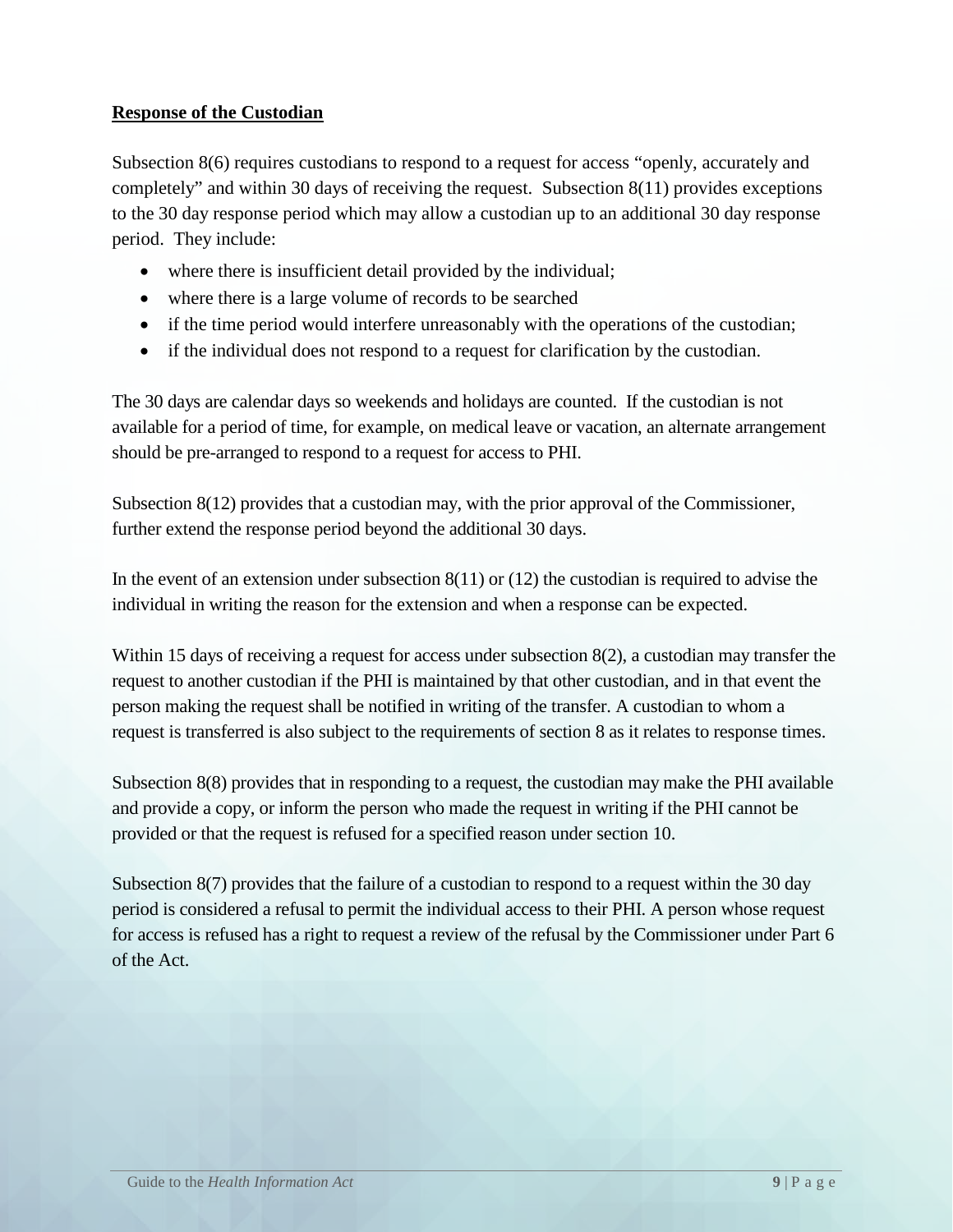## <span id="page-15-0"></span>**Obligations of the Custodian**

Section 9 requires a custodian to be satisfied as to the identity of a person who requests access to PHI before allowing examination or copying of that PHI. In addition, custodians are required to take reasonable steps to ensure that any PHI intended for an individual is received only by that individual or the individual's representative. Custodians should consider developing policies and procedures to identify the above-noted persons.

*Note: To assist with this obligation, a custodian may develop a policy and an "Access to Personal Health Information" form such as that set out on page 8.*

## <span id="page-15-1"></span>**Refusal by the Custodian**

Section 10 establishes the limited circumstances and conditions under which a custodian may refuse access to PHI. These include:

- if knowledge of the PHI could reasonably be expected to endanger the health or safety of the individual or another person;
- if disclosure of the PHI would reveal PHI about another person who has not consented to the disclosure;
- if disclosure of the PHI could reasonably be expected to identify a third party, other than another custodian, who supplied the PHI in confidence under circumstances in which confidentiality was reasonably expected; and
- the PHI was used as part of an investigation.

In some cases the grounds for denial of access to PHI will not apply to all PHI in a record. If possible, custodians who have grounds to deny access to PHI based on one of the circumstances above shall, to the extent possible, sever or redact the PHI that cannot be examined or copied and permit the individual to examine and receive a copy of the remainder of the PHI.

#### <span id="page-15-2"></span>**Request to Correct PHI**

Section 11 provides that an individual who believes that his or her PHI is incomplete or inaccurate may request that a custodian correct the record. An individual seeking a correction to his or her PHI is required to submit a detailed written request to the custodian believed to have custody or control of the PHI.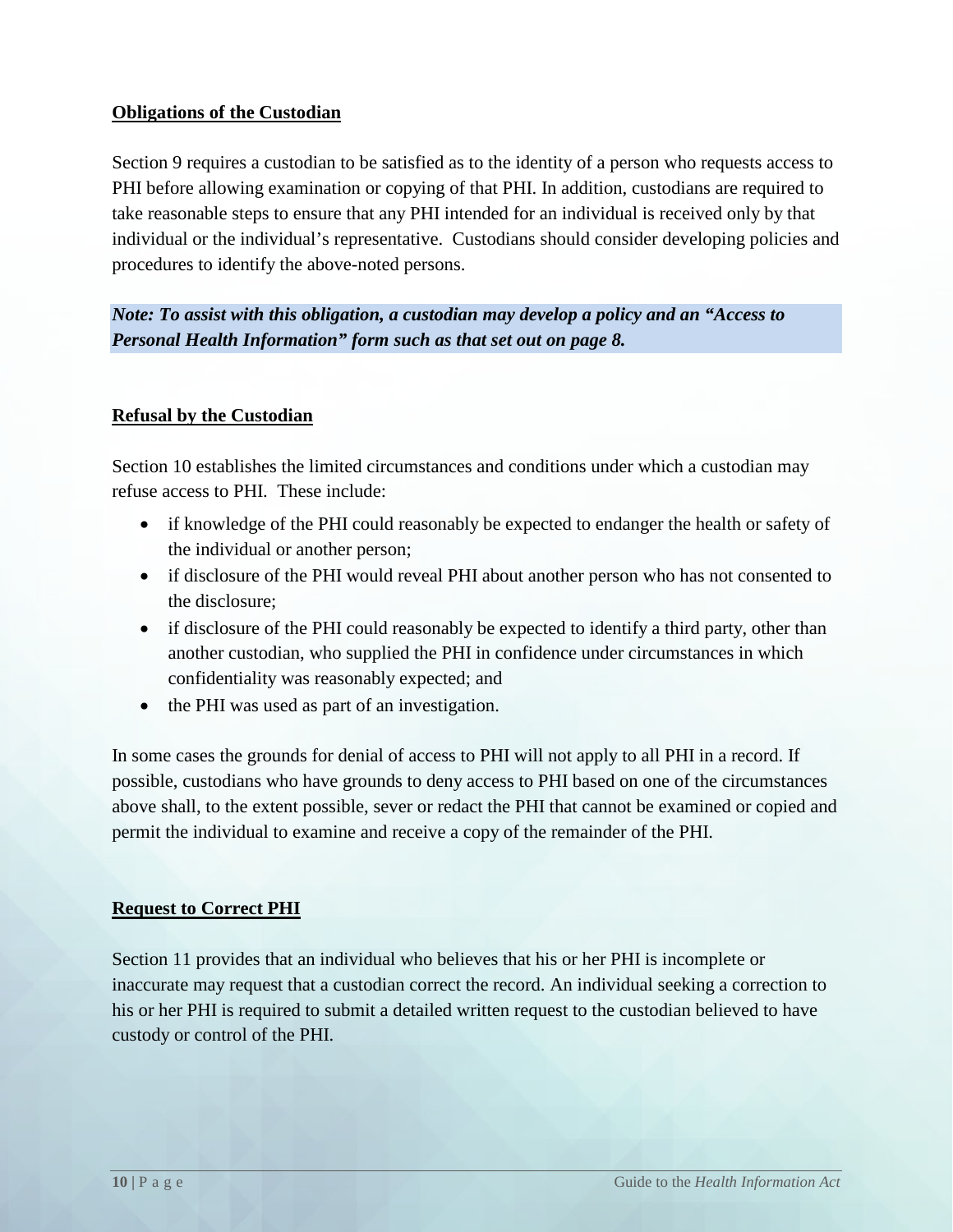Within 30 days of receiving the request, the custodian is required do one of the following:

- 1) make the requested correction;
- 2) inform the individual, in writing, if the PHI no longer exists or cannot be located;
- 3) inform the individual if the custodian does not have the PHI under its custody or control and where it might be located, if known; or
- 4) refuse the request for correction for one of the reasons set out in clause  $11(3)(d)$ .

A custodian who refuses a request for correction is required to notify the person who made the request in writing of the refusal, the reasons for the custodian's refusal and the person's right to request a review of the refusal under Part 6. In addition, the custodian who refuses a request for correction must allow the person to file a concise statement of disagreement, stating the correction requested and the reason for it, and the custodian must add the statement of disagreement to that person's record.

*Example: John Doe submits a request to have a letter from a psychiatrist removed from his record held by his medical practitioner. John indicates that he doesn't agree with the medical diagnosis that the psychiatrist provided in the letter. This letter should not be removed from John's record. It is a professional opinion of the psychiatrist and must remain. John can provide the custodian with a statement explaining that he disagrees with the opinion and diagnosis and this statement would become part of John's record.*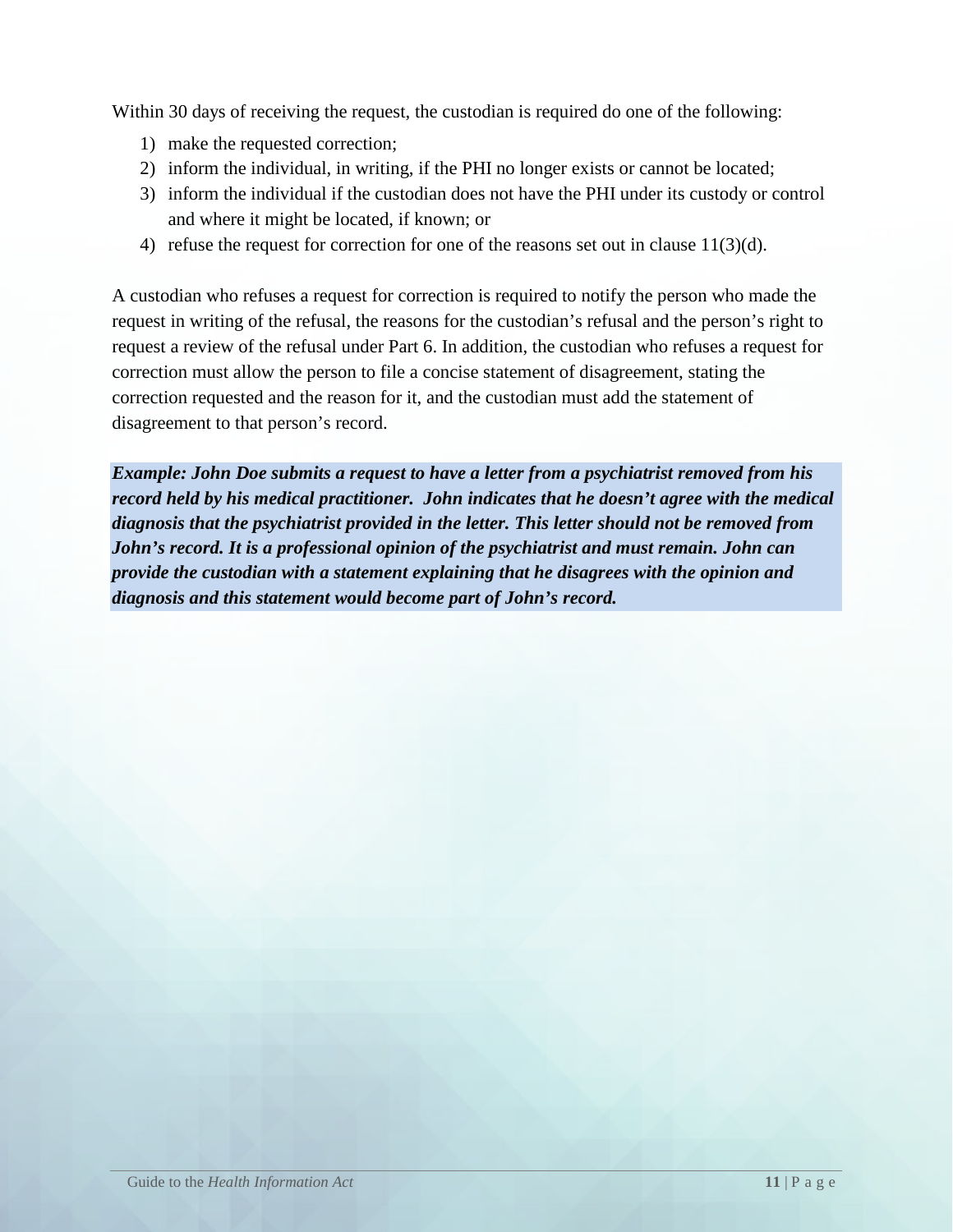# <span id="page-17-0"></span>**Part 3: Consent (Sections 13-16)**

The general rule is that a custodian needs to obtain an individual's consent to collect, use and disclose PHI unless the Act allows the collection, use or disclosure without consent. The Act provides for three primary models of consent to the collection, use and disclosure of PHI: implied consent, express consent, and no consent.

#### <span id="page-17-1"></span>**Criteria for Valid Consent**

Section 13 sets out the requirements for valid consent to the collection, use or disclosure of PHI including consent that is:

- given by the individual (or a substitute decision maker in certain circumstances);
- knowledgeable (understands why the PHI is being collected, used or disclosed);
- able to be withdrawn or withheld;
- voluntary (not obtained through deception or coercion);
- related to the PHI in question;
- express or implied.

*Note: A custodian could post a notice in the reception/waiting area, on their website, or on their appointment letters, explaining the purpose of the custodian's collection, use and disclosure of PHI. Extra measures may be required for patients who do not speak English, cannot read, or cannot understand what they read.*

*Note: An individual can limit the scope of their consent. For example, Fred could authorize disclosure of certain PHI to immediate family members except Uncle Joe.*

#### <span id="page-17-2"></span>**Implied Consent**

As noted above, consent given under the Act can be either implied or express. Implied consent permits custodians to assume from the surrounding circumstances that an individual would reasonably agree to the collection, use or disclosure of their PHI. For example, when an individual discloses his or her PHI for the purposes of filling a prescription, a pharmacist can reasonably assume that the individual has consented to the collection of that PHI.

A custodian who receives PHI from the individual, a substitute decision-maker or another custodian for a purpose for which consent was required, is entitled to assume that consent was given and that the custodian has the individual's ongoing implied consent to collect, use or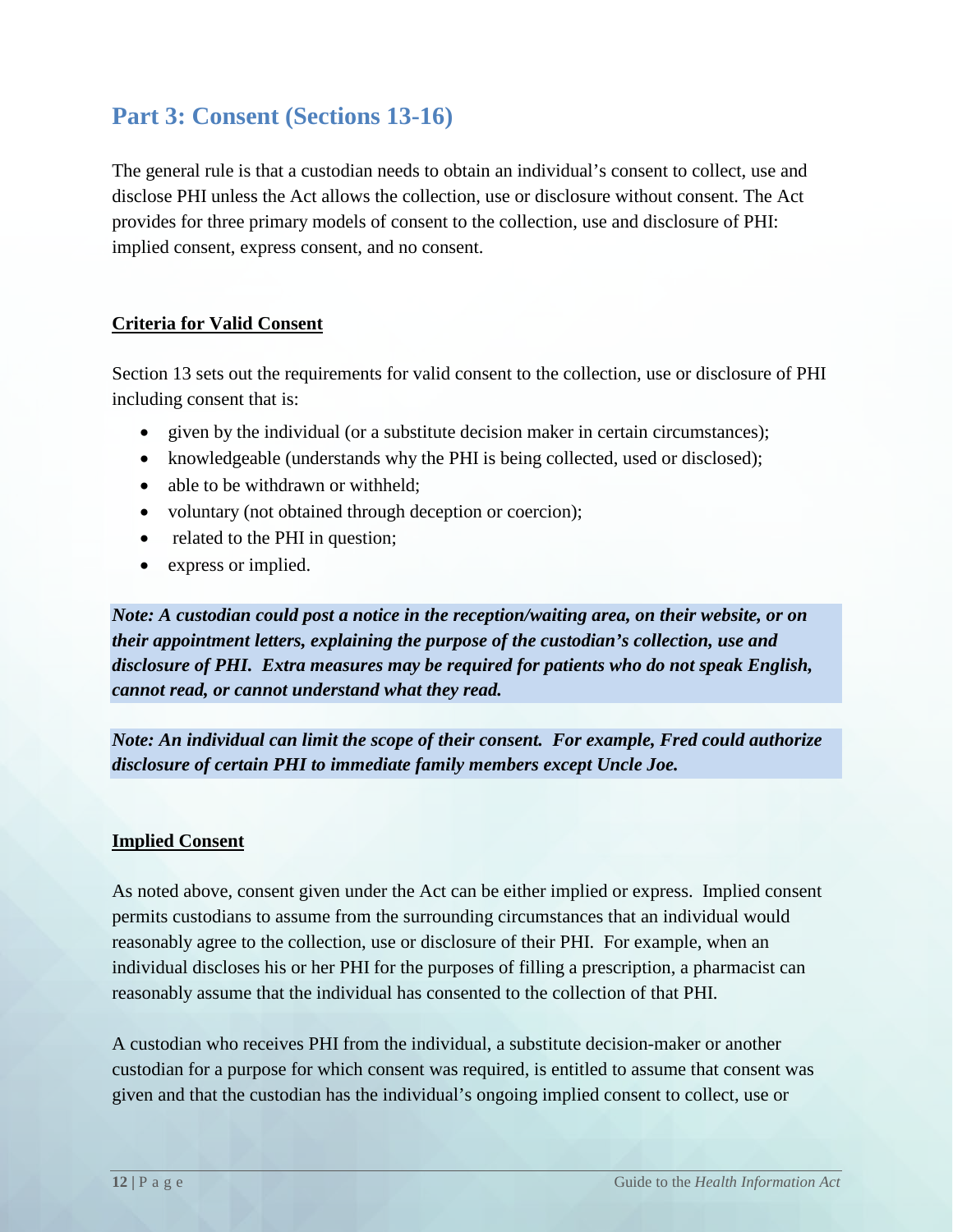<span id="page-18-0"></span>disclose the PHI for that purpose unless the custodian is aware that the individual has expressly withheld or withdrawn the consent.

## **Express Consent**

Express consent provided by an individual for the collection, use or disclosure of PHI is consent that is explicit, clear and direct. It may be given verbally, in writing or by electronic means, depending on the policies of the custodian collecting the consent. Express consent is required when:

- a custodian proposes to disclose the PHI to a non-custodian (i.e., an insurance company or an employer); or
- a custodian proposes to disclose the PHI to another custodian, other than the Minister, for a purpose other than the provision of health care.

## <span id="page-18-1"></span>**Withdrawal or Refusal of Consent**

An individual may withdraw his or her consent at any time with respect to the collection, use and disclosure of their PHI by providing notice to the custodian. The regulations require the notice to be in writing, signed and dated by the individual. A withdrawal of consent is not retroactive. This means that where disclosure of PHI has already been made prior to the withdrawal of consent, the custodian is not required to retrieve the PHI that has already been disclosed.

Subsection 13(11) provides that where an individual has refused to grant consent or has withdrawn his or her consent to the collection, use or disclosure of his or her PHI, the custodian is required to take steps to act in accordance with the decision, to inform the individual of the potential implications associated with the refusal or withdrawal and to inform other custodians holding the individual's PHI of the decision.

Custodians may refuse to comply with a refusal or withdrawal of consent to the collection, use or disclosure of an individual's PHI if that refusal or withdrawal is likely to endanger the health of the individual or another person. Custodians who refuse to comply with the refusal or withdrawal of consent are required to inform the individual as soon as possible, in writing, of the collection, use or disclosure of the individual's PHI.

#### <span id="page-18-2"></span>**Capability of Individual to Consent**

The Act provides that individuals are capable of giving consent to the collection, use or disclosure of their own PHI if the individual is able to understand the information relevant to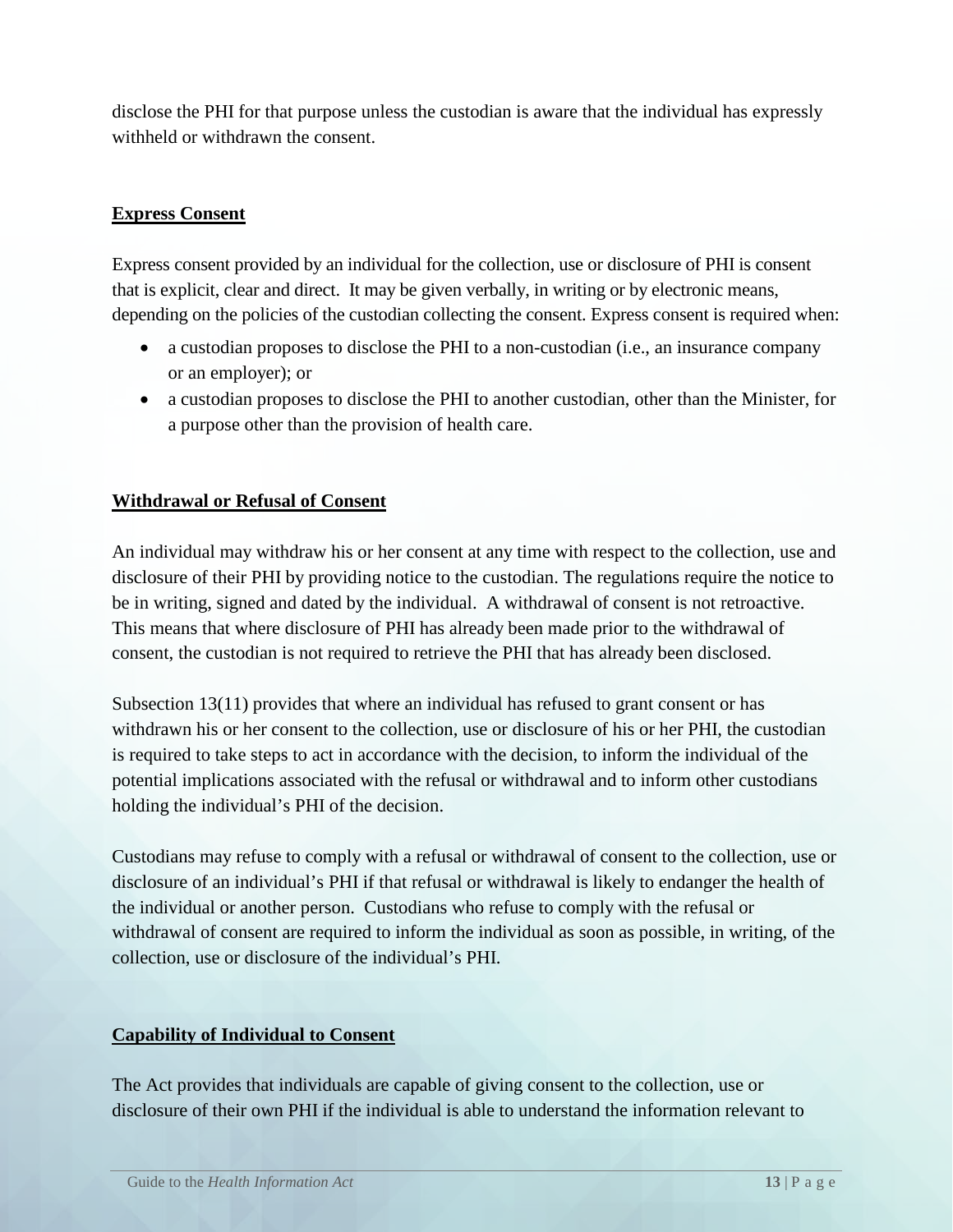making that decision and to appreciate the reasonably foreseeable consequences of giving, not giving, withholding or withdrawing the consent.

Section 14 provides that an individual is presumed to be capable, and a custodian may rely on that presumption unless the custodian has reasonable grounds to believe the contrary. An individual may be capable of giving consent at one time and not capable at another.

## <span id="page-19-0"></span>**Substitute Decision Maker**

The Act permits substitute decision-makers to give, withhold and withdraw consent for the collection, use and disclosure of PHI when an individual is incapable of consenting or communicating their consent. Section 15 establishes a list of persons in descending order of priority, who may, if an individual is incapable of consenting to the collection, use or disclosure of the individual's PHI, give, withhold or withdraw consent on behalf of the individual.

#### *Note: Substitute decision makers include:*

- *a person who has been authorized, in writing, by the individual to provide consent;*
- *a guardian;*
- *a spouse;*
- *an adult child;*
- *a parent;*
- *an adult sibling;*
- *adult next of kin of the individual;*
- *the individual's health care provider;*
- *the Public Guardian; and*
- *if the individual is deceased, the personal representative, spouse, adult child or parent of the individual*

*Note: There is no standardized document appointing a substitute decision maker. Custodians should be satisfied that any written documentation relied on by a substitute decision maker includes the power to consent to the collection, use and disclosure of PHI.*

Section 16 establishes the factors that a substitute decision-maker must take into consideration in making a decision on behalf of an individual respecting the collection, use or disclosure of the individual's PHI. These include any written instructions, the wishes, values and beliefs of the individual, the purpose for the collection, use or disclosure of PHI and whether or not the collection, use or disclosure is necessary.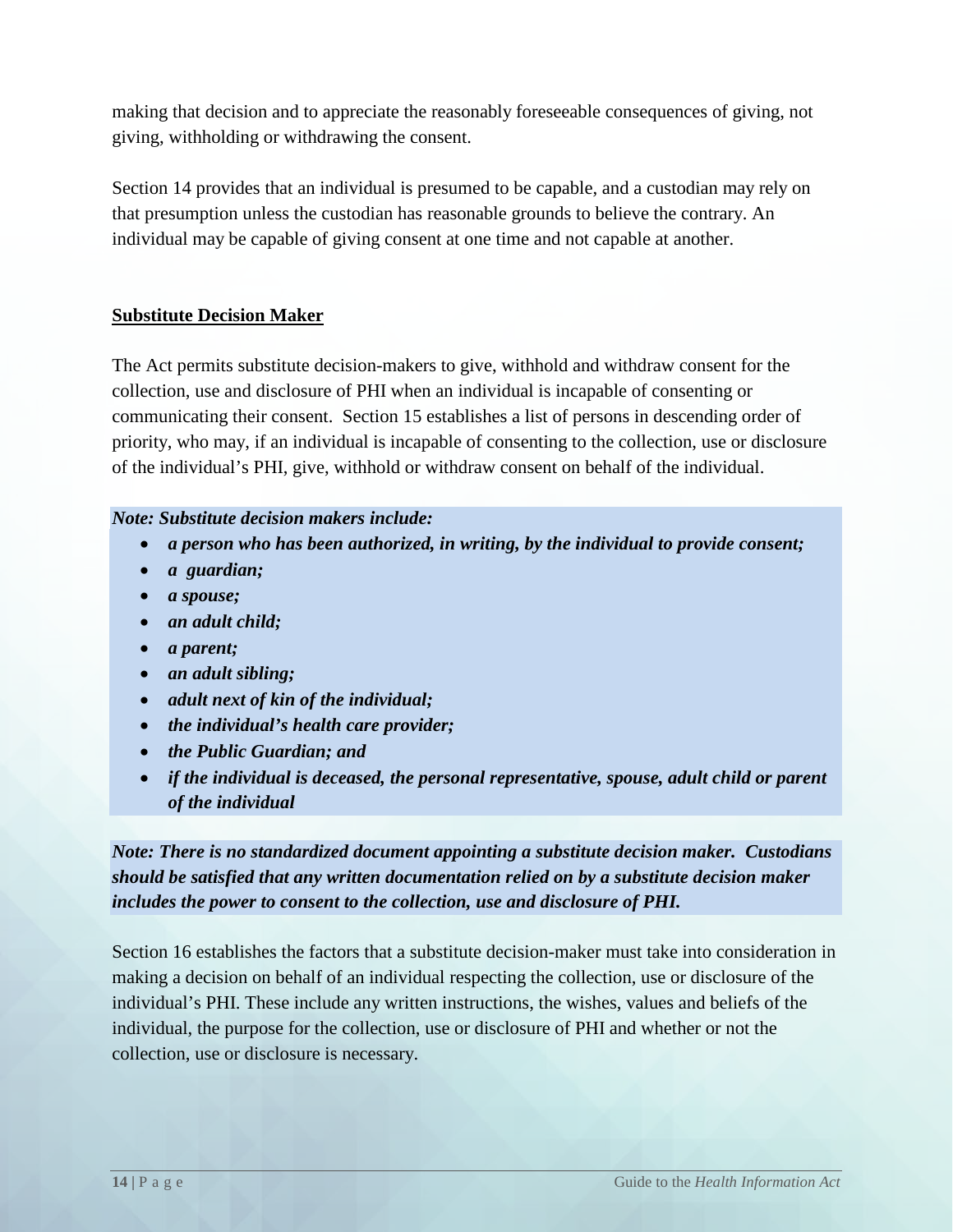# <span id="page-20-0"></span>**Part 4: Collection, Use and Disclosure of PHI (Sections 17-46)**

This Part sets out how PHI can be collected, used, disclosed, retained and destroyed in the provision of health care to an individual or for the planning and management of the health care system.

## <span id="page-20-1"></span>**Collection of PHI (Sections 17-21)**

Section 1 of the Act defines "collect" as follows:

*"collect" in relation to personal health information, means to gather, acquire, receive or obtain personal health information by any means from any source.*

Section 18 of the Act requires custodians to collect PHI directly from the individual to whom it relates, but sets out several exceptions to this requirement, including, but not limited to, when:

- the individual has authorized another method of collection;
- the collection of the PHI directly from the individual could reasonably be expected to endanger the health or safety of the individual or another person;
- the collection of the PHI is in the interest of the individual and time or circumstances do not permit collection directly from the individual;
- the collection of the PHI directly from the individual could reasonably be expected to result in the collection of inaccurate information;
- another method is authorized or required by a court order or other legislation;
- the individual is unable to provide the PHI and a substitute decision-maker consents to another method of collection;
- the PHI is collected for the purpose of determining the individual's eligibility to participate in a health care program or to receive a benefit, product or health care service from a custodian and the PHI is collected in the course of processing an application made by or for the individual to whom it relates;
- the PHI is collected for the purpose of verifying the eligibility of an individual who is participating in a health care program or receiving a benefit, product or health care service from a custodian to participate in the program or to receive the benefit, product or service;
- the custodian is collecting PHI for the purpose of analysis or compiling statistical information respecting the management, evaluation or monitoring of the allocation of resources to, or planning for all or part of, the health care system, including the delivery of services, and the person from whom the PHI is collected has in place practices and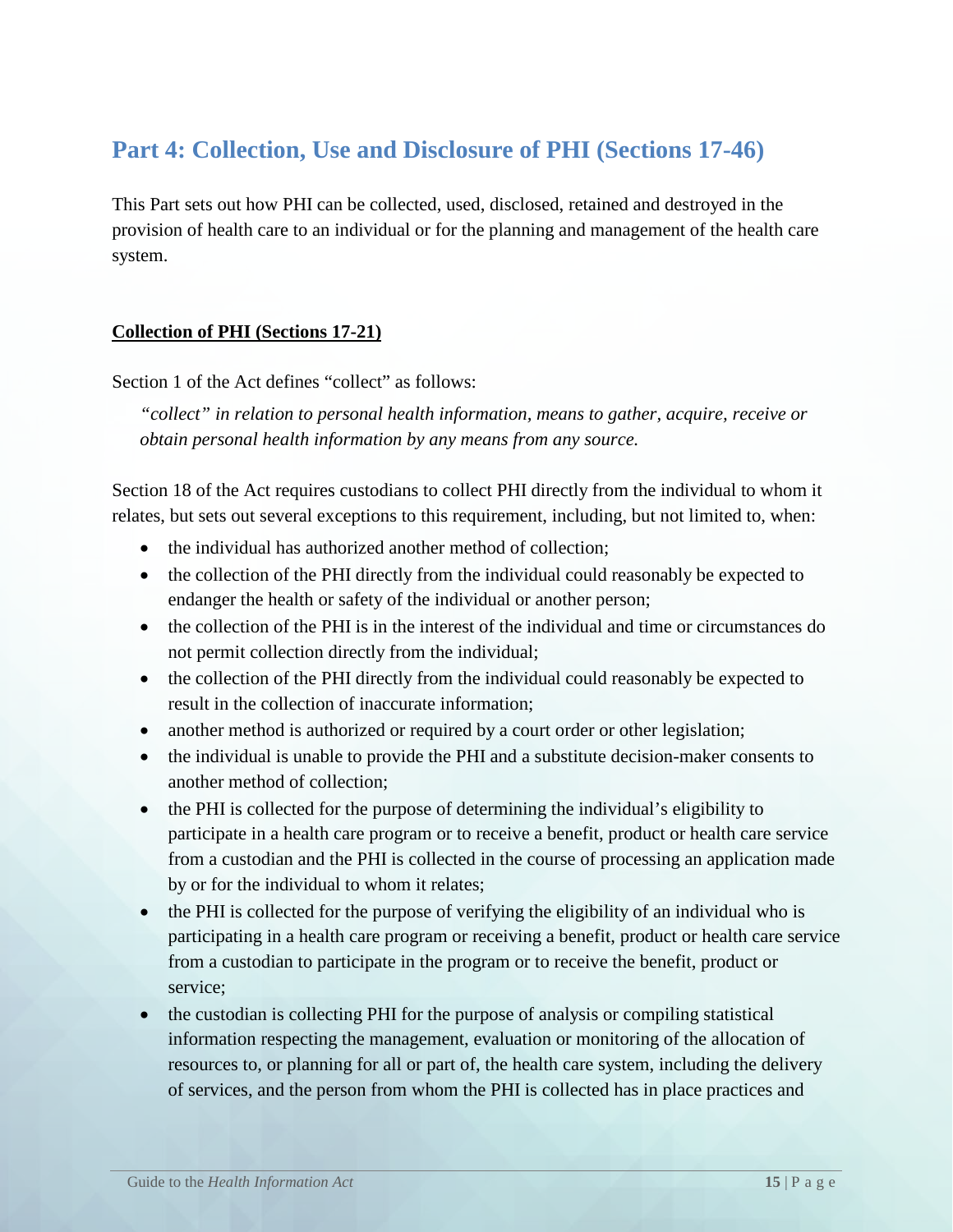procedures to protect the privacy of the individual whose PHI it receives and to maintain the confidentiality of the PHI.

Section 17 allows a custodian to collect PHI relating to an individual from a person other than the individual only with that individual's consent or under the authority of the Act, unless:

- the individual is incapable of providing consent;
- the consent of a substitute decision-maker cannot be obtained in a timely manner; and
- the collection of the PHI is necessary for the provision of health care to the individual.

Section 19 prohibits a custodian, unless required to do so by law, from collecting PHI if other information will serve the same purpose, and from collecting more PHI than is reasonably necessary to satisfy the purpose for which it is collected. However, section 20 provides that a custodian may collect de-identified information for any purpose. De-identified information is PHI that has been stripped, encoded or otherwise transformed so that the identity of the individual cannot be readily determined.

Section 21 requires a custodian to inform an individual from whom PHI is collected of the purpose of the collection and, if the custodian is not a health care provider, how to contact an officer or employee of the custodian who can answer the individual's questions about the collection. This requirement does not apply when the custodian has recently informed the individual about the collection of the same or similar PHI for the same or a related purpose.

#### <span id="page-21-0"></span>**Use of PHI (Section 22)**

Section 1 of the Act defines "use" as follows:

*"use", in relation to personal health information in the custody of or under the control of a custodian, means to handle or deal with personal health information or to apply the personal health information for a purpose and includes reproducing the personal health information, but does not include disclosing the personal health information.*

Section 22 establishes the conditions under which a custodian is permitted to use PHI. Generally, a custodian may rely on an individual's implied consent to use the PHI, as long as the use is related to the provision of health care and the individual has not expressly stated otherwise.

When using PHI, a custodian must exercise the highest level of care and take reasonable steps to ensure that the individual's PHI is accurate, complete and up-to-date for the purpose which the custodian uses the PHI. When a custodian is authorized to use PHI, the custodian may provide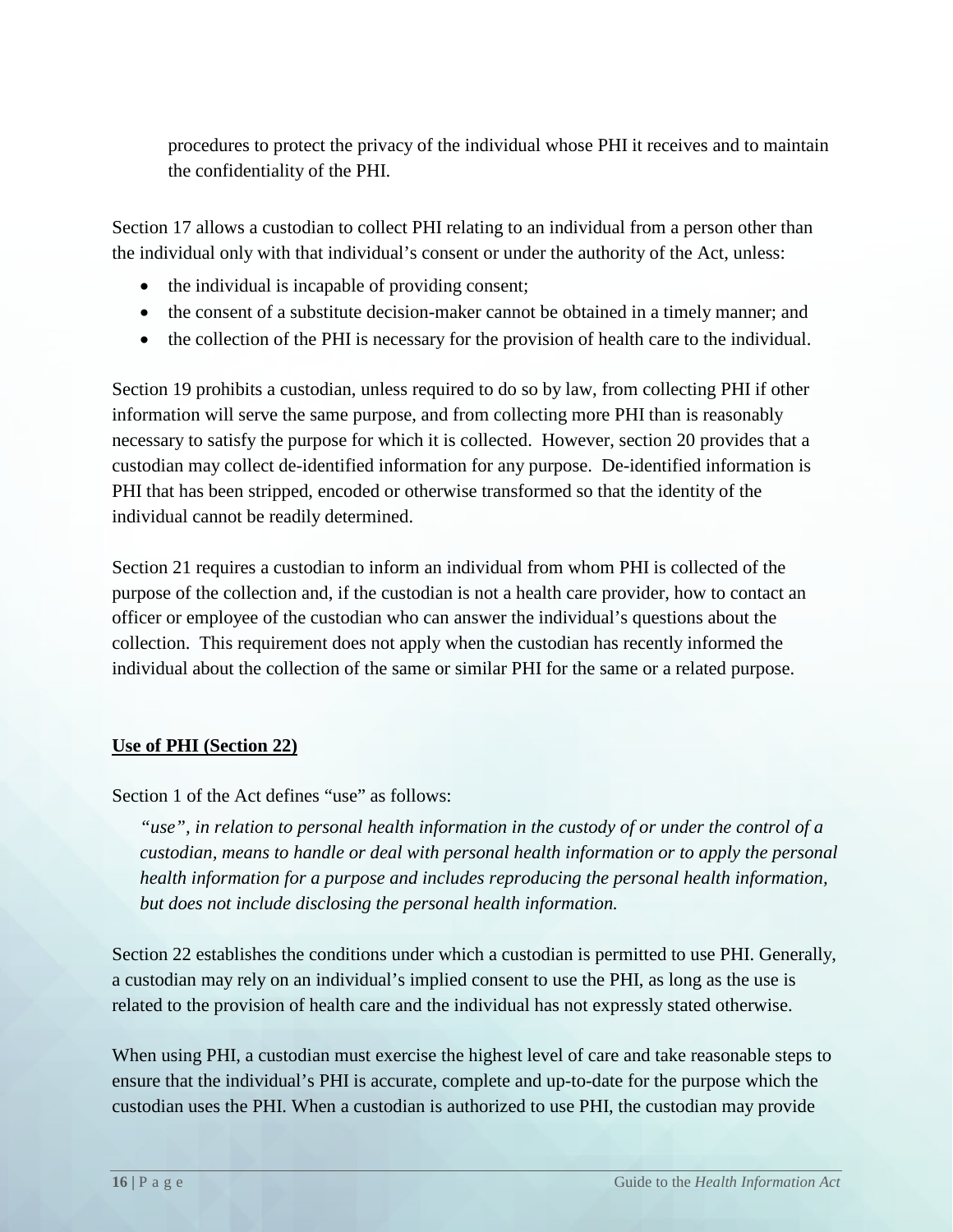the information to an employee or agent of the custodian to use it for that purpose on behalf of the custodian. The sharing of information between a custodian and an agent is considered to be a use and not a disclosure of the PHI.

Custodians are required to limit the use of PHI to only those employees and agents who need to know the PHI to carry out the purpose for which it was collected or another purpose authorized under section 22.

The Act permits a custodian to use PHI in its custody or under its control for several purposes, including, but not limited to, the following:

- for the purpose for which the PHI was collected or created and for all the functions reasonably necessary for carrying out that purpose, unless the individual expressly instructs otherwise;
- another use to which the individual who is the subject of the PHI consents;
- to prevent or reduce a risk of significant harm to the health or safety of the public or a group of people;
- if the custodian is a public body, for planning or delivering programs or services that the custodian provides or that the custodian funds in whole or in part, allocating resources to any of those programs or services, evaluating or monitoring any of them or detecting, monitoring or preventing fraud or any unauthorized receipt of services or benefits related to any of them;
- for the purpose of risk management or error management or for the purpose of activities to improve or maintain the quality of health care or to improve or maintain the quality of any related programs or services of the custodian;
- for educating agents of the custodian to provide health care;
- for the purpose of disposing of the PHI or de-identifying the PHI;
- for the purpose of seeking the individual's consent, or the consent of the individual's substitute decision-maker;
- for the purpose of a proceeding or contemplated proceeding in which the custodian or the agent or former agent of the custodian is, or is expected to be, a party or witness, if the PHI relates to or is a matter in issue in the proceeding or contemplated proceeding;
- if the custodian is a Minister of the Crown, for the purpose of recovering health care costs;
- for the purpose of obtaining payment for or processing, monitoring, verifying or reimbursing claims for payment for the provision of health care or related goods and services;
- for research in accordance with section 30;
- to produce de-identified information; and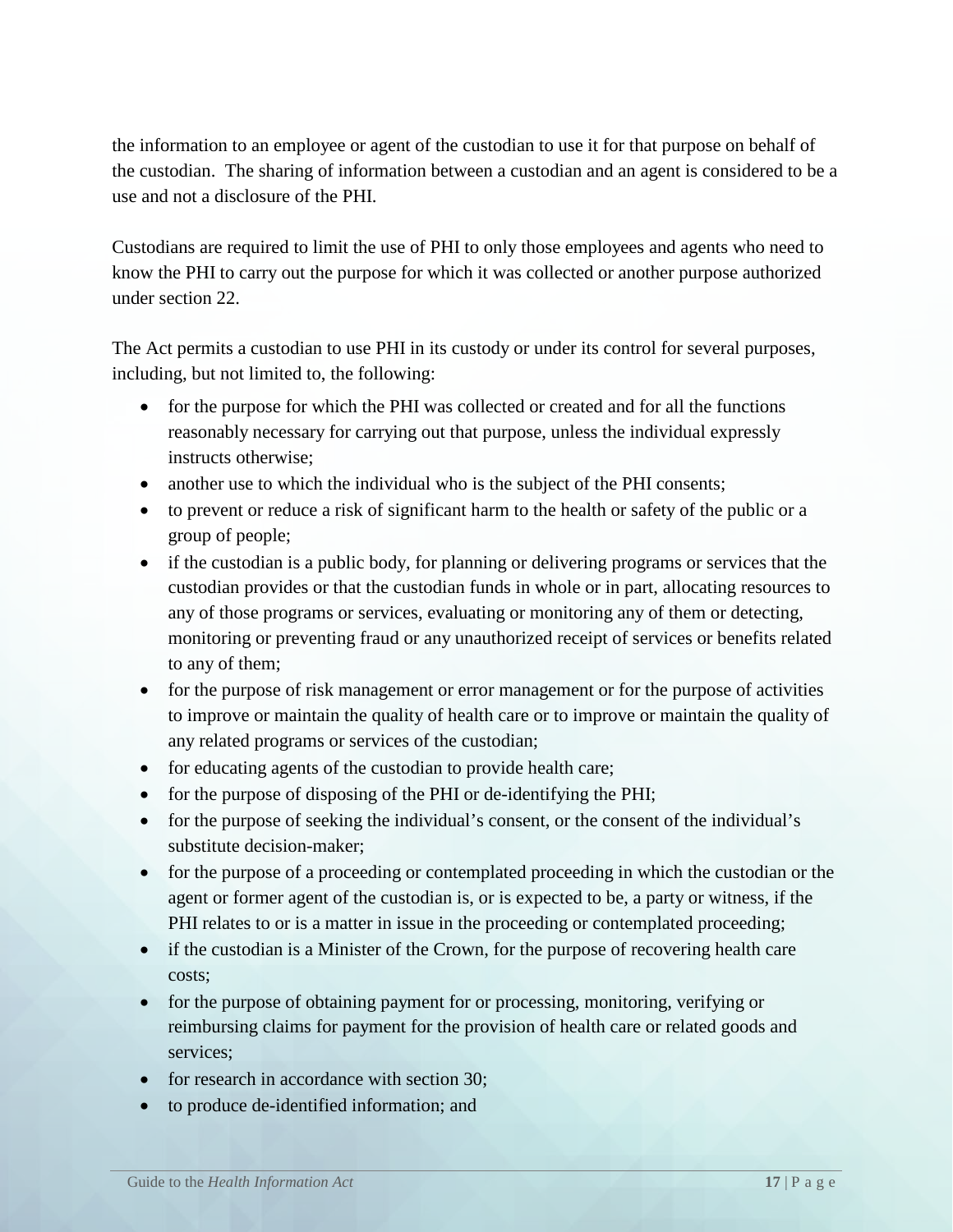- for the purpose of the custodian's
	- o planning and resource allocation,
	- o health system management,
	- o public health surveillance,
	- o health policy development, or
	- o delivery or administration of health care.

## <span id="page-23-0"></span>**Disclosure of PHI (Sections 23-46)**

Section 1 of the Act defines "disclose" as follows:

*"disclose" in relation to personal health information in the custody or under the control of a custodian or person, means to make the personal health information available or to release it to another custodian or to another person, but does not include using the personal health information.*

The primary provisions governing the disclosure of PHI are found in Part 4 of the Act in sections 23 and 24. These provisions allow for the disclosure of PHI to someone other than the individual to whom the information relates, usually to a third party. The Act attempts to strike a balance between protecting the individual's privacy and the necessary disclosure of PHI to allow for the effective and efficient delivery of health care.

The Act provides that custodians making PHI accessible to other custodians via the Prince Edward Island Electronic Health Record System, "PEI EHR", or the Drug Information System, "DIS", does not constitute disclosure.

Disclosure may be in the form of a release, transmittal, exposure, revealing, showing, providing copies of, or providing PHI by any means to any person or organization, including to another custodian or non-custodian. Disclosure includes oral transmission by telephone, voice mail or in-person; provision of the PHI on paper, by facsimilie or in another format; and electronic transmission through electronic mail, data transfer or via the Internet.

As a general rule, consent is required to disclose an individual's PHI unless the Act provides for disclosure without consent. A custodian may rely on implied consent for the disclosure of PHI to other persons participating in and activities related to the provision of health care to the individual to whom the PHI relates. For example, the PHI of a hospital patient may be disclosed to the doctors, nurses and other allied health professionals (i.e., laboratory and x-ray staff) delivering care to that patient. As always, the disclosure must be reasonably necessary for the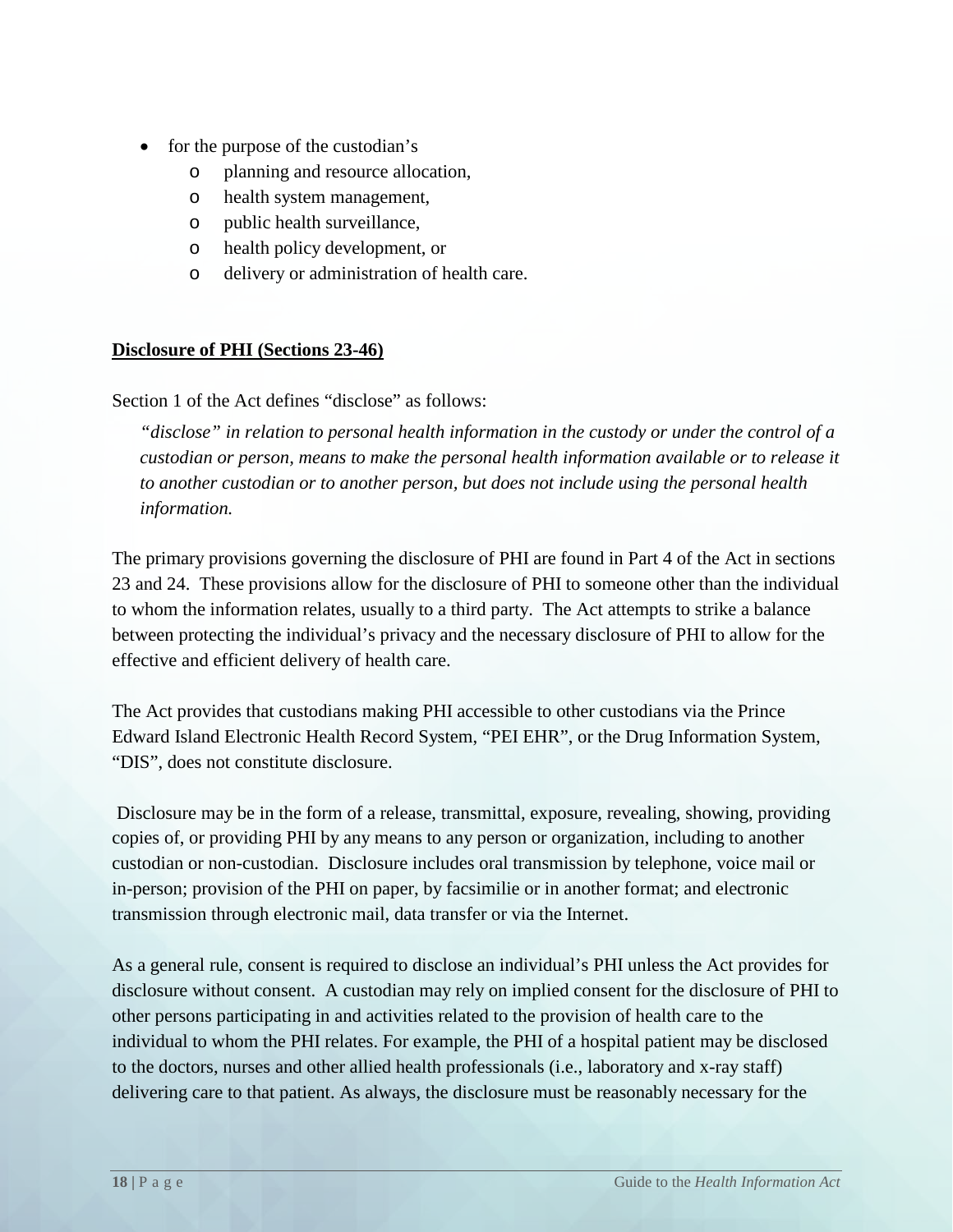provision of health care and the individual to whom the PHI relates has not expressly stated otherwise.

The Act recognizes the need for a flexible approach to regulating information exchanges between custodians of health information to ensure the effective and efficient operation of the health system. In certain circumstances, disclosure is mandatory and in others it is discretionary. Set out below are some of the most relevant provisions respecting disclosure of PHI.

#### <span id="page-24-0"></span>**Prohibitions on Disclosure of PHI**

A general prohibition on the disclosure of PHI is set out in subsection 23(1). This subsection provides that a custodian shall not disclose PHI except in accordance with the Act.

Subsection 23(2) limits custodians to disclosing the minimal amount of PHI that is necessary to accomplish the purpose for which it is disclosed. Not all the PHI under the custody and control of a custodian may be relevant or necessary to carry out a specified purpose or address a request for information. For example, a custodian should not release a patient's complete file without first knowing to whom the PHI is being disclosed, why the PHI is required, and whether the same purpose could be achieved by releasing less PHI than requested. Subsection 23(6) prohibits custodians from disclosing PHI if other information will serve the purpose of the disclosure.

Subsection 23(3) limits the disclosure of PHI by custodians to only those employees and agents who need to know the PHI to carry out a specified purpose such as an assessment, diagnosis, treatment or care of the individual to whom the PHI relates.

Subsection 23(4) permits custodians to disclose for any purpose PHI that has been de-identified. Clause 1(g) of the Act defines "de-identified information" as PHI that has been "stripped, encoded or otherwise transformed so as to ensure that the identity of the individual who is the subject of the PHI cannot be readily ascertained from the de-identified information."

Subsection 23(5) prohibits a custodian from disclosing PHI under its custody or control unless it has the individual's consent or the disclosure is permitted or required by the Act.

The remainder of section 23 and section 24 set out the circumstances in which disclosure is mandatory (required) or optional and at the discretion of the custodian.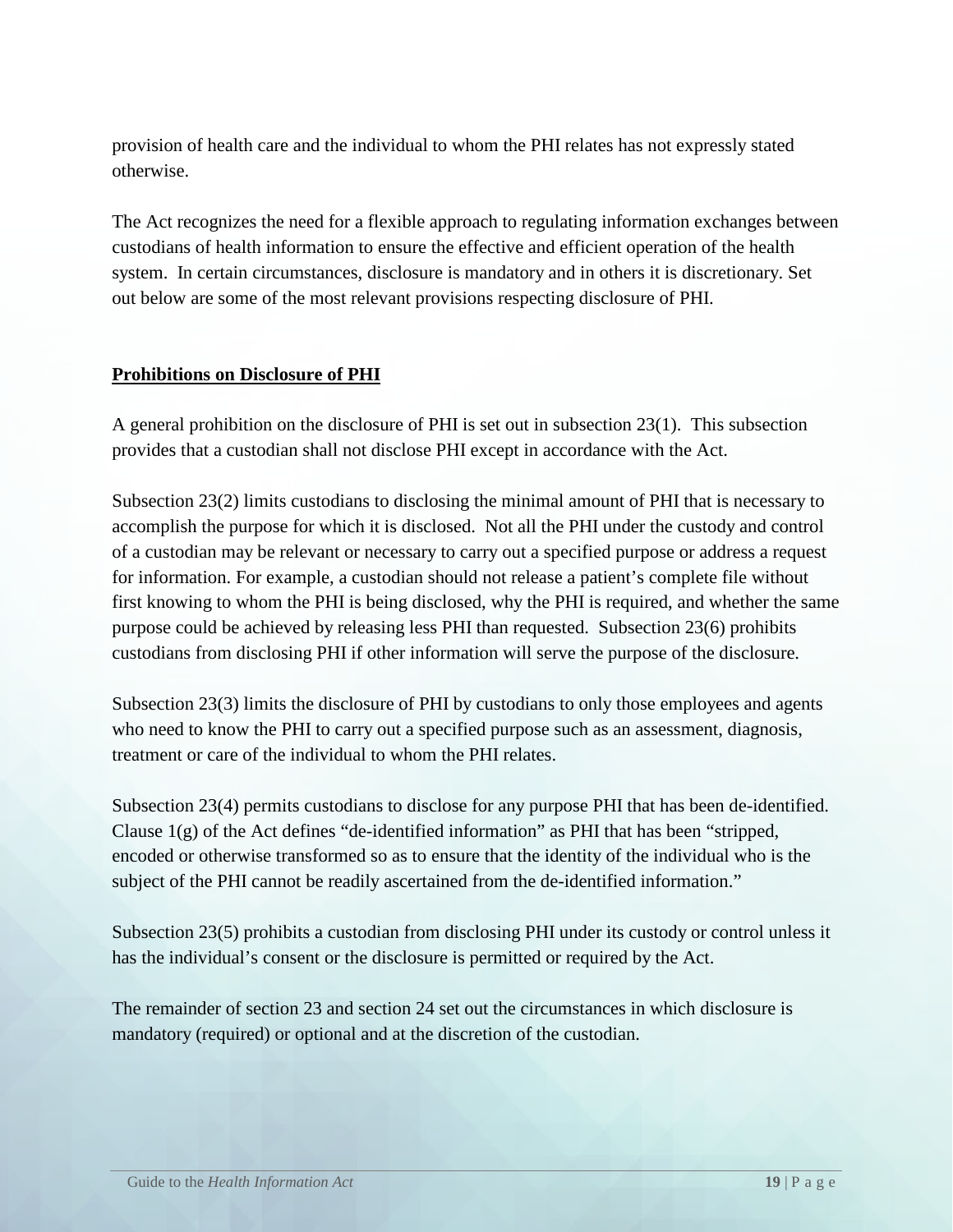## <span id="page-25-0"></span>**Mandatory Disclosure of PHI**

Subsections 23(11) and (12) require custodians to disclose PHI without consent to the Minister or another custodian for administrative matters related to health systems management, including audits by external persons. Persons conducting audits shall:1) agree in writing to destroy any PHI at the earliest opportunity after the audit is concluded; and 2) not to disclose any PHI to any other person except as required to conduct the audit. In addition, custodians are required to release PHI to the Chief Public Health Officer for purposes set out in the *Public Health Act* such as the prevention or containment of diseases.

Subsection 23(15) requires custodians to disclose to the Minister PHI without the consent of the individual to whom it relates for a number of purposes including, but not limited to:

- planning or delivery of programs or services funded by the government;
- monitoring or verifying claims for payment of health care or drugs provided under those programs or services;
- allocation of resources to programs and services; and
- the evaluation of the health and safety of the general public.

Subsections 24(3), (6), and (9) require custodians to disclose PHI without the consent of the individual to whom it relates in the following circumstances:

- in disciplinary proceedings against health professionals;
- for compliance with a summons, subpoena, order, or warrant, etc.;
- to comply with the rules of court;
- for legal proceedings;
- for investigative, inspection, or procedural purposes; or
- if otherwise required by law.

#### <span id="page-25-1"></span>**Optional or Discretionary Disclosure of PHI**

Unless the disclosure is contrary to an express request of the individual, subsection 23(7) provides that a custodian may disclose PHI without the consent of the individual to whom the PHI relates:

- to another custodian or person, when disclosure is necessary for the provision of health care to the individual; or
- to a person for the purpose of contacting a relative, spouse, or potential substitute decision maker when the individual is injured, incapacitated, or ill and unable to consent.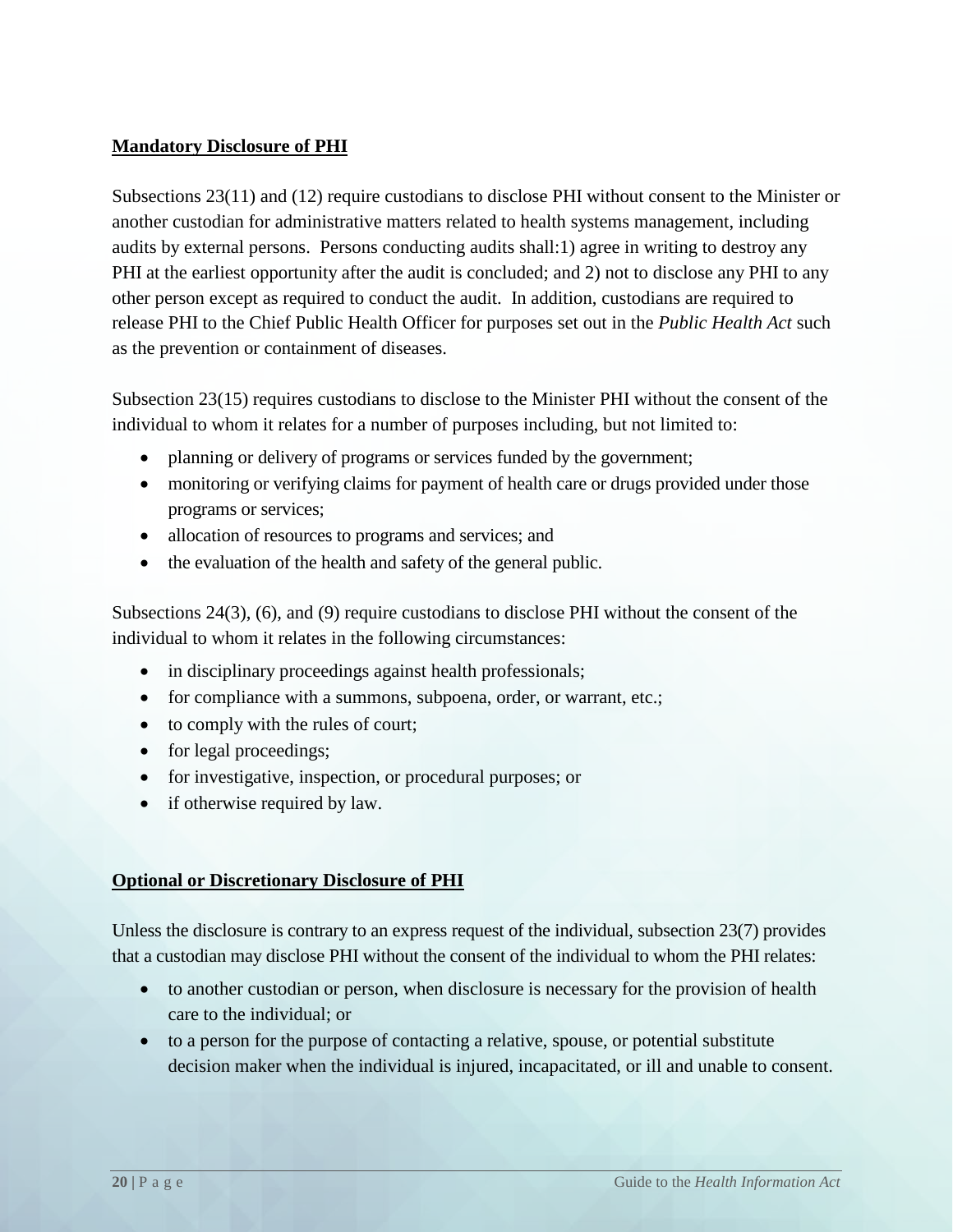Subsection 23(9) allows custodians in health care facilities to disclose limited PHI relating to an individual patient or resident if the individual does not object to the disclosure. This disclosure must not be contrary to the express request of an individual. The limited PHI permissible for disclosure under this subsection includes:

- the fact that the individual is a patient or resident in the facility;
- the individual's general health status (such as critical, poor, fair, stable, or satisfactory); and
- the general location of the individual in the facility.

#### *Note:*

- *a long term care facility may list a person's name and room number on a board in the entrance to the facility so visitors may locate and visit with the resident; and*
- *hospitals may provide volunteers access to a list of patients and their location within the hospital. This is to allow the volunteers to assist family and friends to visit patients. Volunteers should not have access to any other patient PHI.*

Subsection 23(10) allows custodians to disclose PHI relating to an individual who is deceased or presumed to be deceased to a limited number of individuals for the purposes:

- identifying the individual;
- informing those persons whom it is reasonable to inform of the death and the circumstances surrounding the death, if appropriate; or
- facilitating tissue or organ donation.

Subsection 23(13) provides custodians with the discretion to release PHI without consent for a number of purposes including, but not limited to:

- determining or verifying the eligibility of an individual to receive health care or related services;
- determining or providing payment to the custodian for the provision of health care;
- delivering, evaluating or monitoring a program related to the provision or payment of health care;
- the review and planning necessary for the provision of health care to the individual to whom the PHI relates; or
- to allow a potential successor of a custodian to assess, evaluate or assume the practice of the custodian (this latter provision would, for example, enable a medical practitioner or other health professional to transfer his or her patient files to another medical practitioner who is assuming the practice of the first medical practitioner).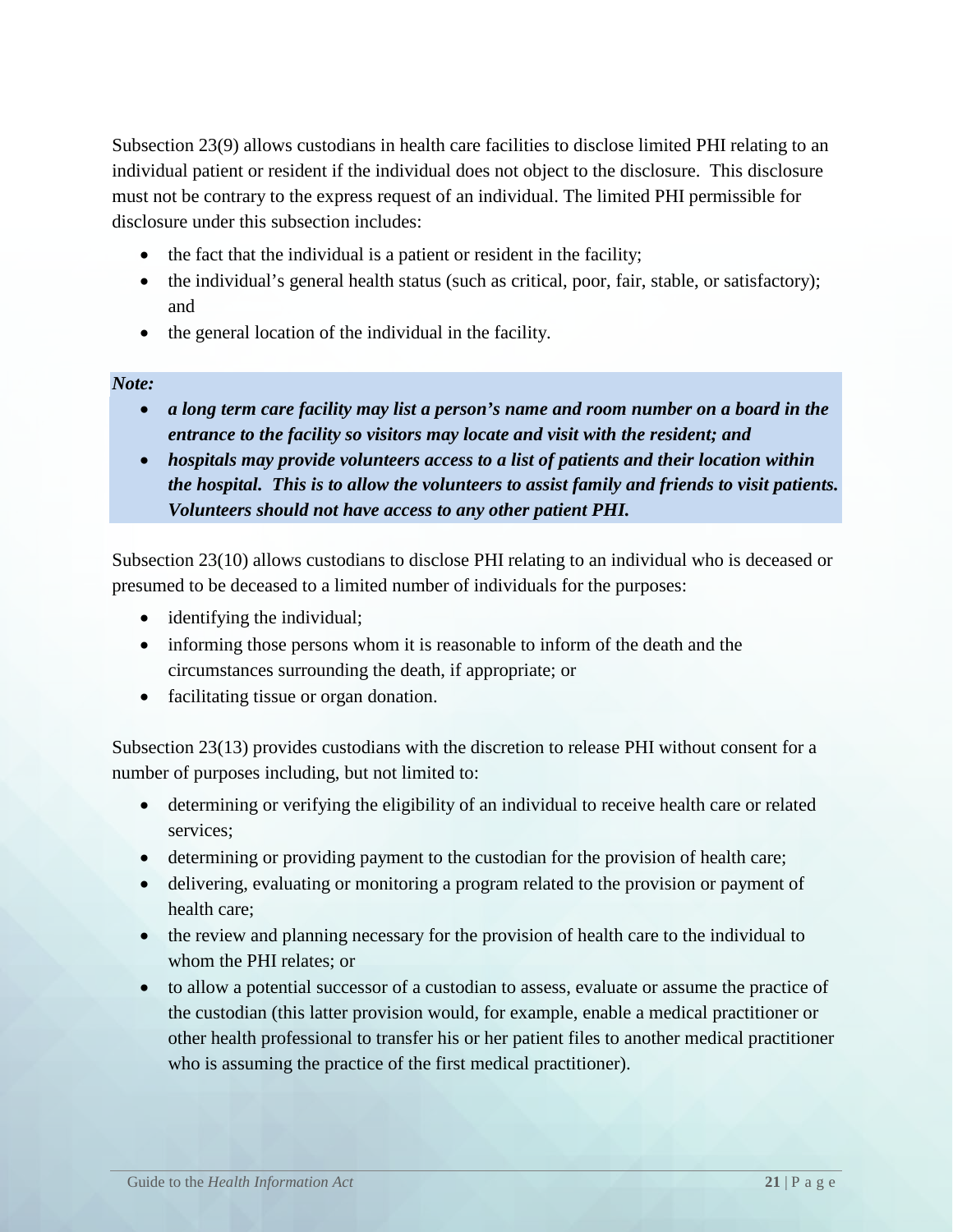Subsection 24(1) allows custodians to release PHI for health or safety reasons. For example, this provision allows custodians to disclose information to law enforcement officials, if the custodian reasonably believes that disclosure will reduce a risk of significant harm to the health or safety of any person.

Subsection 24(2) allows custodians to disclose PHI without the consent of the individual to whom it relates to the superintendent of a correctional facility or the administrator of a facility in which the individual is lawfully detained to assist the superintendent or administrator, as the case may be, respecting arrangements for the provision of health care for the individual.

#### <span id="page-27-0"></span>**Privacy Impact Assessments and Data Matching (Sections 25-29)**

The Act requires that privacy impact assessments be conducted for the new collection, use or disclosure of PHI or any change to the collection, use or disclosure of PHI. A privacy impact assessment evaluates how the proposed administrative practices and information systems relating to the collection, use and disclosure of PHI may affect the privacy of the individual to whom the information relates. The objective is to assess the information governance practices of a specific program, research project or initiative to ensure the confidentiality, accuracy and integrity of the information, to minimize the risk of breaches, and to ensure that PHI is being managed in accordance with the Act. The Act requires that privacy impact assessments be submitted to the Commissioner for review and comment.

#### <span id="page-27-1"></span>**Research Using PHI (Sections 30-33)**

Section 1 of the Act defines "research" as follows:

*"research" means a systemic investigation designed to develop or establish principles, facts or general knowledge, or any combination of them, and includes the development, testing and evaluation of research.*

In recognizing the importance of health research, the Act permits the use or disclosure of PHI for research purposes without the consent of the individuals to whom the PHI relates if strict conditions are met.

Custodians who wish to use PHI for research and researchers seeking disclosure of PHI for research, must both submit an application to a research ethics board for approval. In reviewing a research proposal involving the use and disclosure of PHI, the research ethics board will consider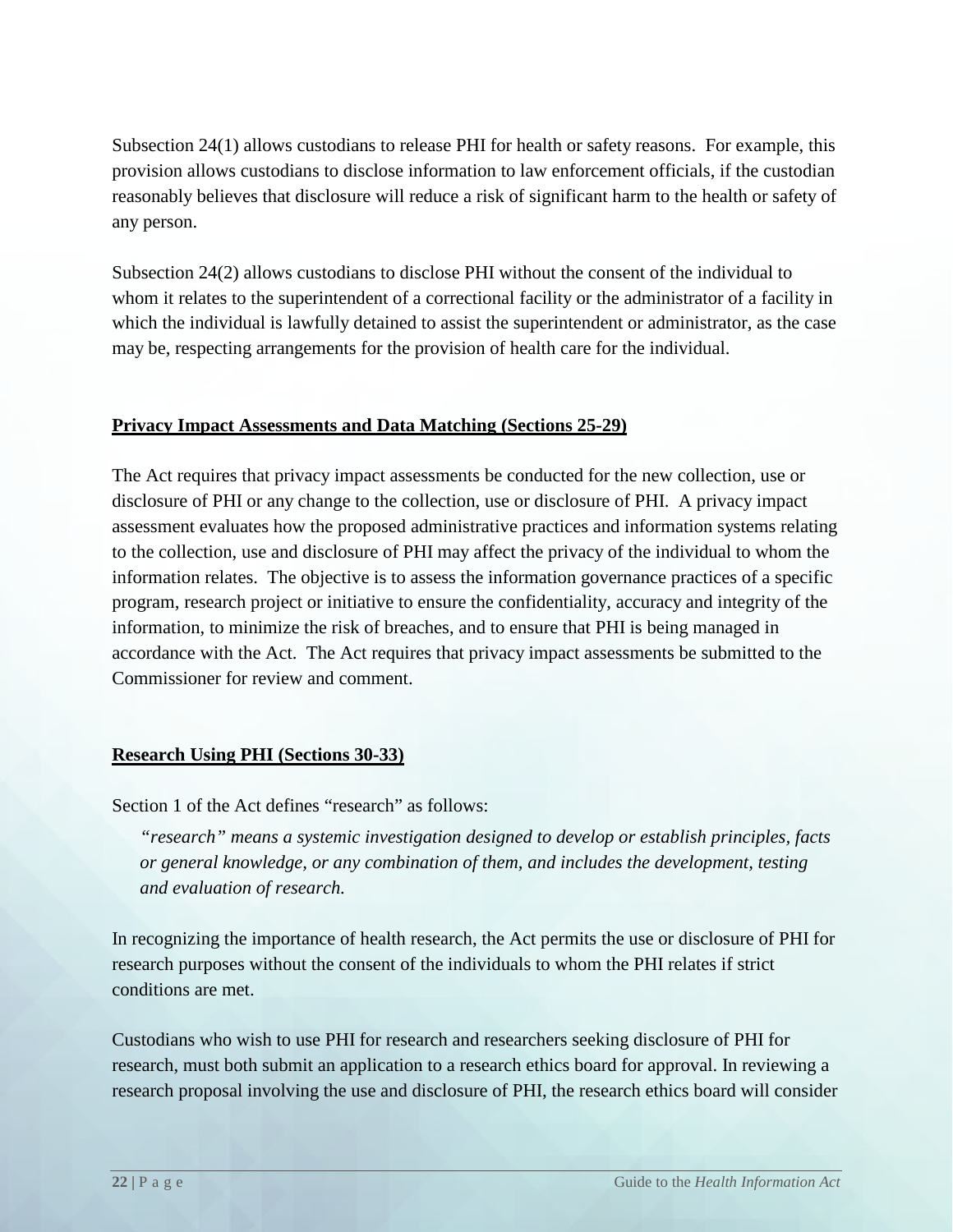whether the consent of the individual to whom the PHI relates is required and whether or not the research can be accomplished without the use or disclosure of PHI.

The research ethics board is required to assess the following:

- whether the proposed research is of sufficient importance that the public interest in the proposed research outweighs to a substantial degree the public interest in protecting the privacy of the individuals to whom the PHI relates to be used in the research;
- whether the research will contribute to:
	- o the identification, prevention or treatment of disease or illness;
	- o the promotion and protection of the health of individuals; or
	- o improvements in health systems management and the delivery of health services;
- whether the researcher is qualified to carry out the research;
- whether adequate safeguards are in place to protect the privacy of individuals and the confidentiality of their PHI; and
- whether obtaining consent of the individuals to whom the PHI relates is unreasonable, impractical or not feasible.

Subsection 30(5) and (6) require the research ethics board to provide a written response to a researcher. If the proposed research plan is approved, the research ethics board will set out its recommendations and any applicable terms and conditions.

If a research plan is approved by the research ethics board, the researcher may apply to a custodian for the disclosure of PHI. A custodian may, but is not required to, disclose the PHI to facilitate the research.

If a custodian decides to disclose the requested PHI, the custodian shall impose on the researcher the conditions recommended by the research ethics board in addition to any other conditions that the custodian imposes relating to the use, protections, disclosure, return, disposal of the PHI in order to further safeguard the privacy of the individuals to whom the PHI relates. If the research ethics board recommends that consents from the individuals to whom the PHI relates be obtained prior to the release of the PHI, the custodian is responsible for obtaining those consents.

Subsection 32(5) authorizes custodians to charge researchers the costs associated with preparing the PHI for disclosure, making copies of the PHI, and obtaining any necessary consents. These costs are not to exceed the actual cost of the service provided.

If a custodian decides to disclose PHI to a researcher, the researcher will be required to:

- comply with the conditions imposed by the research ethics board, if any;
- use PHI only for the purpose set out in the application;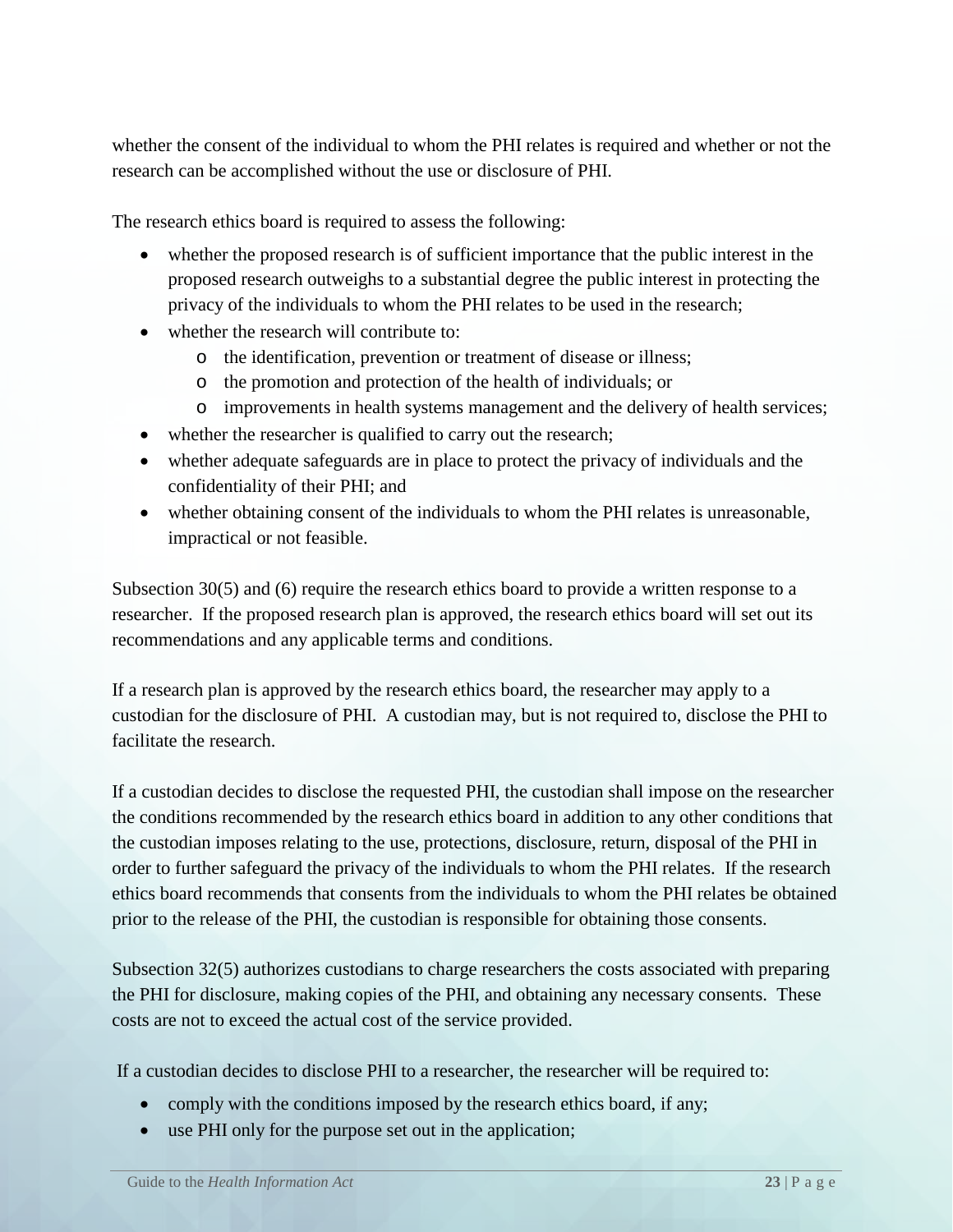- not publish PHI in a form that could identify the individuals to whom the PHI relates;
- not disclose PHI unless required by law to do so;
- not attempt to contact the individual to whom the PHI relates unless the custodian first obtains the consent of that individual;
- allow the custodian to access or inspect the researcher's premises to confirm compliance with the Act and any conditions or requirements imposed by the custodian in relation to the disclosure of the PHI.

If a custodian is denied access to or inspection of the researcher's premises, the custodian may apply to the Supreme Court under section 33 for an order to enforce compliance with the Act.

## <span id="page-29-0"></span>**Management of PHI (Sections 34-46)**

Regardless of the size of the organization or the number of employees, section 34 of the Act requires all custodians who disclose PHI without the consent of the individual to whom it relates to record the following information:

- the name or unique user identification of the person to whom the PHI is disclosed;
- the date and purpose of the disclosure; and
- a general description of the PHI disclosed

Section 36 of the Act requires custodians to establish and implement information practices to ensure that PHI in their custody or control is kept secure. This includes protection from theft, loss and unauthorized access, use or disclosure; protection against unauthorized copying or modification; and ensuring that records in their custody or control are retained, transferred and disposed of in a secure manner.

Section 36 also requires custodians to promote openness and transparency of policies and procedures toward the public. These policies and procedures should include:

- protecting the confidentiality of PHI that is in its custody or under its control and the privacy of the individual to whom the PHI relates;
- restricting access to an individual's PHI by an employee, agent, contractor, or volunteer of the custodian or by a health care professional who has the right to treat persons at a health care facility operated by the custodian to only that PHI that is required to carry out the purpose for which the information was collected or will be used; and
- providing for the secure storage, retention and disposition of records to minimize the risk of unauthorized access to or disclosure of PHI.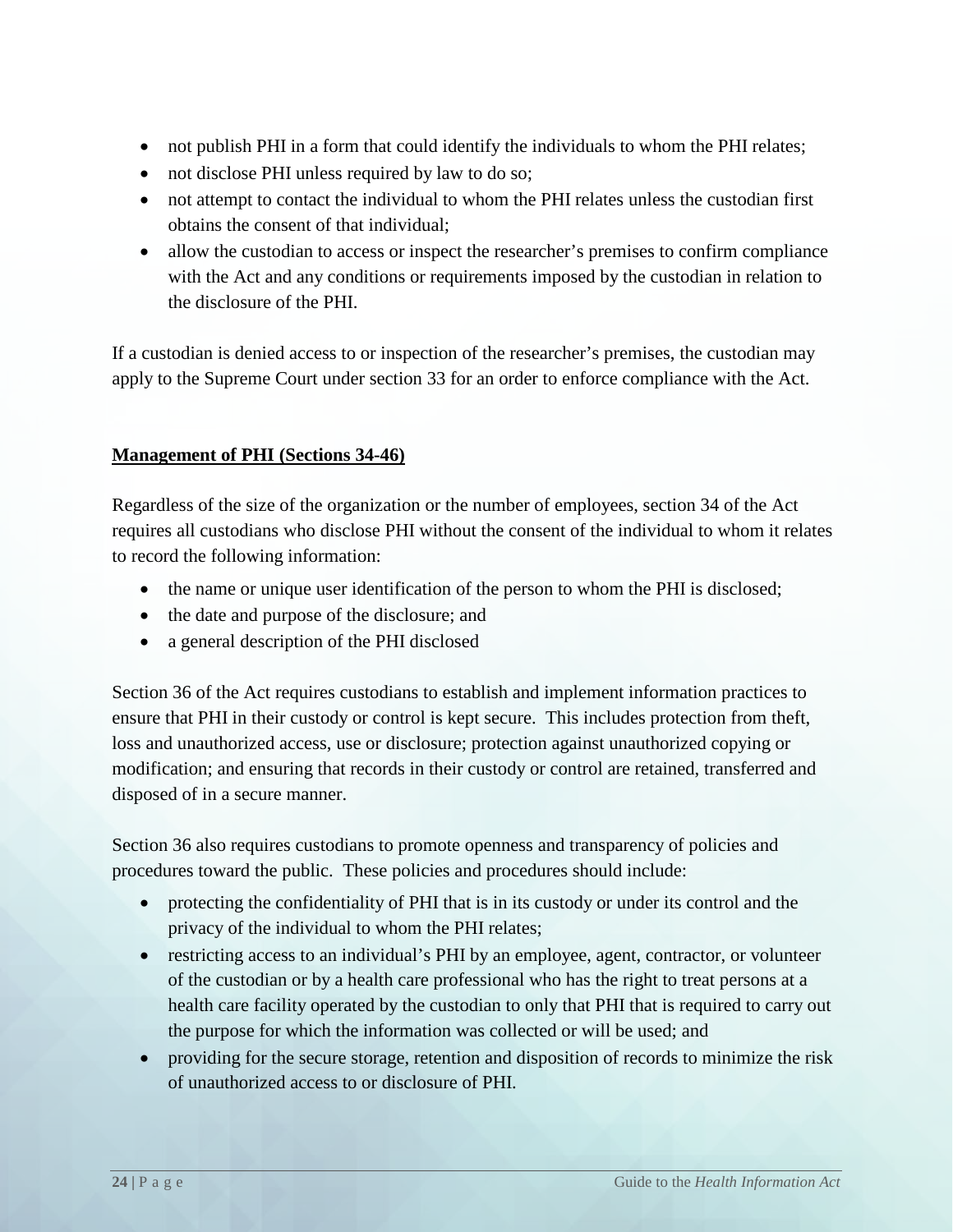*Note: All public bodies in PEI are required to establish and follow retention and disposition schedules for their records under the Archives and Records Act. These schedules provide guidance as to how long a record should be kept on site after last date of activity, how long it should be stored off site in a secure records centre and when it may be destroyed.* 

*Note: In some cases health profession insurers, such as the Canadian Medical Protective Association, (CMPA), provide physicians with guidance regarding retention and disposition of medical records. The CMPA recommends that its members retain medical records for at*  least 10 years from the date of last entry or, in the case of minors, 10 years from the time the *patient attains the age of majority.*

*Note: In some instances, legislation will mandate the retention period for records. For example, the Regulated Health Professionals Act Practice of Pharmacists and Pharmacy Technicians Regulations requires pharmacists to retain patient records for a minimum period of ten years in certain circumstances. The Pharmacy Act General Regulations requires pharmacies to retain patient records for a minimum period of ten years.*

A custodian's policies and procedures should include appropriate measures to address the risks associated with the storage of PHI, taking into account the manner and form in which the PHI is recorded, the location of the storage, and the degree of sensitivity of the PHI to be protected.

#### <span id="page-30-0"></span>**Privacy Breaches**

Section 36 also addresses privacy breaches, which is any collection, use, or disclosure of PHI that is not authorized under the Act, including when PHI is stolen, lost, disposed of (except as permitted by the Act), or is disclosed to, or accessed by, an unauthorized person. Custodians are required to notify the individual to whom the PHI relates and the Commissioner at the first reasonable opportunity if PHI has been breached unless the custodian reasonably believes that the privacy breach will not have an adverse impact:

- on the provision of health care to the individual;
- on the mental, physical, economic or social well-being of the individual to whom the PHI relates; or
- lead to the identification of the individual to whom the PHI relates.

Section 38 provides that non-custodians to whom PHI is disclosed shall not use or disclose the PHI for any purpose other than for which the information was disclosed.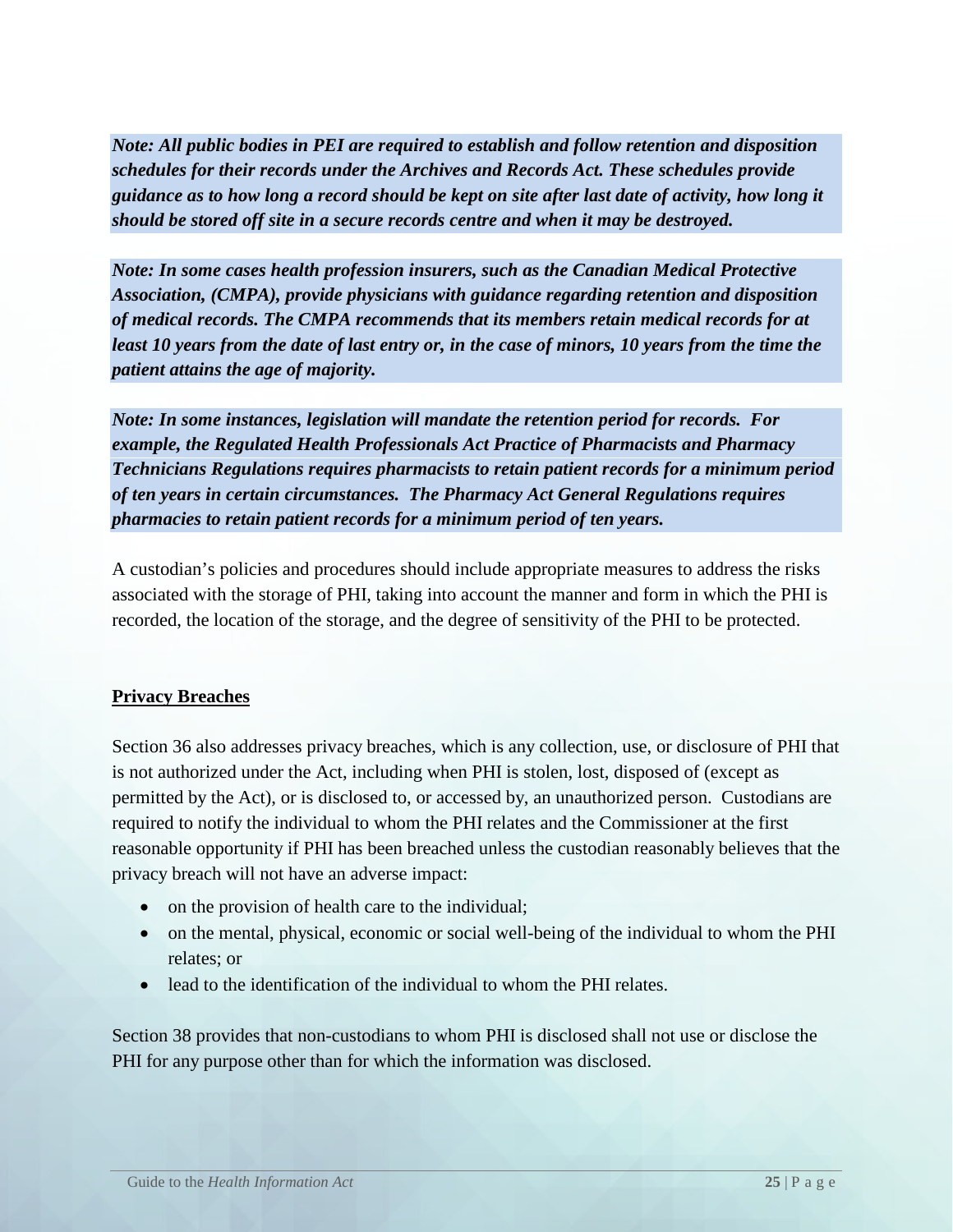*Note: PHI disclosed to a regulatory body for discipline proceedings against Dr. X with respect to a complaint by Patient A cannot be used in discipline proceedings against Dr. X with respect to a complaint by Patient B.*

#### <span id="page-31-0"></span>**Information Practices**

Section 39 requires custodians who have custody or control of PHI to develop information practices that including reasonable administrative, technical and physical safeguards to ensure the confidentiality, security, accuracy, and integrity of the information to be protected. These practices and procedures should address the manner of collection, storage, transfer, copying, modification, use and disposition of PHI and deal with issues such as:

- establishing and implementing controls to limit access to only those persons who may use PHI in the custody and control of the custodian;
- establishing and implementing safeguards and controls to ensure that the proposed use of the PHI is in compliance with the Act;
- establishing and implementing procedures to prevent interception of PHI by unauthorized persons;
- providing for the secure storage, retention, and disposal of records;
- ensuring that requests for disclosure of PHI contain sufficient information to identify the individual to whom it relates;
- ensuring that agents and information managers adhere to the information practices. (This may require proactive training, auditing, monitoring and testing of the established procedures.)

Other information practices that a custodian might consider include:

- establishing and maintaining an adequate level of information control to ensure that all records containing PHI can be located and retrieved within the required time limits;
- ensuring adequate safeguards and information security measures are in place for the protection of all PHI in all forms (paper, electronic, etc.); and
- establishing procedures for authenticating the identity of individuals and of those persons to whom PHI is disclosed.

Section 40 permits custodians to strip, encode or otherwise transform PHI to create nonidentifying information. Custodians should establish procedures for these processes, if it intends to create non-identifying information.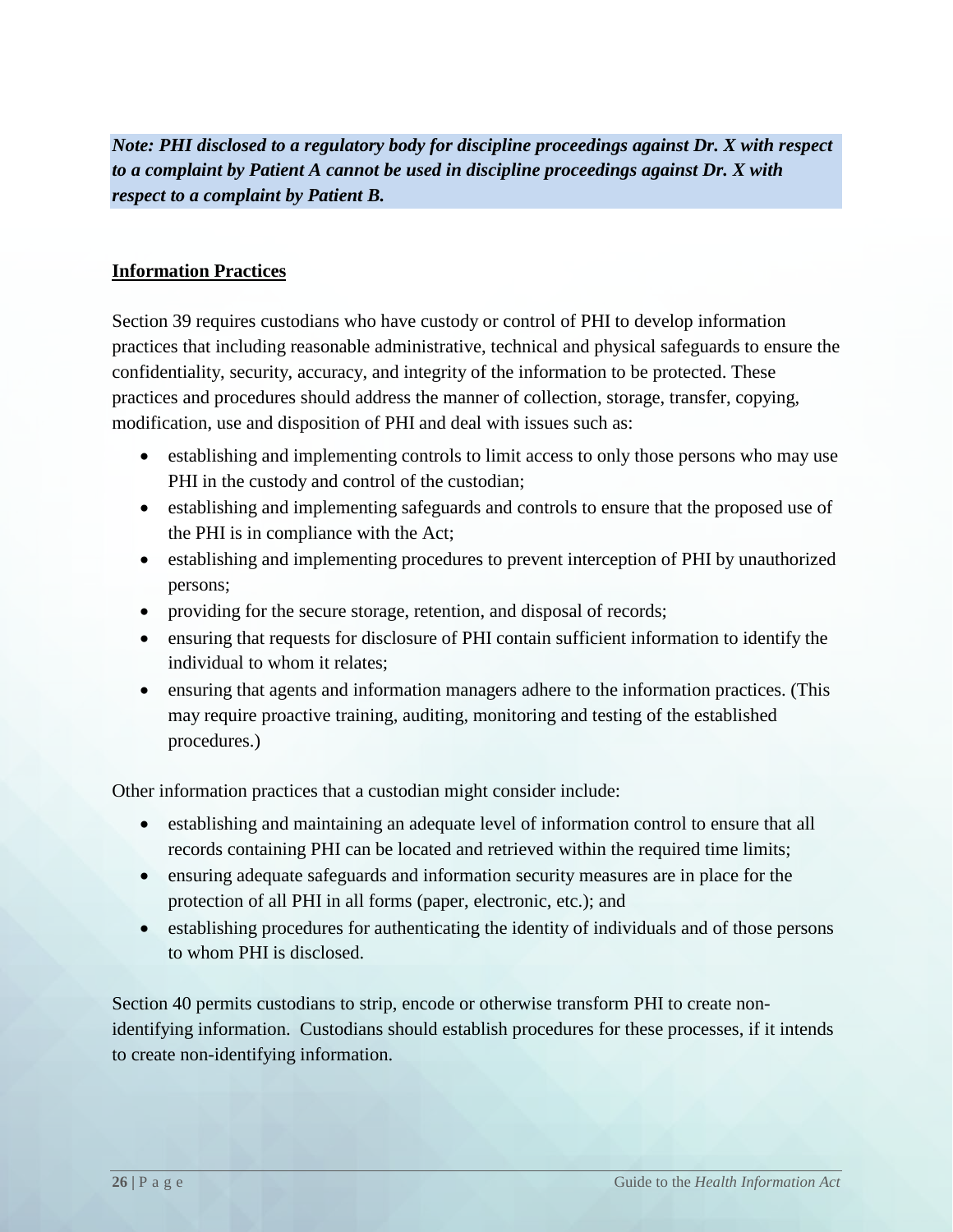Section 41 requires custodians who retain the services of an agent to collect, use, disclose, retain or securely destroy PHI to enter into a written agreement with the agent setting out the duties of the agent including the protection, retention and secure destruction of PHI. Agents are required to meet the same duties and obligations that the custodian is required to meet under the Act.

Section 42 provides that custodians may retain the services of an information manager for the purpose of processing, storing, retrieving or destroying the PHI or otherwise providing the custodian with information management or information technology services. Prior to disclosing PHI to an information manager, a custodian is required to enter into a written agreement with the information manager providing for the protection of PHI against risks such as unauthorized access, use, or disclosure, secure destruction or alteration of PHI.

Section 43 provides that an information manager hired by a custodian is required to comply with the duties imposed by the agreement and the requirements concerning the protection, retention and secure destruction of PHI that the custodian is required to comply with under the Act.

Section 44 imposes two additional obligations on custodians:

- they are to take reasonable steps to ensure that the PHI under their custody and control is accurate, current, and complete; and
- they are to ensure that disclosure is made only to the person intended and authorized to receive the PHI.

#### <span id="page-32-0"></span>**Ceasing to be a Custodian**

The Act recognizes that custodians may cease to be custodians for a number of reasons. Section 45 provides that a custodian will only cease to be a custodian for the purposes of the Act when complete custody and control of the PHI passes to another person who is legally authorized to hold the PHI. There is an obligation to notify the person to whom the PHI relates that:

- the PHI will be or has transferred;
- where the individual may direct a written request for access to PHI;
- the period during which the PHI will be retained.

Section 46 requires that in the event of the death of an individual custodian, the personal representative of the deceased custodian assumes the duties and powers of a custodian until such time as the custody and control of the PHI is either

- transferred to another custodian; or
- securely destroyed.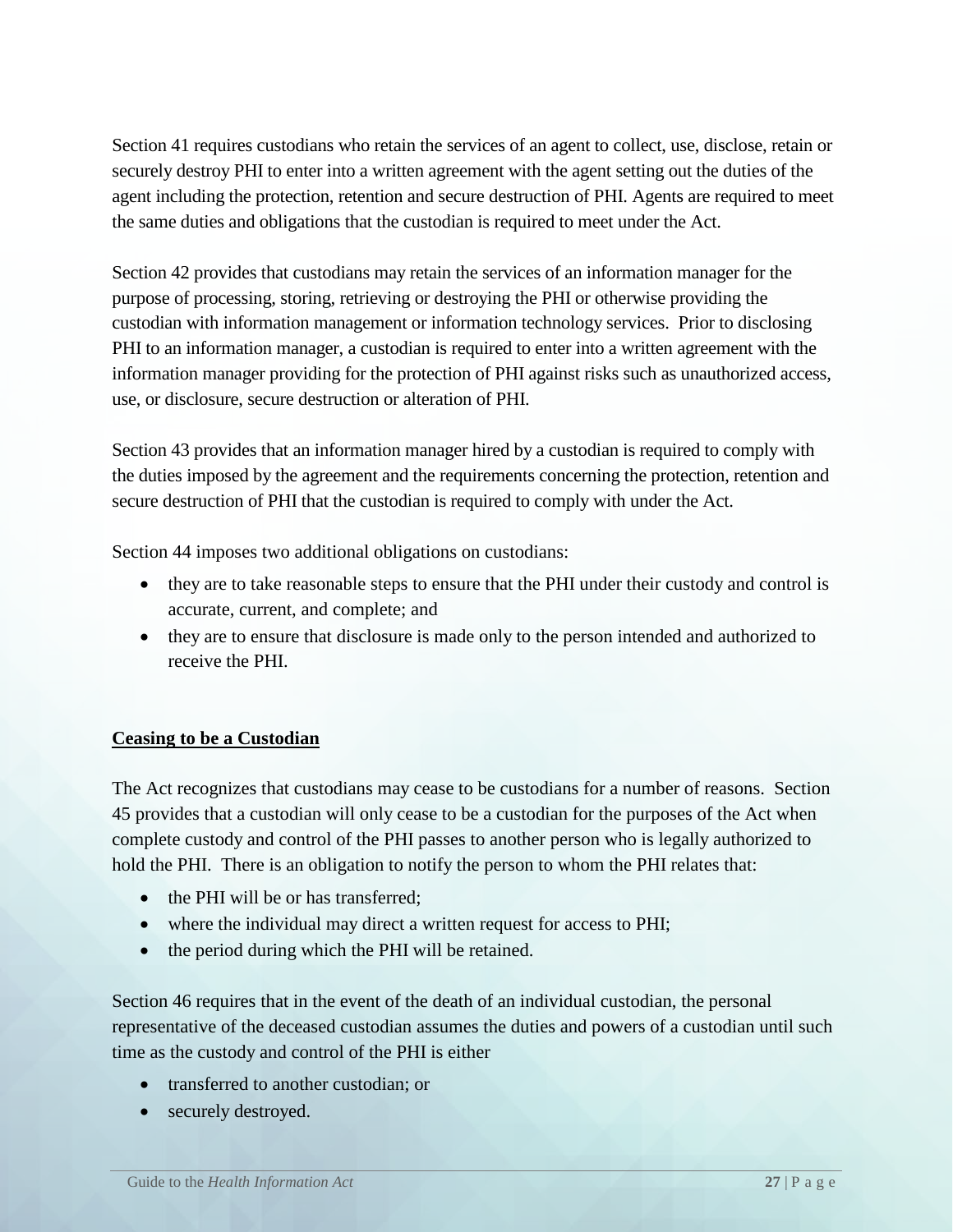# <span id="page-33-0"></span>**Part 5: Commissioner (Sections 47-57)**

The Prince Edward Island Information and Privacy Commissioner is designated as the Commissioner for the purposes of the Act. The Commissioner is independent from government and is required to provide an annual written report to the Speaker of the Legislative Assembly respecting the work of the Commissioner's office and other matters relating to the protection of PHI.

#### <span id="page-33-1"></span>**Functions of the Commissioner**

Section 47 provides that the Commissioner has general responsibility for monitoring how the Act is administered to ensure that its stated purposes are met. Specifically, the Commissioner may:

- conduct investigations to ensure compliance with any provision of the Act or compliance with rules relating to the destruction of records in accordance with rules relating to the destruction of PHI set out in any other provincial legislation;
- review privacy impact assessments submitted by custodians and make recommendations respecting proposed changes;
- review the response of a research ethics board under section 30;
- issue an order respecting duties under the Act including granting or refusing access to a record; administrative matters such as extensions of time, payment of fees, and the correction, collection, use, disclosure, creation or destruction of PHI;
- inform the public about the Act;
- examine and comment on legislation and program activities in terms of any implications for access to and the protection of PHI;
- comment on the implications for protection of PHI through the use of disclosure of PHI for data matching;
- bring to the attention of a custodian any failure by the custodian to assist individuals under section 8; and
- give advice and recommendations of general application to custodians regarding the rights and obligations of custodians.

The Commissioner may use the advice and recommendation power to suggest improvements on the way a custodian deals with requests. The power will likely only be used when there is evidence of:

- poor administration, such as inadequate training or failure to locate records;
- wanton disregard for provisions in the Act; or
- systemic problems, such as regular delays, improper interpretation of exceptions or complaints about breaches of PHI.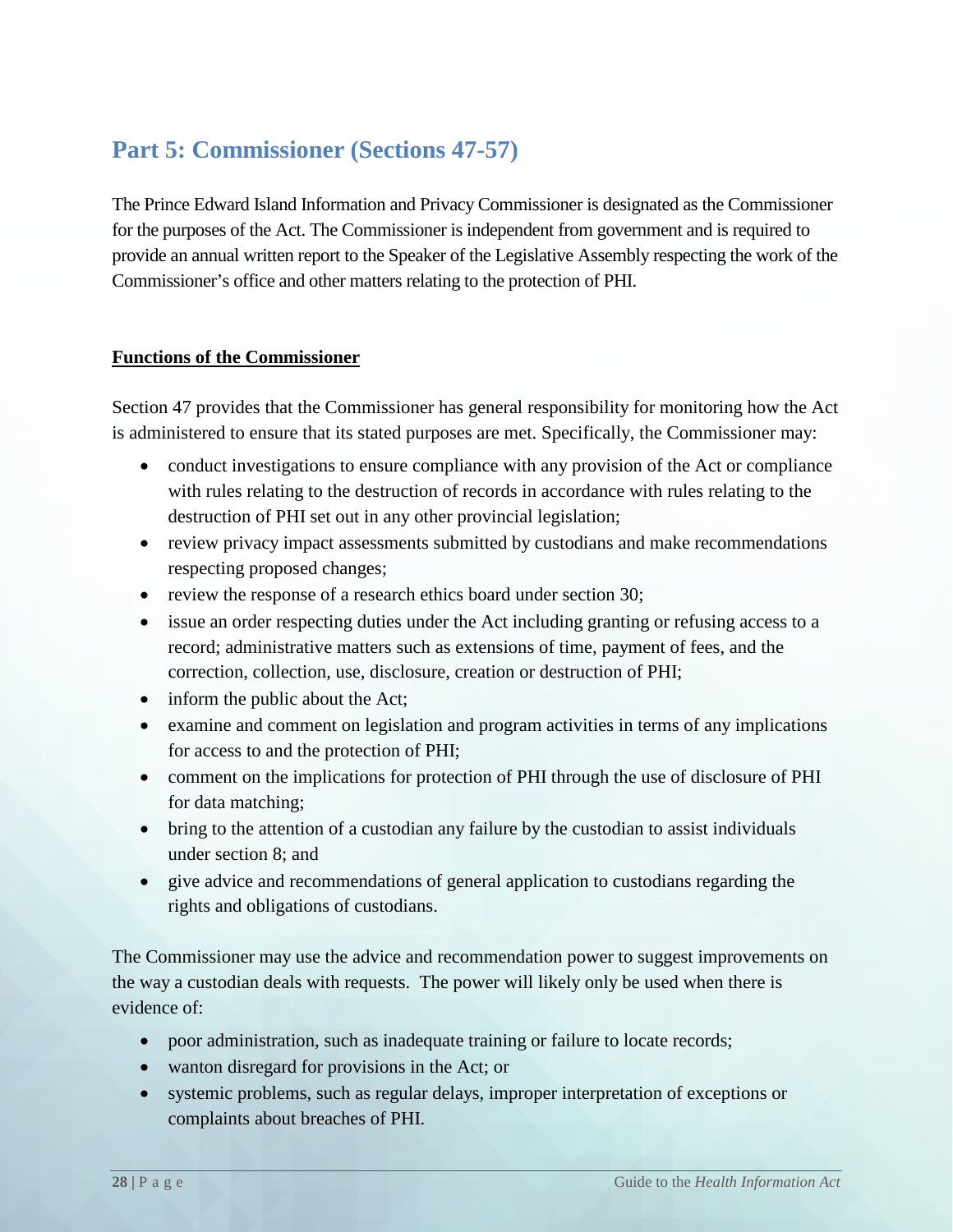The Act provides the Commissioner may investigate and attempt to resolve complaints that:

- the duty to assist applicants under subsection 8(9) has not been fulfilled;
- an extension of time for responding to a request is not in accordance with section 8 or 11;
- a fee charged for a service provided under the Act is inappropriate;
- a correction of PHI under section 11 has been refused without justification; and
- PHI has been collected, used or disclosed in contravention of Part 4 of the Act.

Section 48 of the Act authorizes a custodian to request and the Commissioner to provide advice and recommendations respecting rights or duties under the Act. For example, a custodian may seek advice from the Commissioner on general procedures or matters of interpretation relating to an access request, or on appropriate information management practices. It is expected that the advice would normally be sought through a letter from a custodian to the Commissioner. Advice given in response to a request from a custodian will be in written form and of a general nature and not anticipate or relate to a specific case. The advice might include recommendations on the administration and application of the Act generally or more particularly to a specific custodian.

#### <span id="page-34-0"></span>**Authorization to Disregard a Request**

A custodian may, under section 50 of the Act, request the Commissioner to authorize the custodian to disregard a request from an applicant under section 8 (access) or section 11 (correction). The custodian is required to present evidence to the Commissioner in support of the request to disregard a request from an applicant. The Commissioner may authorize a custodian to disregard a request if it is:

- repetitious or systemic in nature, and processing the request would unreasonably interfere with the operations of the custodian, or amount to an abuse of the right to make requests; or
- frivolous or vexatious.

When a custodian asks for authorization to disregard a request under section 50, the processing time of that request stops and:

- if the Commissioner authorizes the custodian to disregard the request the processing time ends;
- if the Commissioner does not authorize the custodian to disregard the request, the processing time clock resumes once the custodian is advised of the Commissioner's decision.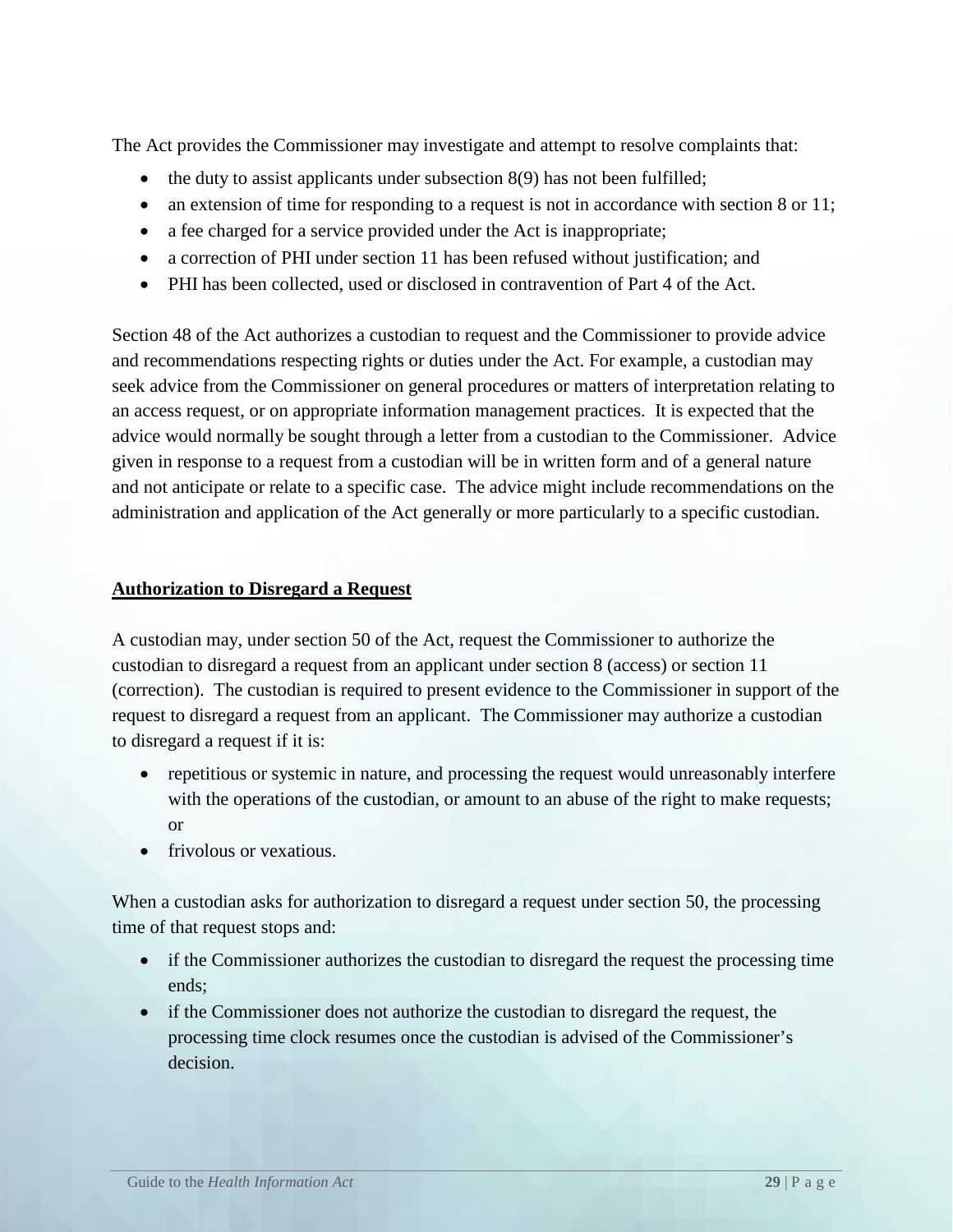It is anticipated that the Commissioner's authorizations to disregard under section 50 will be rare. Custodians should ensure that they have met their obligations to assist applicants in a full and forthright manner and have a strong case before seeking permission form the Commissioner to disregard requests from one or more applicants.

*Note: The Commissioner may advise the applicant that the custodian has sought authorization to disregard the request and provide the applicant with an opportunity to respond to the custodian's submissions.*

#### <span id="page-35-0"></span>**Powers of the Commissioner**

The Act provides the Commissioner with all the powers, privileges and immunities of a Commissioner under the *Public Inquiries Act* when conducting an investigation or an inquiry or in giving advice and recommendations. These powers, privileges and immunities include the power to compel a witness to attend and answer questions at an inquiry, to compel records to be produced, to hold a person in contempt and to obtain assistance from law enforcement officers.

Section 51 provides that the Commissioner may require any record to be produced and may examine any information in a record, whether or not the record is subject to the Act. Custodians shall produce any record or copy of a record requested by the Commissioner within 10 days. All custodians are required to comply with the request from the Commissioner regardless of any other provincial legislation unless otherwise provided in the Act. If it is not practicable for the custodian to make a copy of a record, the custodian may request that the Commissioner examine the original at its site. The Commissioner is required to return all records or copies of records to the custodian after completing a review or investigating a complaint.

Statements made or answers given by a person during an investigation or inquiry by the Commissioner are inadmissible in evidence in court or any other proceeding, except:

- in a prosecution for perjury in respect of sworn testimony;
- in prosecution for an offence under the Act; or
- in an application for judicial review or an appeal from a decision of that review.

These conditions also apply to evidence that there is or was an investigation or inquiry conducted by the Commissioner. Anything said, any information supplied or any record produced by a person during an investigation or inquiry by the Commissioner is privileged.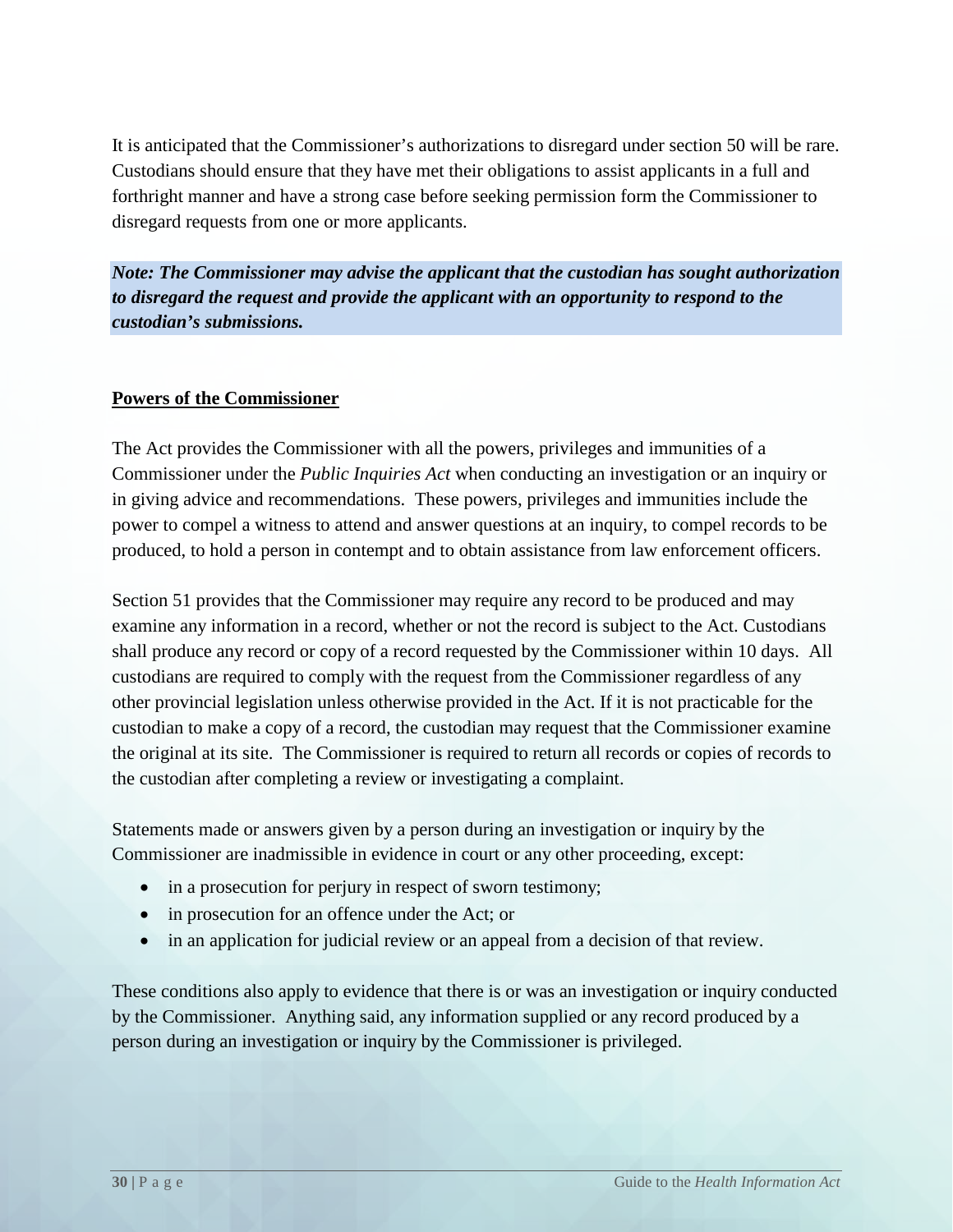## <span id="page-36-0"></span>**Prohibition on Disclosure of PHI by the Commissioner**

The Act places restrictions on the disclosure of PHI by the Commissioner and anyone acting for and under the direction of the Commissioner. They are prohibited from disclosing information, including PHI that they obtain in the course of their duties, with the following exceptions:

- disclosure of information that is necessary for the conduct of an investigation under the Act or to establish the grounds for findings and recommendations under the Act;
- disclosure to the Minister of Justice and Public Safety and Attorney General relating the commission of an offence if the Commissioner reasonably believes that there is evidence of an offence; or
- disclosure of information in the course of a prosecution of perjury for an offence under the Act, or in an application for judicial review or an appeal arising from that application.

When conducting an investigation or inquiry and when writing a report, the Commissioner and anyone acting for and under the direction of the Commissioner shall not disclose any PHI that a custodian would be required or authorized to refuse to disclose. They must also ensure that they do not disclose the fact that PHI exists where, in the refusal to provide PHI, the custodian did not indicate whether or not the PHI exists.

Section 56 provides that the Commissioner may delegate, in writing, to any other person any duty, power or function of the Commissioner under the Act with the exception of the power to delegate.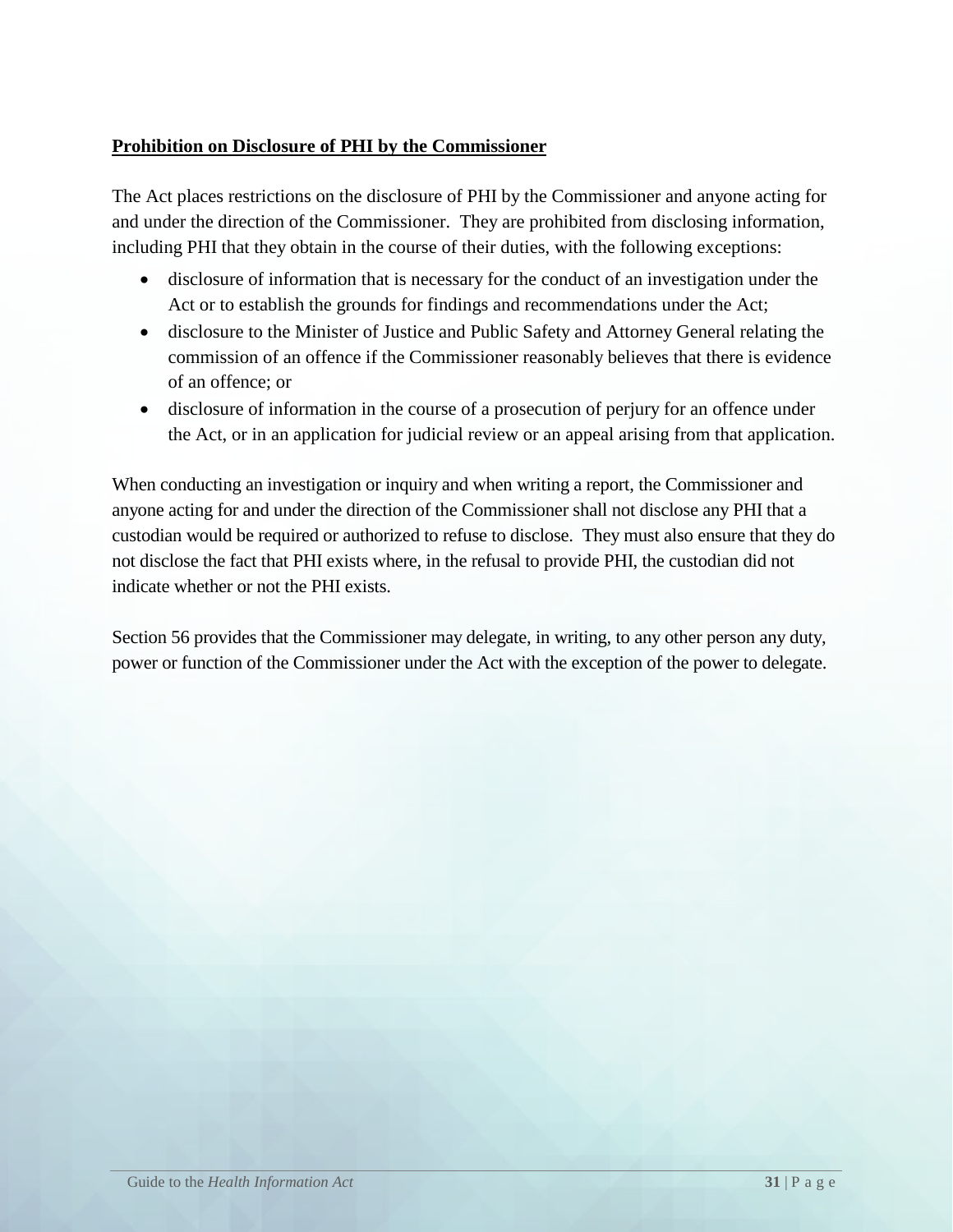# <span id="page-37-0"></span>**Part 6: Review, Investigation and Inquiry (Sections 58-66)**

#### <span id="page-37-1"></span>**Request for Review by the Commissioner**

The right to an impartial review of decisions or actions of a custodian is fundamental to ensuring access to and the protection of PHI. The review mechanism ensures that these rights are interpreted consistently among custodians and the purposes of the Act are achieved. The orders, which summarize the issues, reasons and findings of the Commissioner, also provide guidance to custodians regarding the proper interpretation of the Act.

A review by the Commissioner of the decision of a custodian is intended to be an avenue of last resort. An individual's first course of action when raising concerns about their PHI should be to address and attempt to resolve the issue with the custodian. If the issue is not resolved then the individual may ask the Commissioner to review the matter. Even in instances where the person asks the Commissioner to review a decision, issues can often be settled through mediation and an inquiry may not be necessary.

Section 58 of the Act provides individuals who have made a request for access to or correction to or amendment of their PHI under Part 2 with the right to ask the Commissioner to review any decision, act or failure to act by a custodian. Failure by a custodian to respond to a request for access to a record within the time frames provided in the Act is treated as a decision to refuse access. An individual who believes that his or her PHI has been collected, used or disclosed in contravention of the Act may also ask the Commissioner to review the matter. All requests for review should be in writing and observe the time frame provided in subsection 58(3).

Section 59 sets out the Commissioner's duties in the review process including:

- to provide a copy of the request to the custodian and to anyone else affected; and
- provide a summary of the review process and an anticipated date for a decision to the individual, the custodian and to anyone else affected.

Section 60 provides for the Commissioner to authorize a mediator to investigate and attempt to settle the matter that is the subject of a request for review where the Commissioner considers it appropriate. The mediator does not impose a settlement—rather, mediation is intended to assist the custodian and the individual requesting a review to arrive at a settlement before a formal inquiry is initiated. The mediator may make recommendations to the custodian.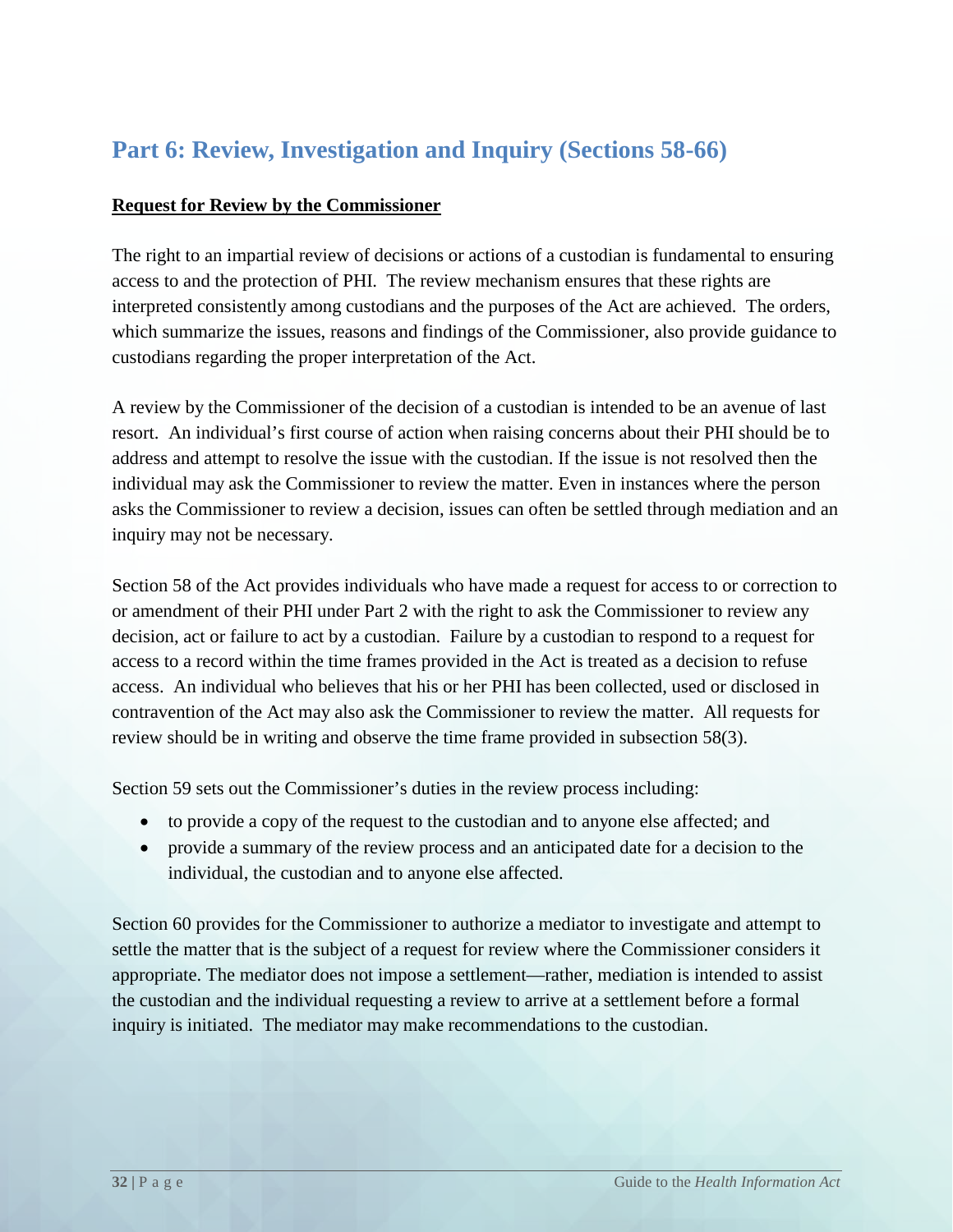## <span id="page-38-0"></span>**Inquiry by the Commissioner**

Failing resolution through mediation, section 61 requires a Commissioner to conduct an inquiry. The Commissioner has broad discretion to determine how an inquiry will be conducted, whether it will be public or private and whether representations will be made orally or in writing. Either way, the persons concerned will be given an opportunity to make representations, including through counsel or an agent, during the inquiry, but no one has the right to be present during another person's representation.

In the case of a refusal of access, the Commissioner has the right and duty to view all records that have been withheld from disclosure in whole or in part. This right pertains regardless of the exception that the custodian has used or the fact that the custodian believes the records are excluded from the scope of the Act.

An inquiry must be completed within 90 days after the request for review is received unless the Commissioner extends that period and provides notice to the persons concerned of the extension and the anticipated completion date for the review.

Section 62 authorizes the Commissioner to refuse to conduct an inquiry. This may occur when issues raised in requests for review may replicate issues already dealt with by the Commissioner in a previous order or investigation report. The Commissioner also has the discretion to refuse to conduct an inquiry if the circumstances warrant the refusal.

Section 63 establishes that where the burden of proof lies in various situations relating to access to a record:

- generally, the burden of proof rests with the custodian refusing access to all or part of a record. This means that under normal circumstances the custodian must prove, on the balance of probabilities, that particular PHI may be exempted from release under the Act or excluded from its scope. Consequently, custodians should carefully document their reasons for refusing the request;
- where the refusal relates to a record or part of a record that contains the PHI of a third party, the burden of proof is on the applicant to prove that the disclosure of the third party's PHI would not be an unreasonable invasion of privacy; and
- if the inquiry relates to a decision to give an applicant access to a record or part of a record that contains the PHI of a third party, the burden of proof is on the third party to prove that the applicant has no right of access to the third party's PHI.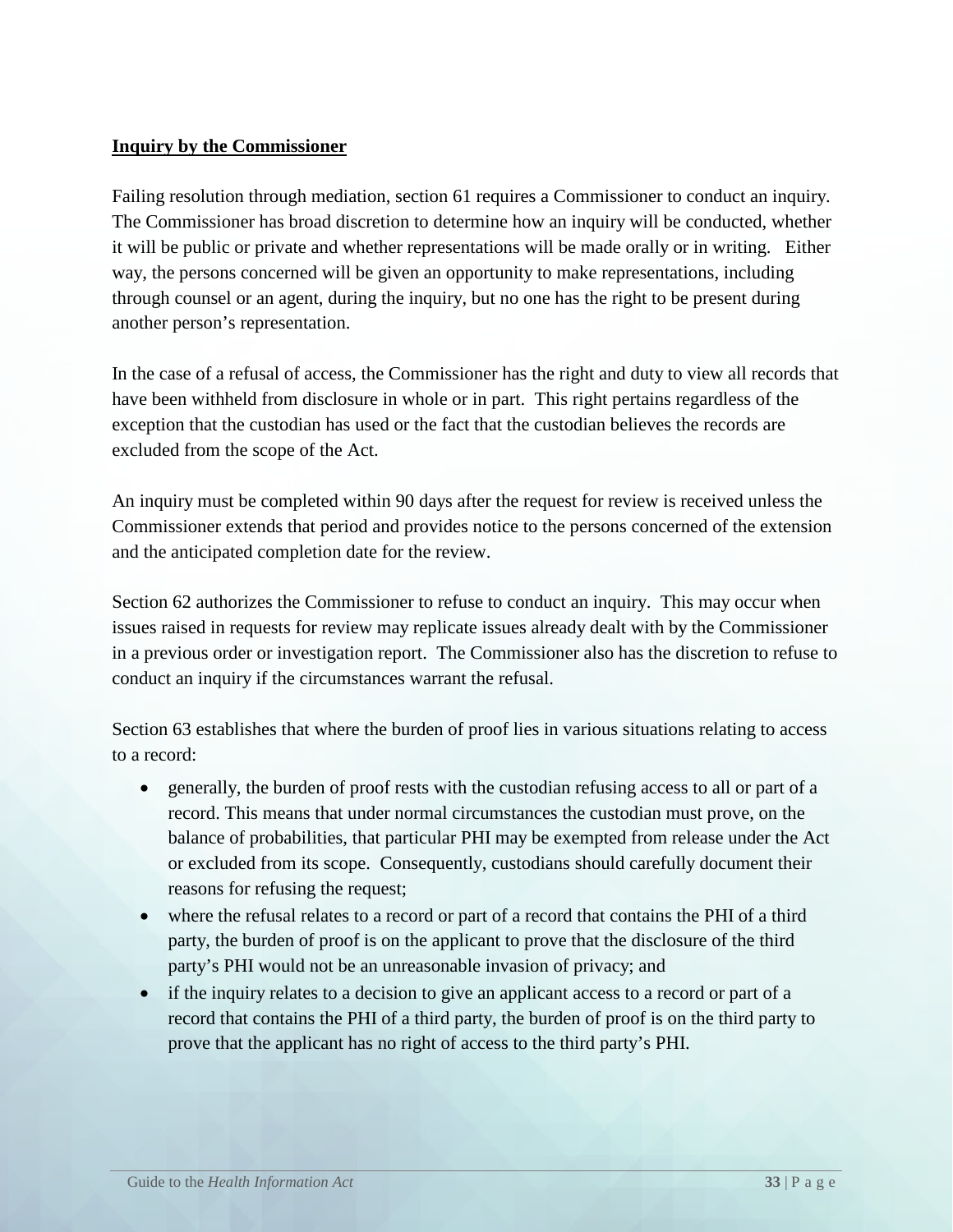#### <span id="page-39-0"></span>**Order Issued by the Commissioner**

Upon completion of an inquiry, section 64 of the Act requires the Commissioner to issue an order, with or without conditions. If the inquiry concerns a refusal to grant access to all or part of a record, the Commissioner may by order do the following under subsection 64(2):

- (a) require the custodian to give the applicant access to all or part of the PHI, if the Commissioner determines that the custodian is not authorized or required to refuse access;
- (b) either confirm the decision of the custodian or require the custodian to reconsider it, if the Commissioner determines that the custodian is authorized to refuse access;
- (c) require the custodian to refuse access to all or part of the PHI, if the Commissioner determines that the custodian is required to refuse access.

If the inquiry relates to any other matter, subsection 64(3) provides that the Commissioner may, by order, do one or more of the following:

- (a) require that a duty imposed by the Act or the regulations be performed;
- (b) confirm or reduce the extension of a time limit under section 8;
- (c) confirm or reduce a fee or order a refund, in the appropriate circumstances, including where a time limit is not met;
- (d) confirm a decision not to correct PHI;
- (e) specify how PHI is to be corrected;
- (f) require a custodian to stop collecting, using or disclosing PHI in violation of Part 4;(g) require a custodian to destroy PHI collected in violation of this Act(4) The Commissioner may specify any terms or conditions in an order made under this section.

Section 65 provides that an order of the Commissioner is final and section 66 requires a custodian to comply with an order of the Commissioner within 40 days of the end of the period for bringing an application under the *Judicial Review Act* R.S.P.E.I. 1988, Cap. J-3, for judicial review of the order, unless an application for judicial review is made within that period.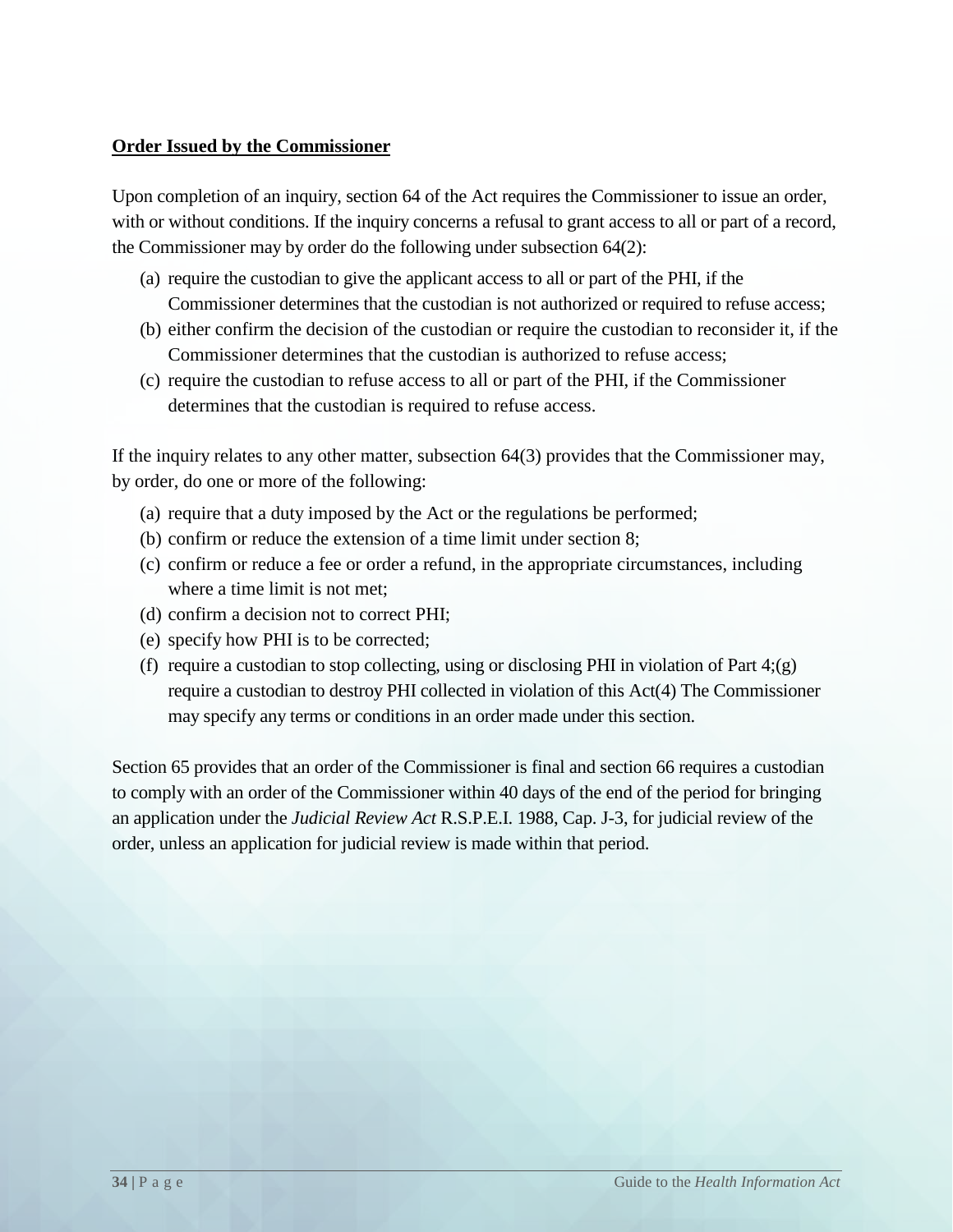# <span id="page-40-0"></span>**Part 7: Prince Edward Island Electronic Health Record System (Sections 67-73)**

*Note: At the time of proclamation of the Act (anticipated on July 1, 2017) the PEI EHR will not be established nor will the regulations contain provisions relating specifically to the PEI EHR.* 

*Note: Set out below are some general observations respecting the PEI EHR. In advance of the eventual rollout of the PEI EHR, this section of the materials will be updated.*

Section 68 authorizes the Minister to establish an integrated system of electronic health records to be known as PEI EHR in which prescribed PHI is recorded and stored and may be accessed, shared and used by authorized custodians

Section 69 requires an authorized custodian to make prescribed PHI accessible to other authorized custodians by means of the PEI EHR. It also provides that an authorized custodian is entitled to access prescribed PHI by means of the PEI EHR, subject to the regulations. The Minister is an authorized custodian.

Section 70 provides that it is an offence for an authorized custodian to fail or refuse to make prescribed PHI accessible by means of the PEI EHR or to access it improperly. The penalties for a contravention are those set out in subsections 79(1) and (2).

Section 71 sets out the purposes for which prescribed PHI that is accessible by means of the PEI EHR may be used by the Minister and other custodian. This section also requires an authorized custodian to establish and maintain an electronic log of information respecting the use of prescribed PHI accessed by means of the PEI EHR and to retain the log for a period of 10 years after the date of the use.

Section 72 provides in respect of an authorized custodian, that use of the prescribed PHI does not constitute collection or disclosure of the PHI for the purposes of the Act, and making prescribed health information accessible by means of the PEI EHR, or accessing it, does not constitute disclosure of the prescribed PHI or require the consent of the individual to whom it relates.

Section 73 authorizes the Minister to establish a committee to provide recommendations to the Minister respecting access, use, disclosure and retention of prescribed PHI that is accessible by means of the PEI EHR.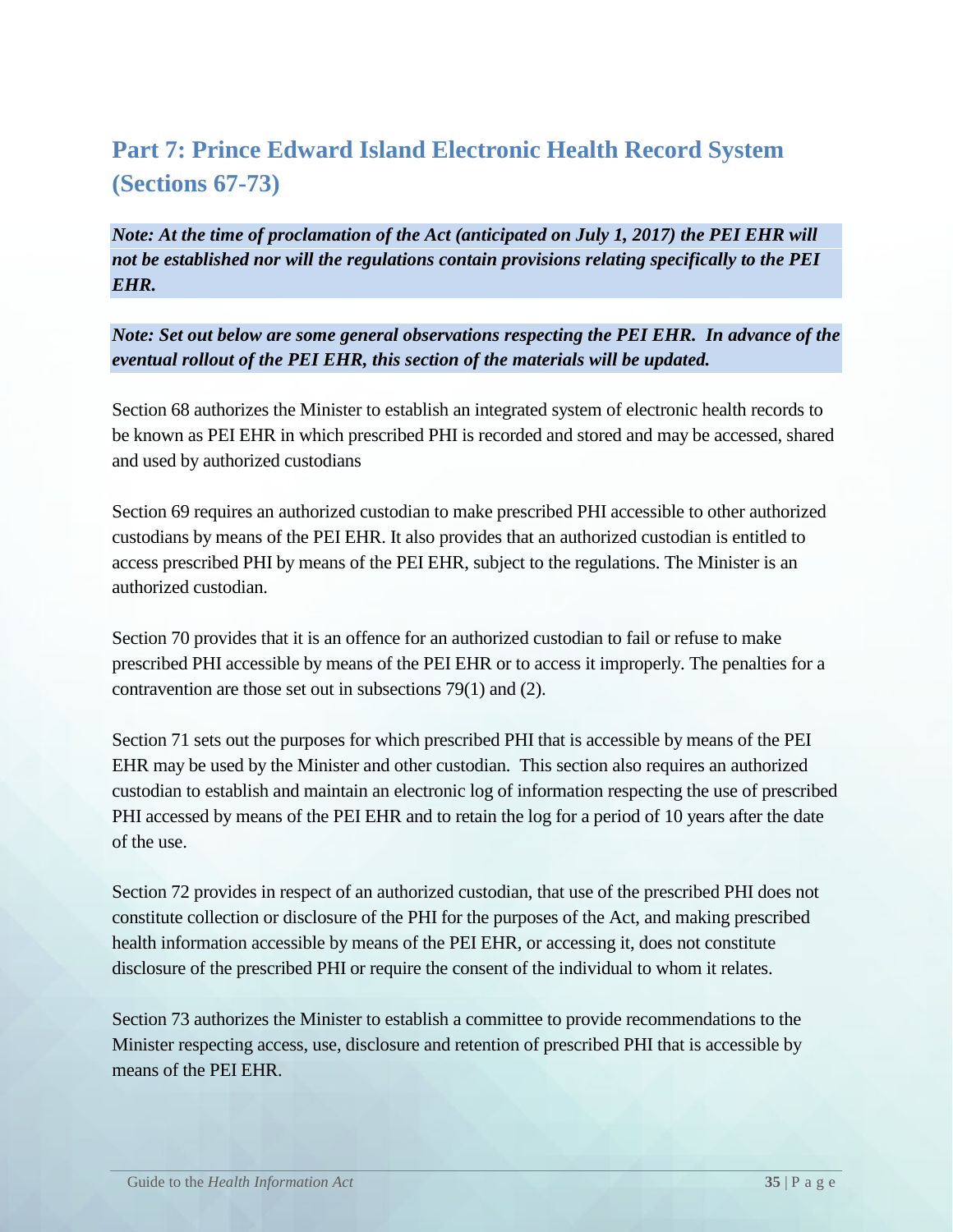# <span id="page-41-0"></span>**Part 7.1 Drug Information System (Sections73.1-73.9)**

This Part of the Act covers the provincial computerized pharmacy network and database known as the Drug Information System, the "DIS" which is maintained and administered by the Minister.

#### <span id="page-41-1"></span>**Purposes of the DIS**

The purposes of the DIS are as follows:

- (a) to electronically link authorized custodians with a secure database for the maintenance and sharing of the medication profiles of patients to assist in patient care;
- (b) to provide for the monitoring of information respecting drug use by patients for the purpose of establishing and administering provincial drug programs;
- (c) to act as a repository of information for health planning, research and the evaluation of the beneficial and adverse effects of drugs used by patients;
- (d) to provide for the monitoring of patient compliance with drug therapy; and
- (e) to provide for the monitoring of drug prescribing and dispensing practices for the purposes of the *Narcotic Safety and Awareness Act*.

All pharmacies in PEI are required to be electronically linked to the DIS. When a drug is dispensed in a pharmacy, other than a hospital pharmacy, pursuant to a prescription or a type of drug set out in regulations is otherwise provided to a patient, the dispenser is required to collect and record in the DIS PHI including the patient's name, date of birth and provincial health number.

#### <span id="page-41-2"></span>**Access to the DIS**

The Act sets out an application process for access to the DIS by custodians and authorized custodians. Access may be granted to applicants with or without any restrictions. Health care providers who have access to the DIS under the former legislation are deemed to have been granted access under this section. The regulations provide that authorized custodians include LPN's, medical practitioners, nurse practitioners, pharmacists, pharmacy technicians and registered nurses.

The DIS manager is required to keep a register of custodians and authorized custodians that have been granted access to the DIS. Every custodian and authorized custodian granted access to the DIS is provided with a unique user ID. Access by an authorized custodian to the DIS may be suspended or revoked in circumstances set out in the regulations including registration, expiry,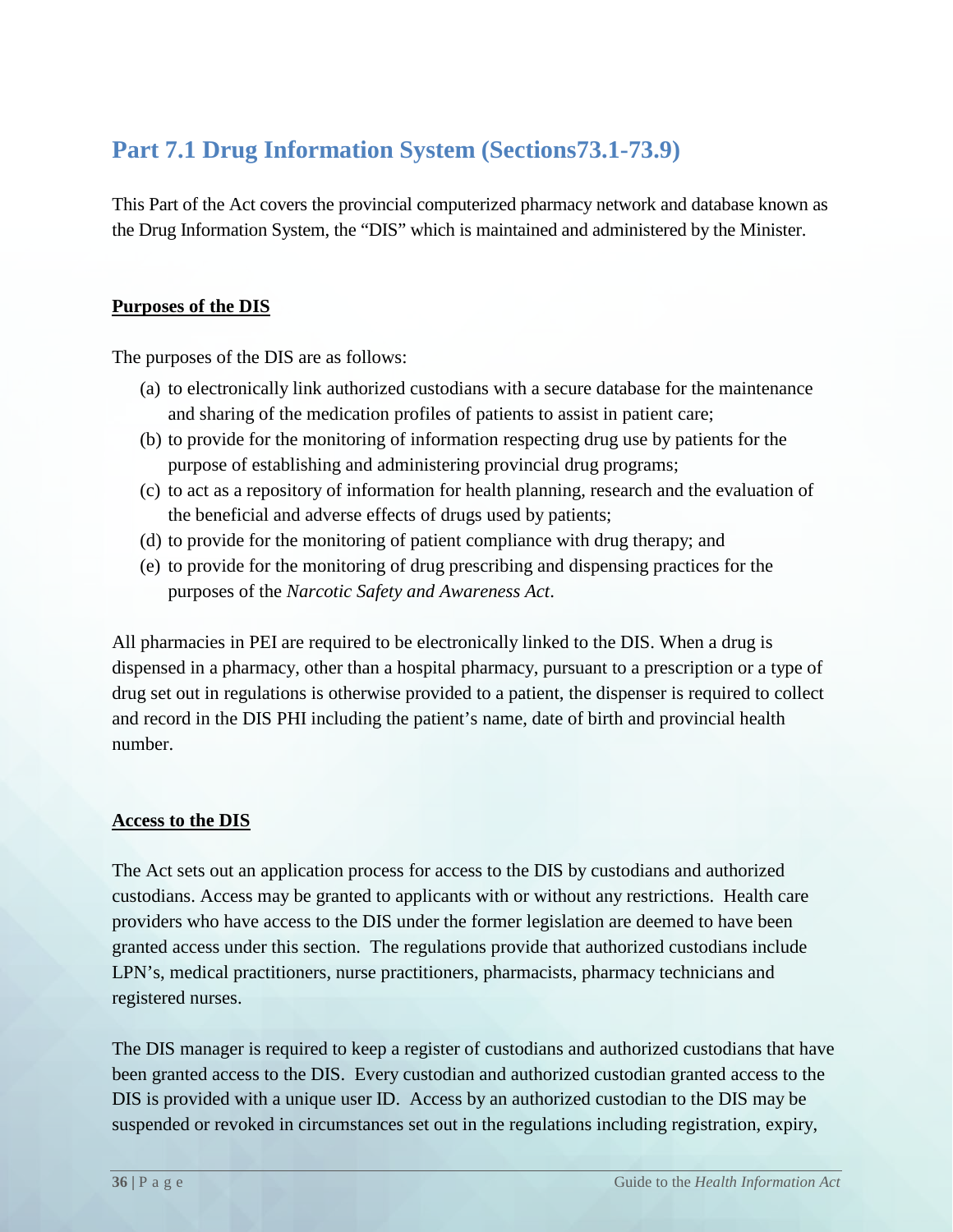suspension or cancellation of the authorized custodians licence to practice or if the authorized custodian ceases to be employed or engaged at a health care facility.

The DIS automatically keeps an electronic record of the user ID, date and time and information accessed each time a user accesses the DIS. The Act requires that these electronic records be retained in the DIS for at least 10 years after the date of access.

The Act permits an individual whose PHI is accessed in the DIS to request a copy of the access record. Part 2 of the Act will apply to any such request.

Under limited circumstances, the Minister may disclose information held in the DIS. Subsection 73.6(1) permits the Minister to disclose to any person non-identifying information or deidentified information stored in the DIS for reports or planning activities or research approved by a research ethics board. Subsection 73.6(2) permits the Minister to disclose information stored in the DIS, other than PHI, respecting a health care provider to a professional regulatory body for the purpose of an investigation or hearing into the health care provider's professional conduct or competence. This information would primarily relate to the health care provider's access activities or prescribing or dispensing practices.

Section 73.7 provides that an individual may request access to, a copy of, or a correction to the individual's PHI stored in the DIS, and Part 2 of the Act shall apply to that request.

#### <span id="page-42-0"></span>**Collection, Use and Disclosure of PHI on the DIS**

The Act prohibits any person other than an authorized custodian from collecting PHI for the purposes of the DIS, using PHI stored in the DIS unless it was disclosed to the person by an authorized custodian, or disclosing PHI stored in the DIS. Part 4 of the Act applies to the collection, use, management and disclosure of PHI stored in the DIS.

#### <span id="page-42-1"></span>**Personalized Passwords**

Under the former legislation, a person could request a personalized password to control access to their PHI on the DIS. The Act permits these individuals to continue to use the personalized password to control access by authorized custodians to his or her PHI stored in the DIS. No new personalized passwords will be issued under the Act. Furthermore, personalized passwords are not assignable or transferable to another person.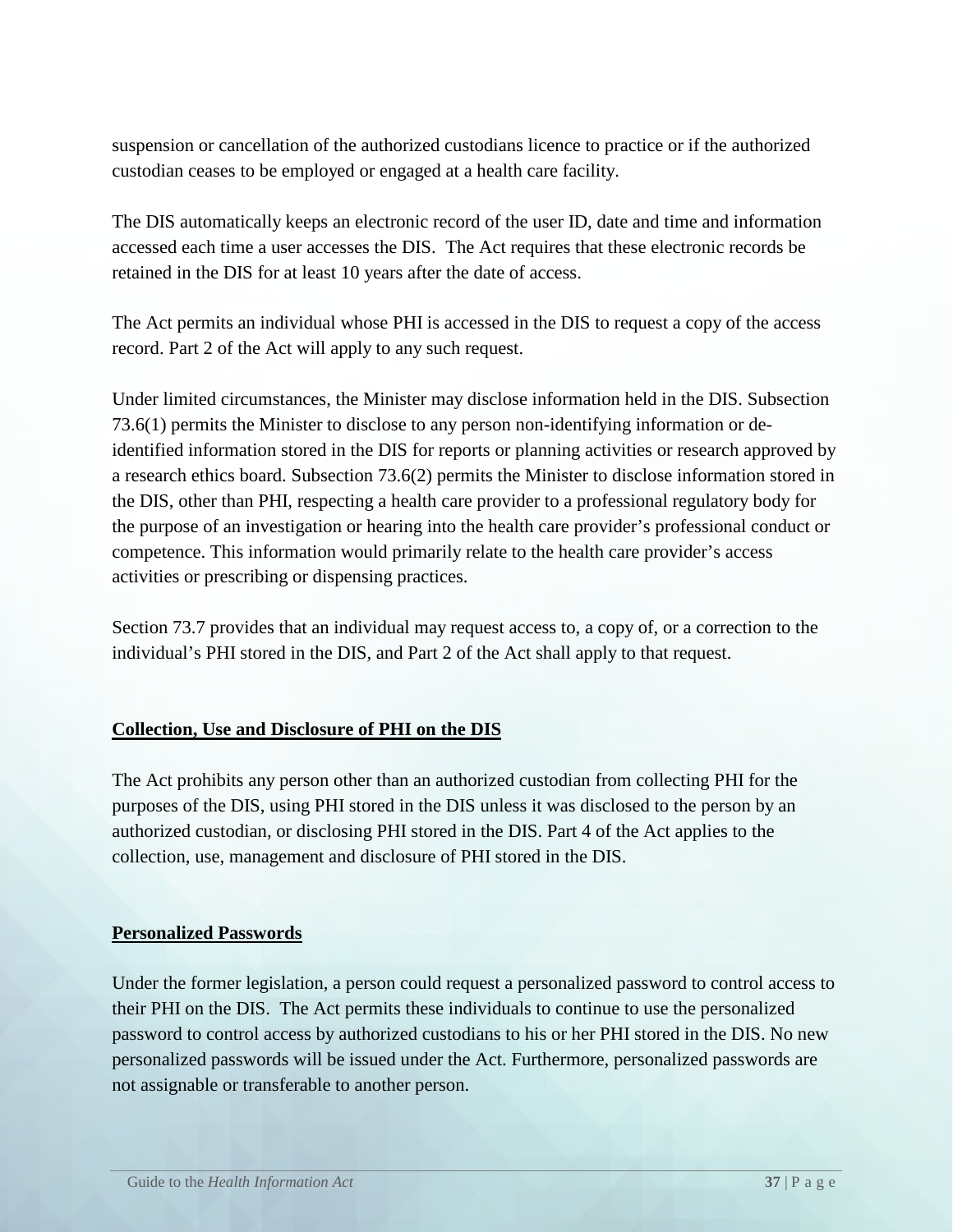The Act prohibits an authorized custodian from accessing the PHI stored in the DIS of a person who has a personalized password unless the person provides the password or the person requires treatment in emergency circumstances and isn't able to provide the password. At any time the person may notify the DIS manager that they no longer wish to use the personalized password.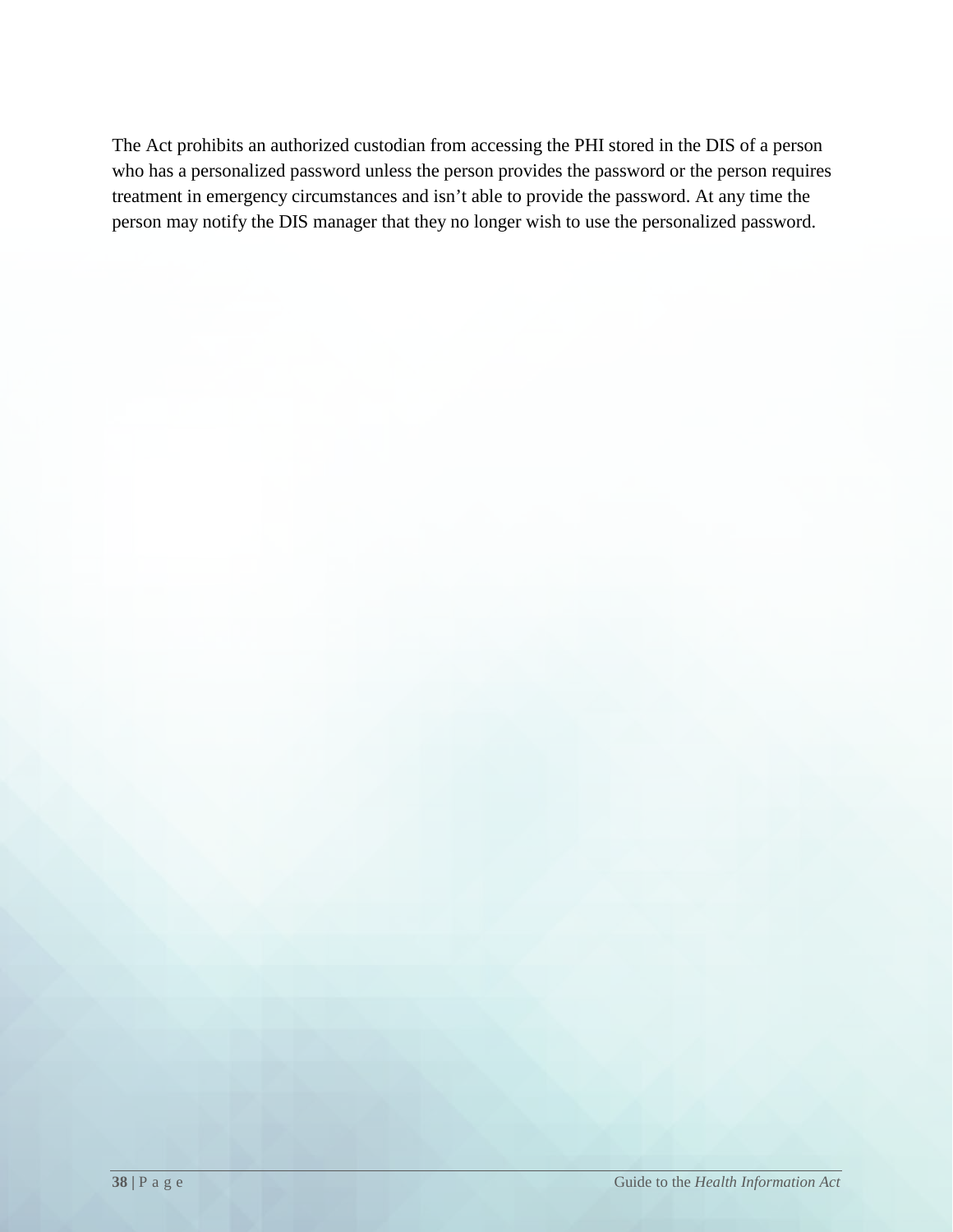# <span id="page-44-0"></span>**Part 8: General (Sections 74-81)**

This final section of the Act contains a wide range of provisions that deal with disclosure to the Commissioner.

## <span id="page-44-1"></span>**Identity of Employees Protected**

Employees of a custodian can disclose to the Commissioner any PHI that the employee believes in good faith ought to be disclosed by the custodian or is being collected, used or disclosed in contravention of the Act. In addition, the Act protects the identity of employees who disclose information to the Commissioner and custodians are prohibited from taking employment action against employees who disclose such information.

When the Act requires any notice or other document to be given to a person, section 75 provides how that notice is to be given.

Any right or power given to an individual under the Act may be exercised on the individual's behalf by:

- the individual's personal representative, if the individual is deceased;
- a guardian or trustee;
- a parent or guardian of a minor;
- a proxy appointed by the individual; or
- any person with written authorization to act on the individual's behalf.

Any notice required to be given to an individual under the Act may be given to that specified person.

<span id="page-44-2"></span>The Act provides protection for the Crown, a custodian or a person acting for or under the direction of a custodian from an action or proceeding for damages resulting from a disclosure of or failure to disclose PHI, in good faith, or a failure to give notice if reasonable care was taken to give the notice as required.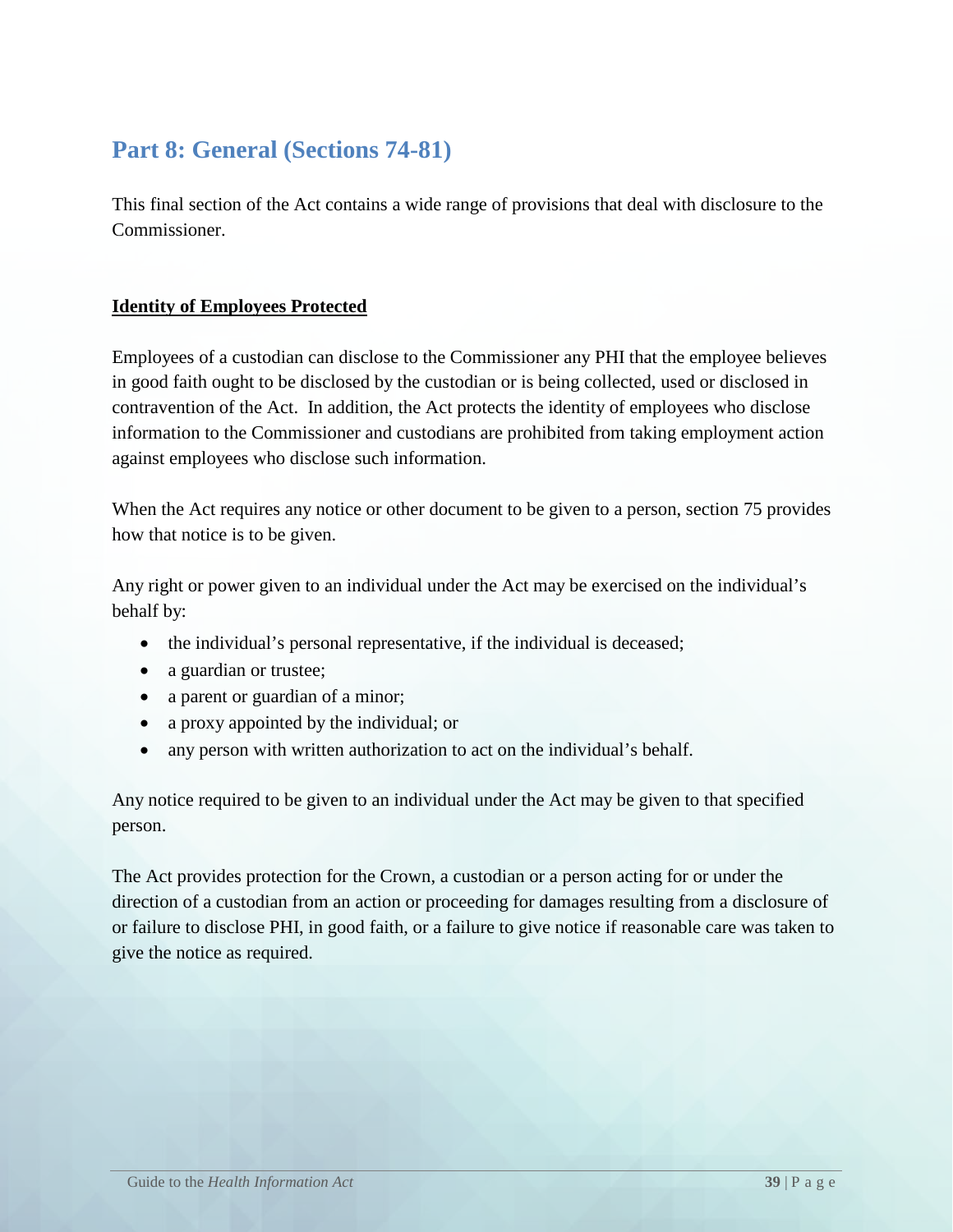#### **Offences**

Subsection 78(1) of the Act makes it an offence for a person to:

- collect, use or disclose personal health information unless permitted under the Act;
- attempt to gain or gain access to PHI unless permitted under the Act;
- knowingly make a false statement to, or mislead or attempt to mislead, the Commissioner or another person in the performance of the functions of the Commissioner or other person;
- obstruct the Commissioner or another person in the performance of the functions of the Commissioner or other person under this Act;
- fail to comply with an order made by the Commissioner;
- destroy, alter, falsify or conceal any PHI, or direct another person to do so, with the intent to evade a request for access to the PHI; or
- destroy, alter, falsify or conceal PHI, or direct another person to do so, to affect the outcome of an audit or an investigation authorized under this Act or other legislation.

Additional offences occur when:

- employees of a custodian or information manager who, without the authorization of the custodian or information manager, discloses PHI in violation of the Act in circumstances where the custodian or information manager would not be permitted to disclose the information under the Act;
- an individual sells PHI unless authorized by the Act, (e.g. selling a professional practice as a going concern);
- a custodian fails to protect PHI in a secure manner as required by the Act; or
- a custodian takes any adverse employment action against an employee because the employee has complied with a request or requirement to provide PHI or evidence to the Commissioner, or a person acting for or under the direction of the Commissioner, under this Act.

#### <span id="page-45-0"></span>**Penalties**

The penalties for violating a provision of the Act or the regulations, if convicted, or failing to comply with an order of the Commissioner are significant:

- in the case of an individual, a maximum fine of \$15,000, or six months in jail, or both;
- in the case of a corporation, a maximum fine of \$50,000.